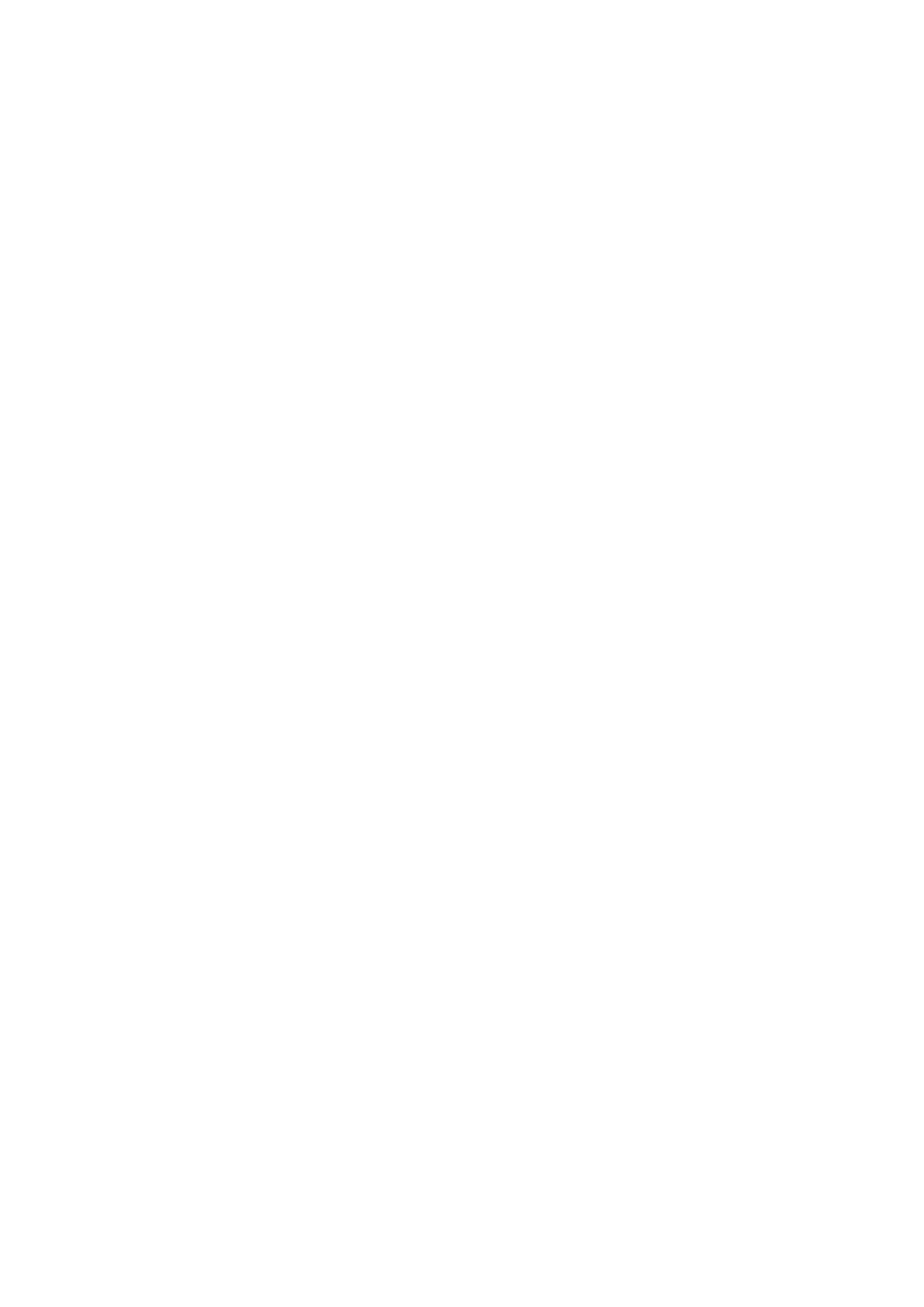## Good practice guide on noise exposure and potential health effects



**European Environment Agency**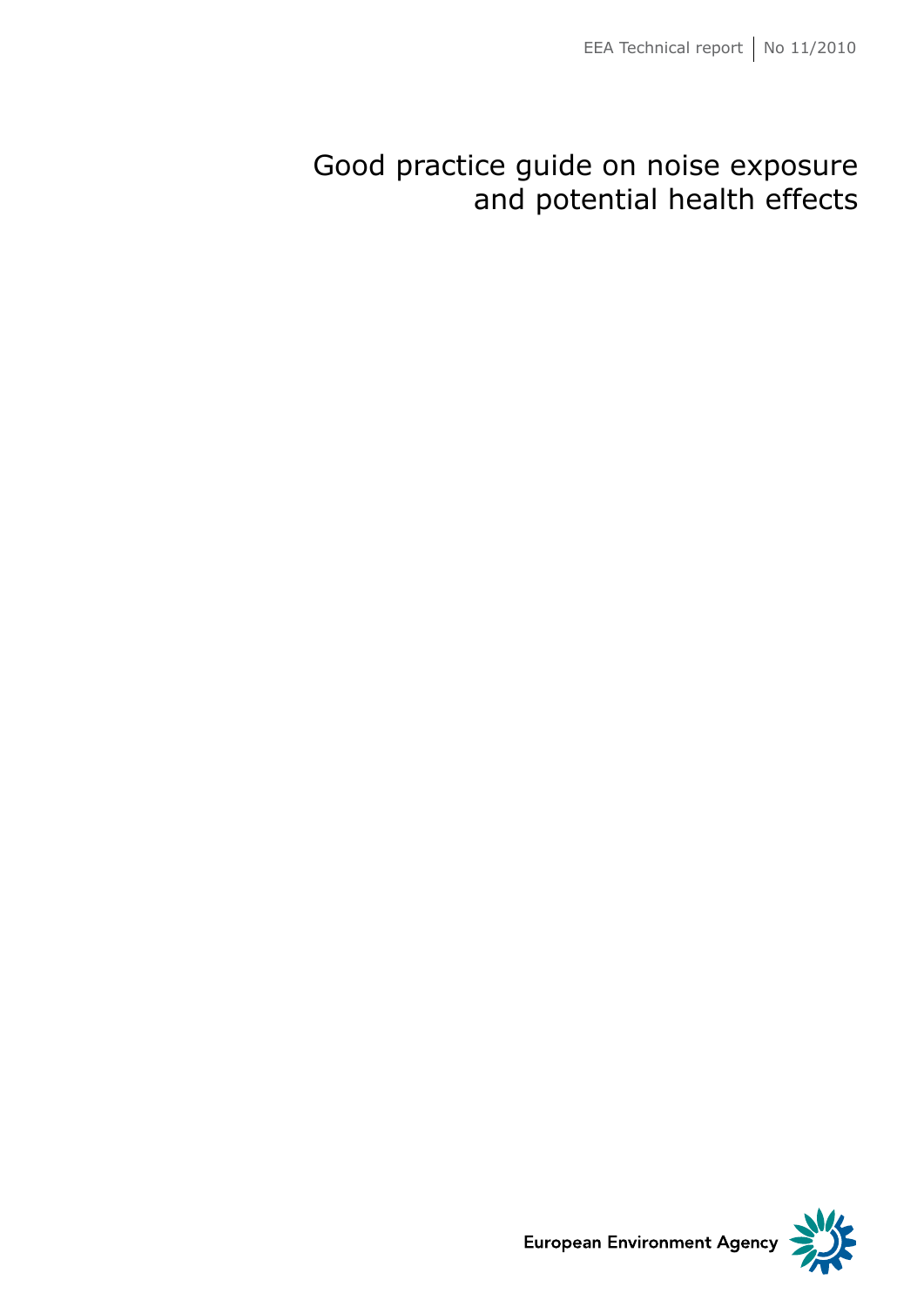Cover design: EEA Layout: Rodsendahl-Schultz Grafisk/EEA

#### **Legal notice**

The contents of this publication do not necessarily reflect the official opinions of the European Commission or other institutions of the European Union. Neither the European Environment Agency nor any person or company acting on behalf of the Agency is responsible for the use that may be made of the information contained in this report.

## **Copyright notice**

© EEA, Copenhagen, 2010 Reproduction is authorised, provided the source is acknowledged, save where otherwise stated.

Information about the European Union is available on the internet. It can be accessed through the Europa server [\(www.europa.eu](http://www.europa.eu))

Luxembourg: Office for Official Publications of the European Union, 2010

ISBN 978-92-9213-140-1 ISSN 1725-2237 doi:10.2800/54080

October 2010

The Expert Panel on Noise (EPoN) advises the EEA on noise policy issues.

The composition of the Panel for this report was:

W. Babisch, Germany (editor); G. Dutilleux, France; M. Paviotti, JRC; A. Backman, Sweden; B. Gergely, EC; B. McManus, Ireland; L. Bento Coelho, Portugal; J. Hinton, the United Kingdom; S. Kephalopoulos, JRC; M. van den Berg, the Netherlands (editor); G. Licitra, Italy; S. Rasmussen, Denmark; N. Blanes, Spain; C. Nugent, EEA; P. de Vos, the Netherlands; A. Bloomfield, the United Kingdom.

European Environment Agency Kongens Nytorv 6 1050 Copenhagen K Denmark Tel.: +45 33 36 71 00 Fax: +45 33 36 71 99 Web: [www.eea.europa.eu](http://www.eea.europa.eu) Enquiries: [www.eea.europa.eu/enquiries](http://www.eea.europa.eu/help/infocentre/enquiries)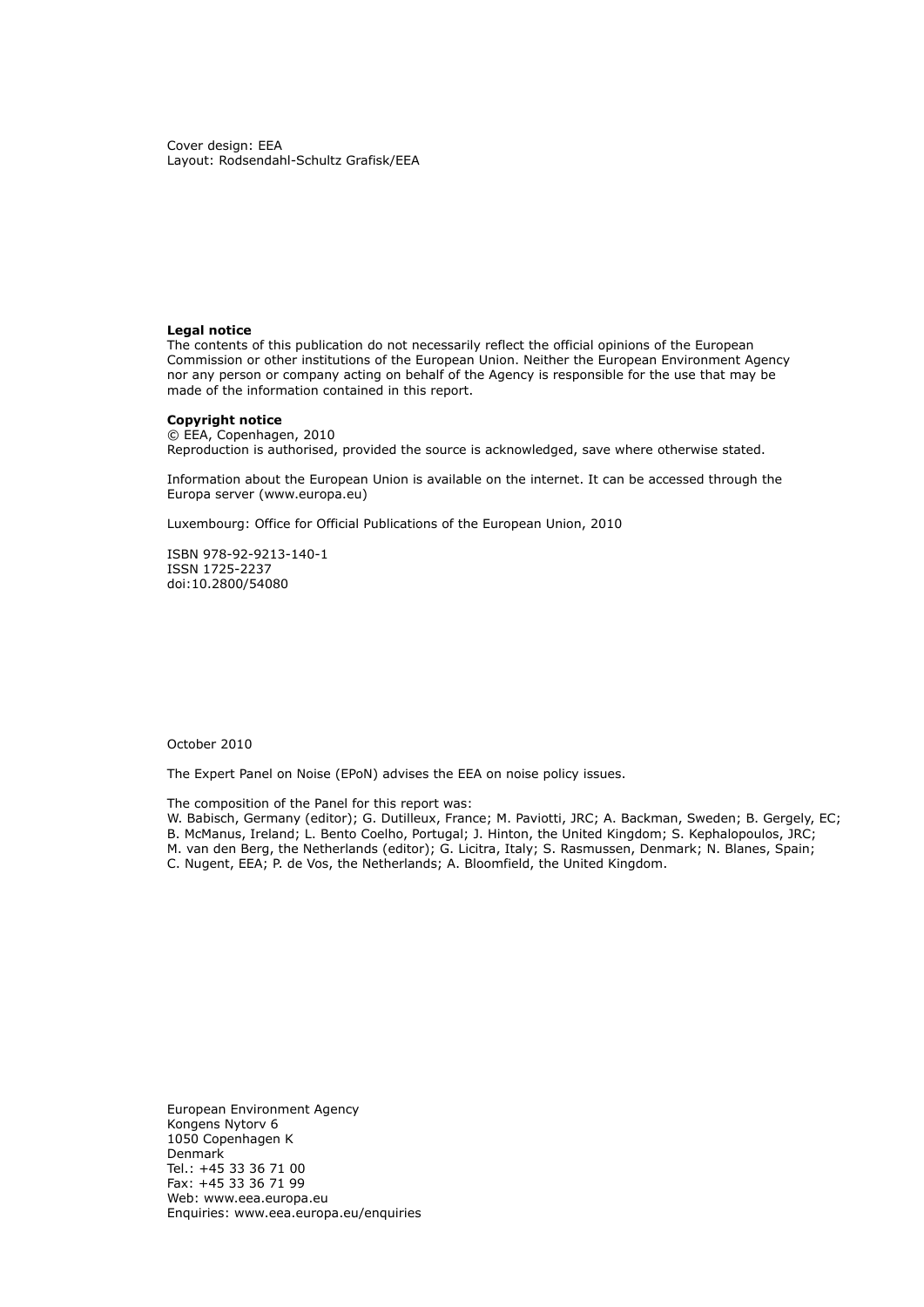# **Contents**

| 1.                      | 1.1<br>1.2 <sub>2</sub><br>1.3<br>$1.4^{\circ}$ |                                                                                                                            |   |
|-------------------------|-------------------------------------------------|----------------------------------------------------------------------------------------------------------------------------|---|
| $\overline{\mathbf{2}}$ |                                                 |                                                                                                                            |   |
| 3                       | 3.2                                             | Exposure-response relationships and thresholds for health endpoints                                                        | 9 |
| $\overline{\mathbf{4}}$ | 4.1                                             |                                                                                                                            |   |
| 5.                      |                                                 |                                                                                                                            |   |
| 6                       |                                                 |                                                                                                                            |   |
| $\overline{\mathbf{z}}$ |                                                 |                                                                                                                            |   |
|                         |                                                 |                                                                                                                            |   |
|                         | <b>Annex I</b>                                  |                                                                                                                            |   |
|                         | <b>Annex II</b>                                 |                                                                                                                            |   |
|                         | <b>Annex III</b>                                | Exposure-response relations between aircraft noise and annoyance<br>due to aircraft noise, average of post 1996 studies 32 |   |
|                         | <b>Annex IV</b>                                 | Exposure-response relationship between road traffic noise                                                                  |   |
|                         | <b>Annex V</b>                                  |                                                                                                                            |   |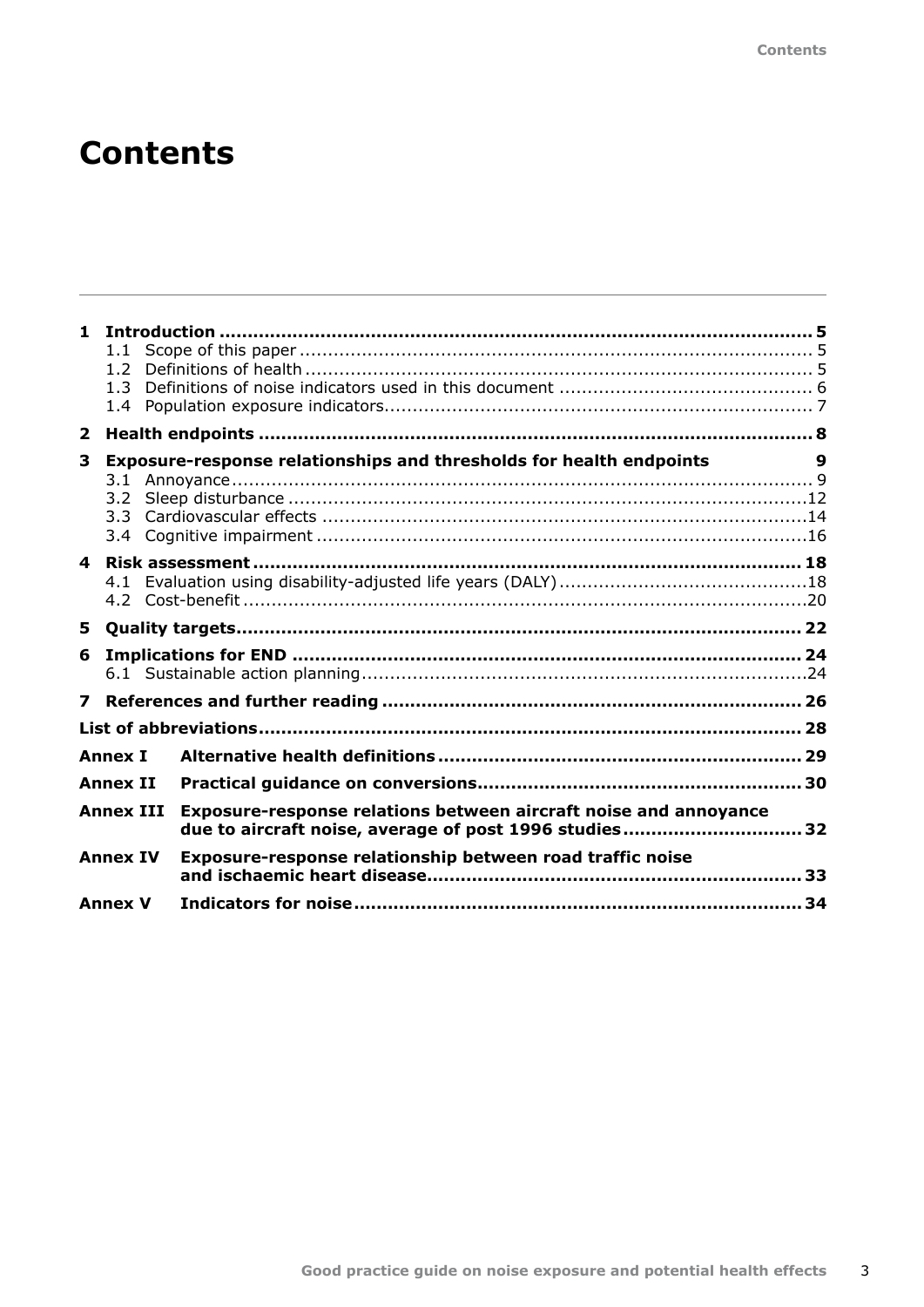## **Preface**

The Expert Panel on Noise (EPoN) is a working group that supports the European Environment Agency and European Commission with the implementation and development of an effective noise policy for Europe.

The group aims to build upon tasks delivered by previous working groups, particularly regarding Directive 2002/49/EC relating to the assessment and management of environmental noise.

This good practice guide is intended to assist policymakers, competent authorities and any other interested parties in understanding and fulfilling

the requirements of the directive by making recommendations on linking action planning to recent evidence relating to the health impacts of environmental noise and, among others, the Night Noise Guidelines for Europe as recently presented by the World Health Organisation.

The contents should not be considered as an official position statement of the European Commission. Only the text of the directive is applicable in law at Community level. If in any circumstance, the guidance contained in this good practice guide seems to be at variance with the directive, then the text of the directive should be applied.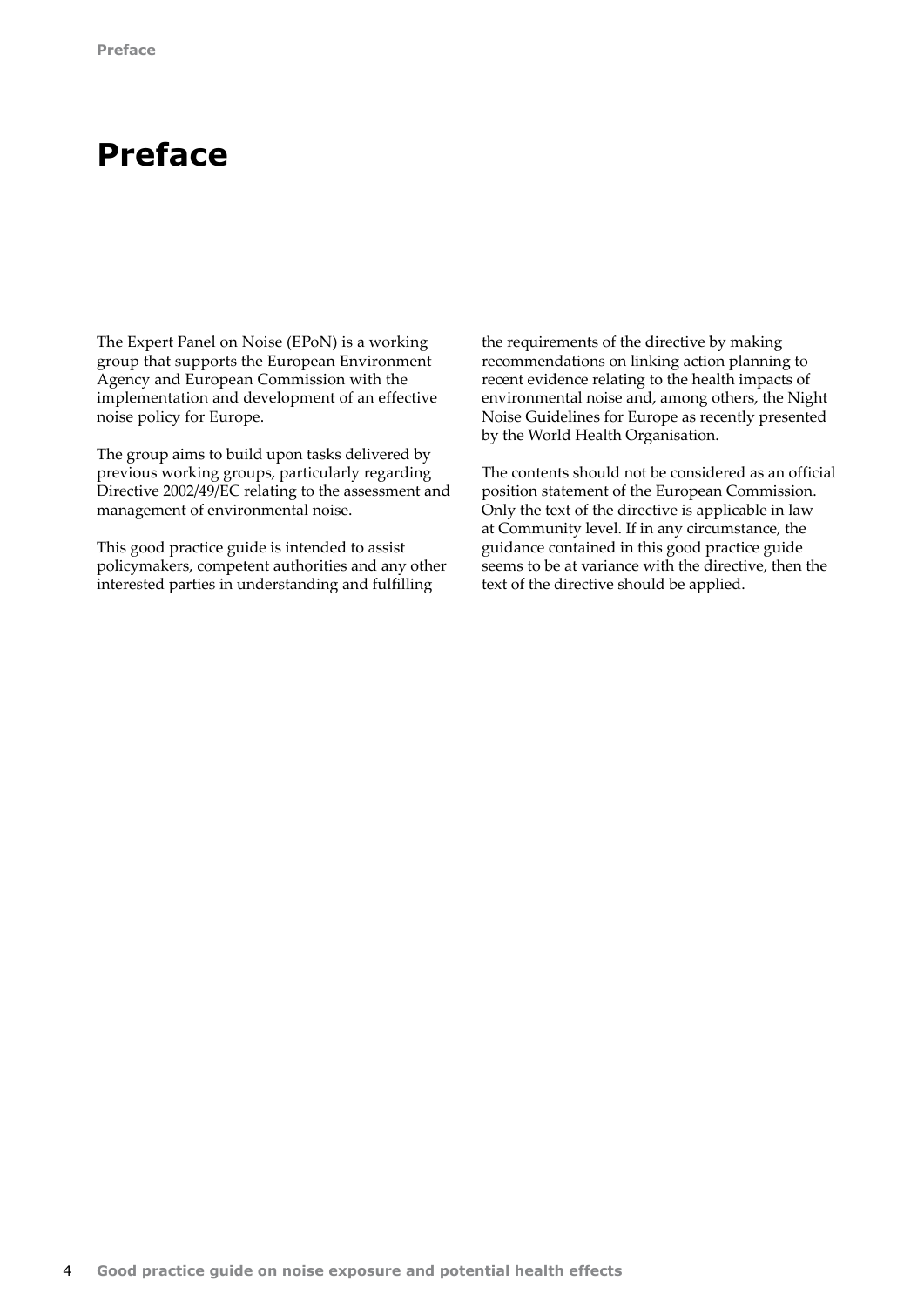## <span id="page-6-0"></span>**1 Introduction**

## **1.1 Scope of this paper**

The main purpose of this document is to present current knowledge about the health effects of noise. The emphasis is first of all to provide end users with practical and validated tools to calculate health impacts of noise in all kinds of strategic noise studies such as the action plans required by the Environmental Noise Directive (i) (END) or any environmental impact statements. The basis of this is a number of recent reviews carried out by well known institutions like WHO, National Health and Environment departments and professional organisations. No full bibliography is provided but the key statements are referenced and in the reference list, some documents are highlighted which may serve as further reading.

Noise is normally defined as 'unwanted sound'. A more precise definition could be: *noise is audible sound that causes disturbance, impairment or health damage*. The terms 'noise' and 'sound' are often synonymously used when the purely acoustical dimension is meant (e.g. noise level, noise indicator, noise regulation, noise limit, noise standard, noise action plan, aircraft noise, road traffic noise, occupational noise). Noise annoyance, in contrast, is a term used in general for all negative feelings such as disturbance, dissatisfaction, displeasure, irritation and nuisance (ii). Adverse effects of noise occur when intended activities of the individual are disturbed. The sound level of the acoustic stimulus, its psycho‑acoustical sound characteristics, the time of its occurrence, its time course, its frequency spectrum and its informational content modify the reaction. During sleep, however, unconscious activation of the autonomous nervous system takes place without cortical (cognitive) control, due to direct interaction between the hearing nerve and higher structures of the central nervous system. Noise indicators such as  $L_{den}$  and  $L_{night}$  regardless of any weighing factors, describe the exposure situation. The link between exposure and outcome (other terms: endpoint, reaction, response) is given by reasonably well-established exposure-response

curves which are derived from research into noise effects. Large parts of this document deal with exposure-response curves that can be used for impact assessment. The content of this document was finalised in June 2010. The EPoN reserves the right to issue an update to the advice contained in the document at a time when the members consider it appropriate to do so.

## **1.2 Definitions of health**

For the purpose of this document the larger definition of health is used. Although several other definitions of health are in use or have been proposed (see Annex I for an overview), the one that comes close to the intentions of this document is the original definition from the WHO-charter:

### *Health is a state of complete*

- *• physical,*
- *• mental, and*
- *• social well-being*

## *and not merely the absence of disease or infirmity (WHO, 1946).*

Figure 1.1 illustrates how exposure to noise affects health and wellbeing. If a certain population is exposed to substantial noise, many people will notice it and develop adverse feelings to this. Within a part of this exposed population, stress reactions, sleep-stage changes and other biological and biophysical effects may occur. These may in turn increase risk factors like blood pressure. For a relatively small part of the population these factors may then develop into clinical symptoms like insomnia and cardiovascular diseases which, as a consequence, can even increase the death rate.

The various reviews depict complex models for the relations between noise and stress and noise and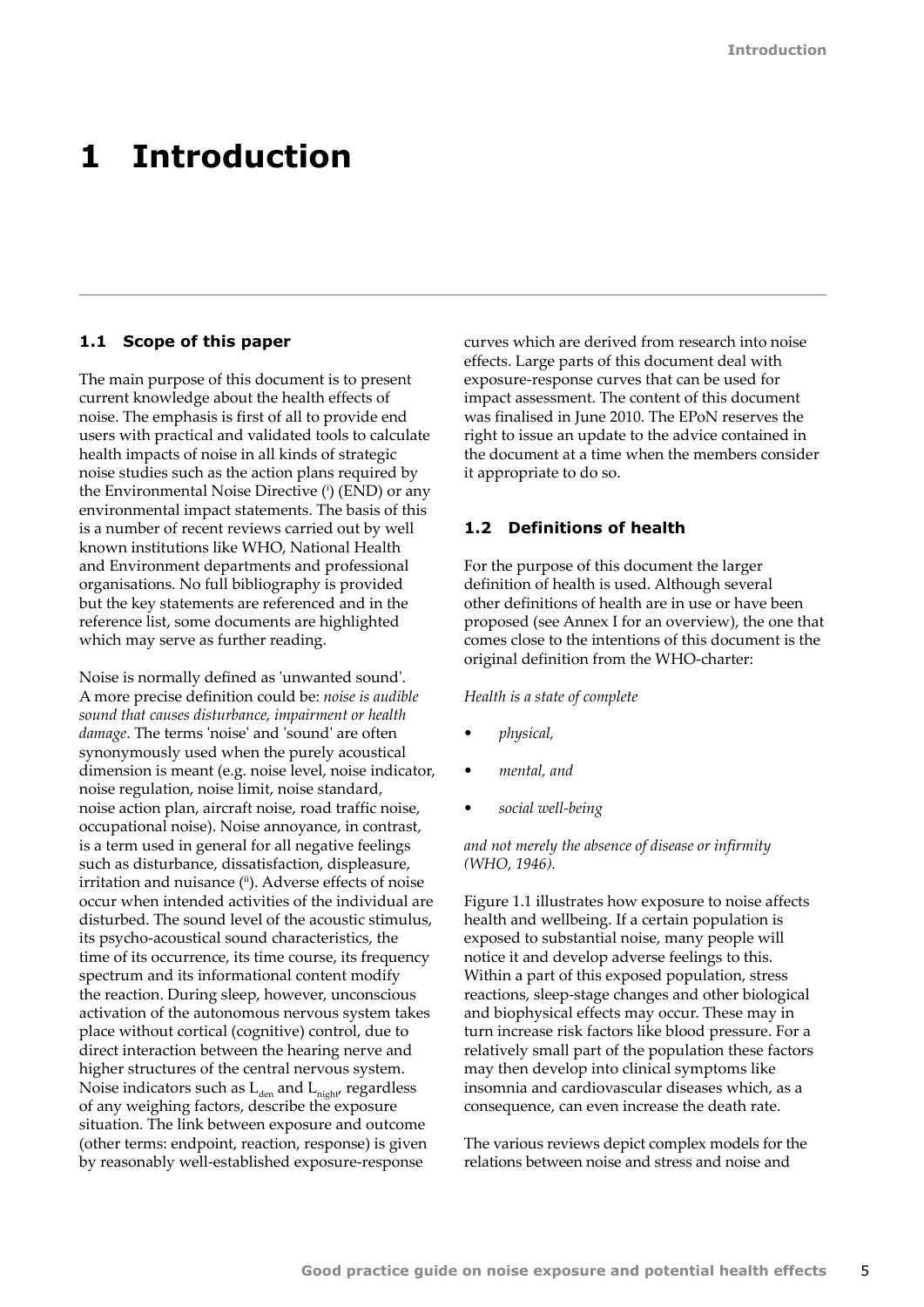<span id="page-7-0"></span>

Source: Babisch, W, 2002<sup>xvII</sup>.

sleep disturbance. Most of the steps in the models have been verified experimentally, although for some only qualitatively. In general these models are accepted as describing the relations between noise and health.

## **1.3 Definitions of noise indicators used in this document**

As the noise level of the sources addressed here varies with time, some way to aggregate the data in order to describe a situation is needed. The best analogy is the variation in temperature: according to use the daily minimum or maximum is presented, or the daily, monthly, or even yearly average. As the effects described here range in time scale from instantaneous to chronic, so do the noise indicators range from a (split) second to a year. The averaging method used for noise is the energy equivalence, hence this is called the equivalent continuous sound level, abbreviated L<sub>eq</sub>. Without indication of the averaging time this is by itself quite meaningless.

| Indicator <sup>*</sup> | <b>Description</b>                                                                                                                                                                                                                                                                                                                  | Time-constant  |
|------------------------|-------------------------------------------------------------------------------------------------------------------------------------------------------------------------------------------------------------------------------------------------------------------------------------------------------------------------------------|----------------|
| $L_{\text{max}}$       | Maximum sound pressure level occurring in an interval, usually the<br>passage of a vehicle                                                                                                                                                                                                                                          | 125 ms **      |
| <b>SEL</b>             | Sound exposure level = Sound pressure level over an interval normalised<br>to 1 second.                                                                                                                                                                                                                                             | 1 <sub>s</sub> |
| $L_{\text{day}}$       | Average sound pressure level over 1 day. This day can be chosen so that<br>it is representative of a longer period $-$ for example, $L_{\text{day}}$ occurs in the<br>END; if used in that context, a yearly average daytime level is intended.                                                                                     | 12 or 16 hrs   |
| $L_{night}$            | Average sound pressure level over 1 night. This night can be chosen so<br>that it is representative of a longer period $- L_{\text{night}}$ also occurs in the END; if<br>used in that context, a yearly average night time level is intended. This is<br>the night time indicator defined in EU-directive 2002/49 and used by WHO. | 8 hrs          |
| $L_{24h}$              | Average sound pressure level over a whole day. This whole day can be<br>chosen so that it is representative of a longer period.                                                                                                                                                                                                     | 24 hrs         |
| $L_{dn}$               | Average sound pressure level over a whole day. This whole day can be<br>chosen so that it is representative of a longer period. In this compound<br>indicator the night value gets a penalty of 10 dB.                                                                                                                              | 24 hrs         |
| $L_{den}$              | Average sound pressure level over all days, evenings and nights in a year.<br>In this compound indicator the evening value gets a penalty of 5 dB and<br>the night value of 10 dB. This is the 'general purpose' indicator defined<br>in EU-directive 2002/49.                                                                      | Year           |

**Note:** \* Noise levels refer to the outside façade of buildings if not otherwise specified. \*\* If sound level meter setting 'fast' is used, which is common.

<sup>(</sup>� ) Strictly speaking, the decibel is not a unit but the logarithmic ratio of the sound pressure, in a unit such as pascals, to a standard reference pressure in the same units.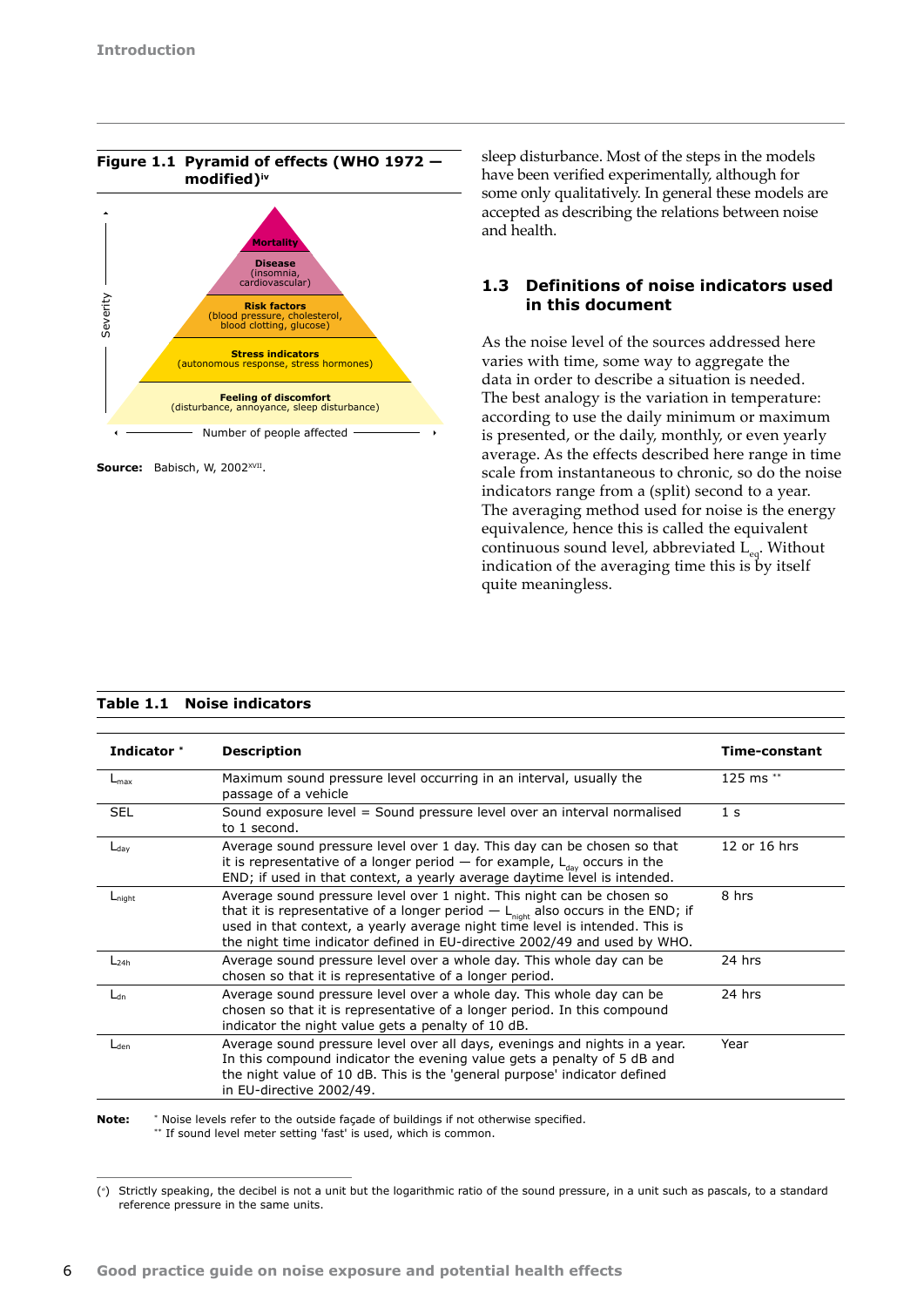<span id="page-8-0"></span>Just as for temperature the unit is the degree Celsius (at least according to ISO), the unit for sound level is the well known decibel,  $dB$   $(1)$ . Although there are exceptions, the levels are normally corrected for the sensitivity of the human ear. This is called the A-weighting, for which reason an 'A' is often added to the dB: dB(A) or dB A. ISO rules now prefer to add the A as a suffix to the indicator, e.g.  $L_{A, dav}$ . In this document all levels are A-weighted.

In order to keep the text as simple as possible, all indicators have been converted to the ones in Table 1.1. This is much helped by the fact that studies show a high correlation between most indicators, and for transport sources after conversion only a small numerical difference remains. Annex V gives background information on this issue.

### **1.4 Population exposure indicators**

To study the effect of noise abatement measures the risk analysis approach as described in Chapter 4 is recommended. The results of this approach are estimates of the (additional) health effects due to noise in the population. Subsequently these can be reduced to one figure by converting the effects to disability adjusted life years (DALY). This can be seen as the health based population indicator.

In Annex V this is shown to be a special case of the more general noise population indicator. In its simplest form this is:

 $L_{den,dwelling} = 10 \lg (\sum n.10 \exp ((Lden,i/10)))$ 

Where n is the number of dwellings and  $L_{den,i}$  the  $L_{den}$  value of each dwelling i.

If the number of inhabitants per dwelling is used in the equation, the total noise load of the population is calculated:

 $L_{den, population} = 10 \lg (\sum n.p.10 \exp(\frac{(Lden, i / 10)}{n}))$ 

Where  $p =$  the number of inhabitants per dwelling.

These overall indicators can be used to rank situations in order to prioritize action plans  $($ <sup>v</sup> $)$ . Other population indicators have been used (like the average noise load, or the numbers exposed above a certain value), but they cannot be considered as comprehensive population indicators because they address only part of the population and hence of the problem. These type of indicators might have relevance when used to assist in narrowing policy options to what is politically felt to be a vulnerable part of the population.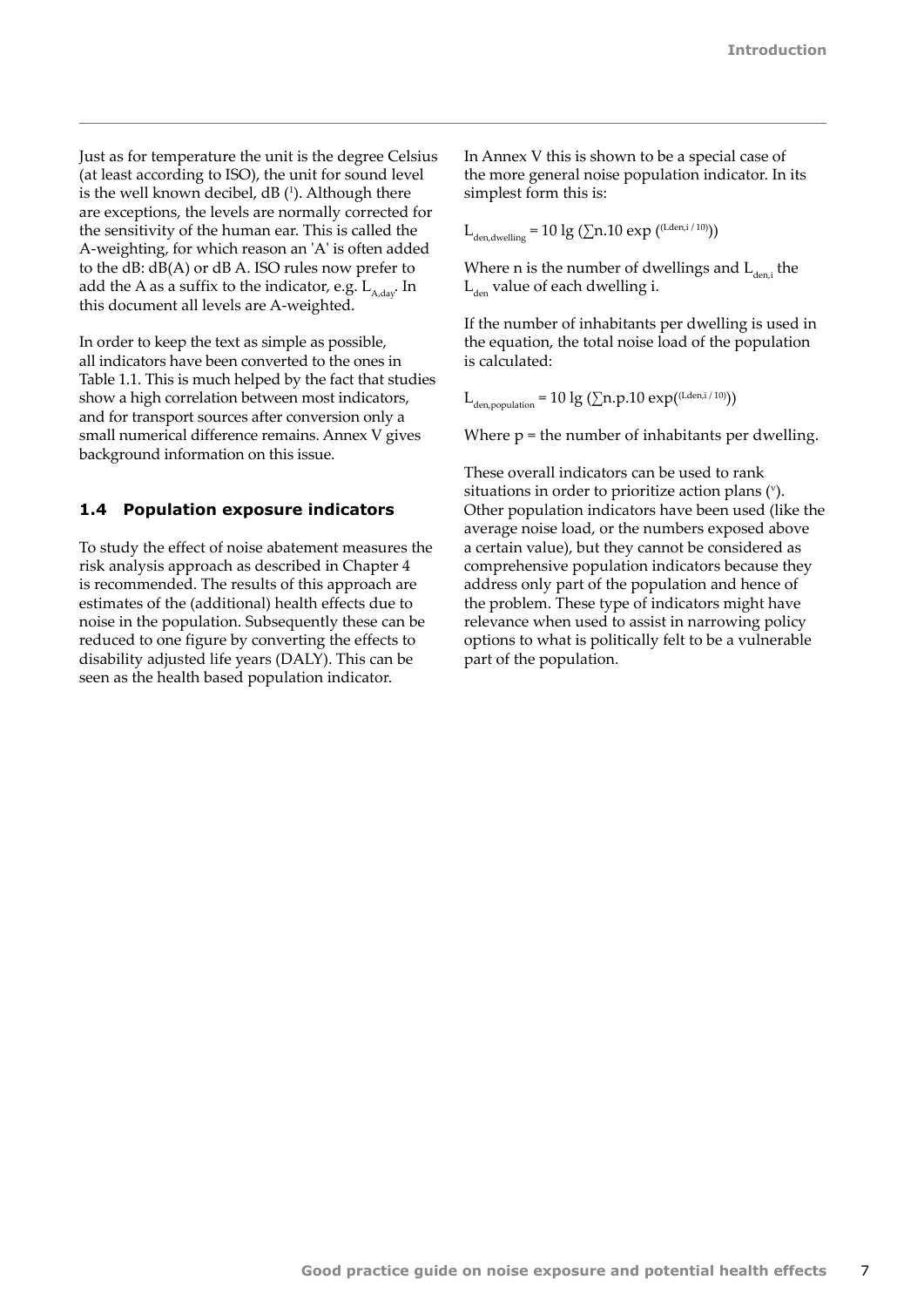# <span id="page-9-0"></span>**2 Health endpoints**

As a broad definition of health is used, this paper will cover a relatively large number of relevant endpoints. Some endpoints may also be qualified as intermediary effects. These can be used to assess special situations where the uncertainty in relation to the endpoints in terms of health and wellbeing is large (e.g. noise sources for which exposure‑response relationships have not been established).

## **Table 2.1 Effects of noise on health and wellbeing with sufficient evidence**

| <b>Effect</b>                      | <b>Dimension</b>                    | <b>Acoustic</b><br>indicator *    | <b>Threshold **</b> | <b>Time domain</b> |
|------------------------------------|-------------------------------------|-----------------------------------|---------------------|--------------------|
| Annoyance<br>disturbance           | Psychosocial,<br>quality of life    | $L_{den}$                         | 42                  | Chronic            |
| Self-reported sleep<br>disturbance | Quality of life,<br>somatic health  | $-$ night                         | 42                  | Chronic            |
| Learning, memory                   | Performance                         | $-$ <sub>eq</sub>                 | 50                  | Acute,<br>chronic  |
| Stress hormones                    | <b>Stress</b><br>Indicator          | $max$<br>Tea                      | <b>NA</b>           | Acute,<br>chronic  |
| Sleep<br>(polysomnographic)        | Arousal, motility,<br>sleep quality | max, indoors                      | 32                  | Acute<br>chronic   |
| Reported<br>awakening              | Sleep                               | $\mathsf{SEL}_{\mathsf{indoors}}$ | 53                  | Acute              |
| Reported health                    | Wellbeing<br>clinical health        | $L_{den}$                         | 50                  | Chronic            |
| Hypertension                       | Physiology<br>somatic health        | ⊢ <sub>den</sub>                  | 50                  | Chronic            |
| Ischaemic heart<br>diseases        | Clinical health                     | $-$ den                           | 60                  | Chronic            |

**Note:** \* L<sub>den</sub> and L<sub>night</sub> are defined as outside exposure levels. L<sub>max</sub> may be either internal or external as indicated. \*\* Level above which effects start to occur or start to rise above background.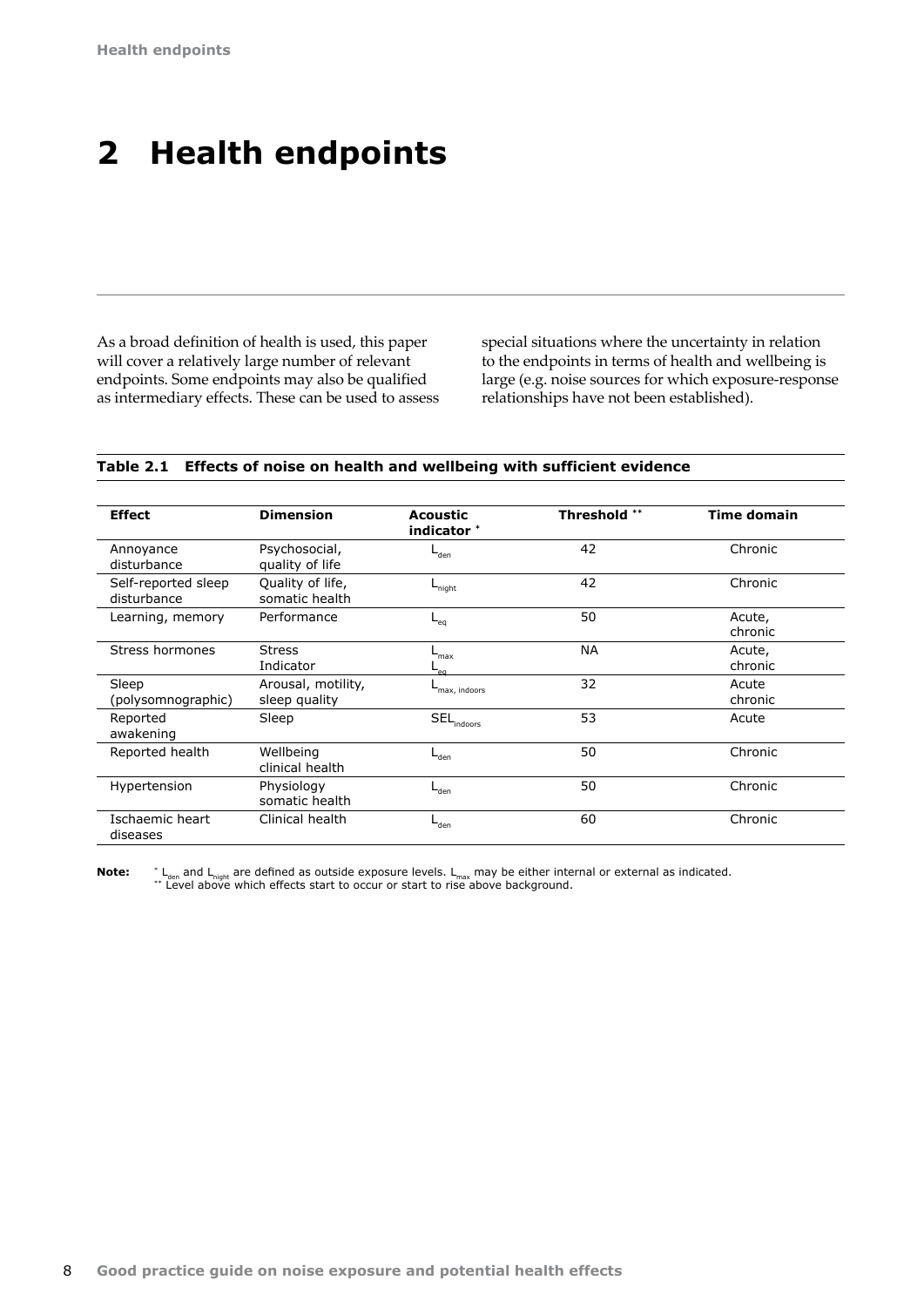## <span id="page-10-0"></span>**3 Exposure-response relationships and thresholds for health endpoints**

### **3.1 Annoyance**

## *General*

Annoyance is an emotional state connected to feelings of discomfort, anger, depression and helplessness. It is measured by means of the ISO 15666 defined questionnaire. This uses a 11 point numerical scale with end point 'not annoyed' up to 'extremely annoyed'. Although the quantity of highly annoyed as a cut-off point (72 % of scale length) is widely used, relations for annoyed (50 %) and average score are available. Annoyance is source dependant. For transport noises the thresholds are taken to be the same  $(42 L_{\text{dm}})$ , but this is definitely not true for special noise sources like wind-turbines and shunting yards. Dose-effect relations for the transport noises road, rail and air traffic were set out in the EU-Position Paper (2002) (vi). Exposure-response relations for other noises (e.g. industry) are not available on EU-level, but useful data is available from other sources (vii).

## *Road traffic noise*

The relations provided by the EU-position paper on dose-effect relations (iii) have largely been confirmed by later studies. Use of these relations is therefore recommended. The relationship for percentage annoyed  $(\% A, 50\% \text{ of the scale})$  is:

% A = 1.795 \*  $10^{-4}$  (L<sub>den</sub> – 37)<sup>3</sup> + 2.110 \*  $10^{-2}$  (L<sub>den</sub> – 37)<sup>2</sup>  $+ 0.5353$  (L<sub>den</sub> – 37);

And for highly annoyed (% HA, 72 % of scale length):

% HA =  $9.868 * 10^{-4}$  (L<sub>den</sub> –  $42)^3$  –  $1.436 * 10^{-2}$  $(L<sub>den</sub> - 42)<sup>2</sup> + 0.5118 (L<sub>den</sub> - 42);$ 

In Figure 3.1 the relations are illustrated together with their 95 % confidence intervals.

It should be noted that these are average relations for road traffic noise without particular characteristics. Research indicates that some factors may influence the position of the relation. A few of these:





- interrupted flow: shifts of  $+3$  dB are reported;
- increased low frequency noise: increase in annoyance;
- quiet road surfaces: decrease reported (that is, lower annoyance then expected on the basis of the physical decrease alone).

#### *Railway noise*

The EU-position paper (iii) relations for railway noise are valid for most types of railway. Studies in Japan and Korea (some on high speed lines) sometimes show higher annoyance, but a systematic review is missing.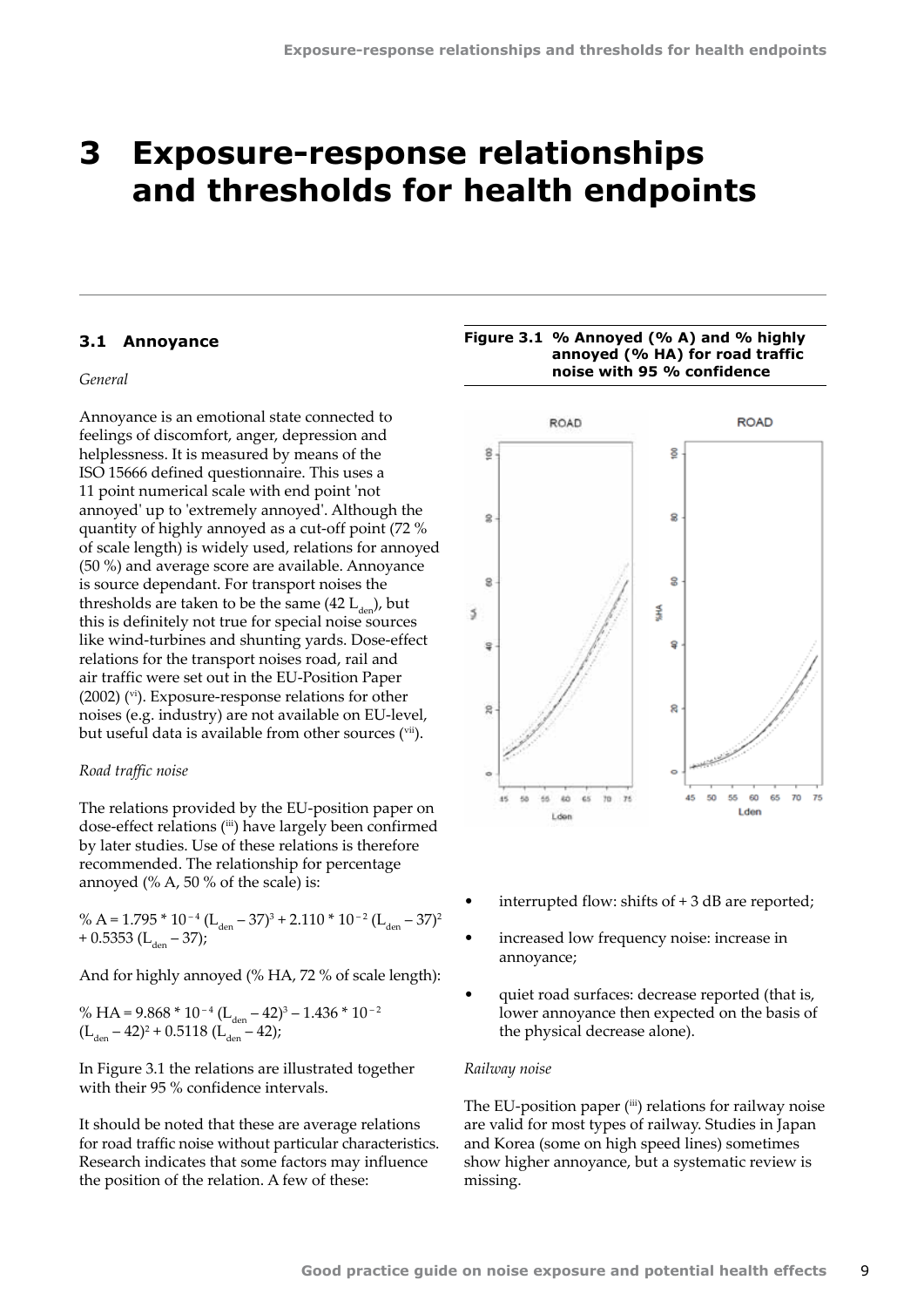## *Percentage of annoyed:*

% A = 4.538 \* 10<sup>-4</sup> (L<sub>den</sub> – 37)<sup>3</sup> + 9.482 \* 10<sup>-3</sup> (L<sub>den</sub> – 37)<sup>2</sup> + 0.2129 (L<sub>den</sub> – 37);

*Percentage highly annoyed:*

% HA = 7.239  $*$  10<sup>-4</sup> (L<sub>den</sub> – 42)<sup>3</sup> – 7.851  $*$  10<sup>-3</sup>  $(L<sub>den</sub> - 42)<sup>2</sup> + 0.1695 (L<sub>den</sub> - 42);$ 

In Figure 3.2 the relations are illustrated together with the 95 % confidence intervals. As with road traffic, these are relations for average rail traffic, but particular characteristics may have an influence. A few known:

- proximity: very close to the tracks (ca 50 meters) relation may be shifted by  $+ 5$  dB;
- high speed: relations could be shifted (effect could be partly due to proximity);
- additional low frequency noise or vibrations could increase annoyance (e.g. steel bridges, diesel engines);



*(right) for railway noise with confidence intervals*

## **Figure 3.3 % LA, % A, % HA for aircraft noise**



**Note:** Lower curves (blue) pre 1990 dataset, high curves post-1990 dataset.

## **Figure 3.2 Percentage annoyed (left) and highlighly annoyed**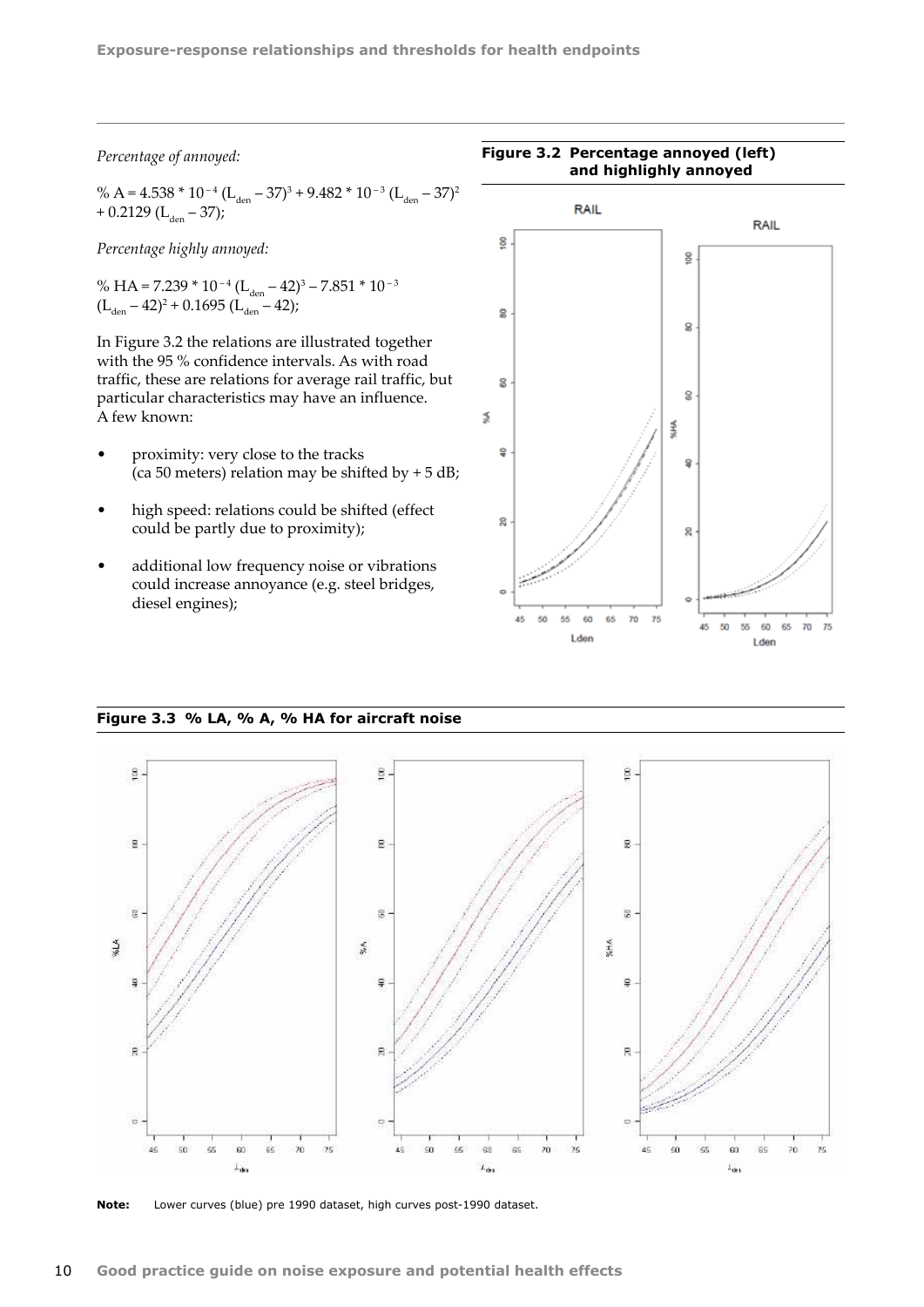- share of freight traffic does not seem to have an additional influence;
- squeal noise (such as happens in small radius curves), impulse noise and pure tones increases annoyance.

#### *Aircraft noise*

The EU-relations for aircraft noise have been criticized by Guski (viii), who noted in series of recent surveys a decrease of the level needed to cause 25 % highly annoyed over time. Subsequent analyses (iv) seemed to confirm this, but could not find an explanation. Recent detailed study on the entire dataset failed to find a single cause, but confirmed a trend breach around 1990. This coincides with the introduction of the ISO-standard questionnaire, but it is doubtful that this actually caused the increase. A recent multi-centered study (HYENA) ( $\textdegree$ ) showed that this change of annoyance was only found for aircraft noise but not for road traffic noise.

The relations from the EU-position paper are:

*Percentage annoyed:*

% A = 8.588 \* 10 – 6 (Lden – 37)3 + 1.777 \* 10 – <sup>2</sup> (Lden – 37)2 + 1.221 (Lden – 37);

*Percentage highly annoyed:*

% HA =  $-$  9.199 \* 10<sup>-5</sup> (L<sub>den</sub>  $-$  42)<sup>3</sup> + 3.932 \* 10<sup>-2</sup>  $(L<sub>den</sub> - 42)^2 + 0.2939 (L<sup>den</sup> - 42).$ 

In a recent report an estimate was made of the average of aircraft noise studies carried out after 1990. These were all European studies (Switzerland, Germany, Netherlands) and so may give a better impression for the EU than the pre-1990 studies which are mainly from USA and Australia. Figure 3.3 shows the pre-1990 relations as well as the estimate for post-1990 EU studies. In the annex, the numerical table for the post-1990 relationships is included. Although it is recommended to use the post-1990 data in impact assessment, one should be aware that

#### **Figure 3.4 % LSD, % SD and % HSD for aircraft noise**



**Note:** Lower curves (blue) before 1990 dataset. Dotted lines confidence intervals.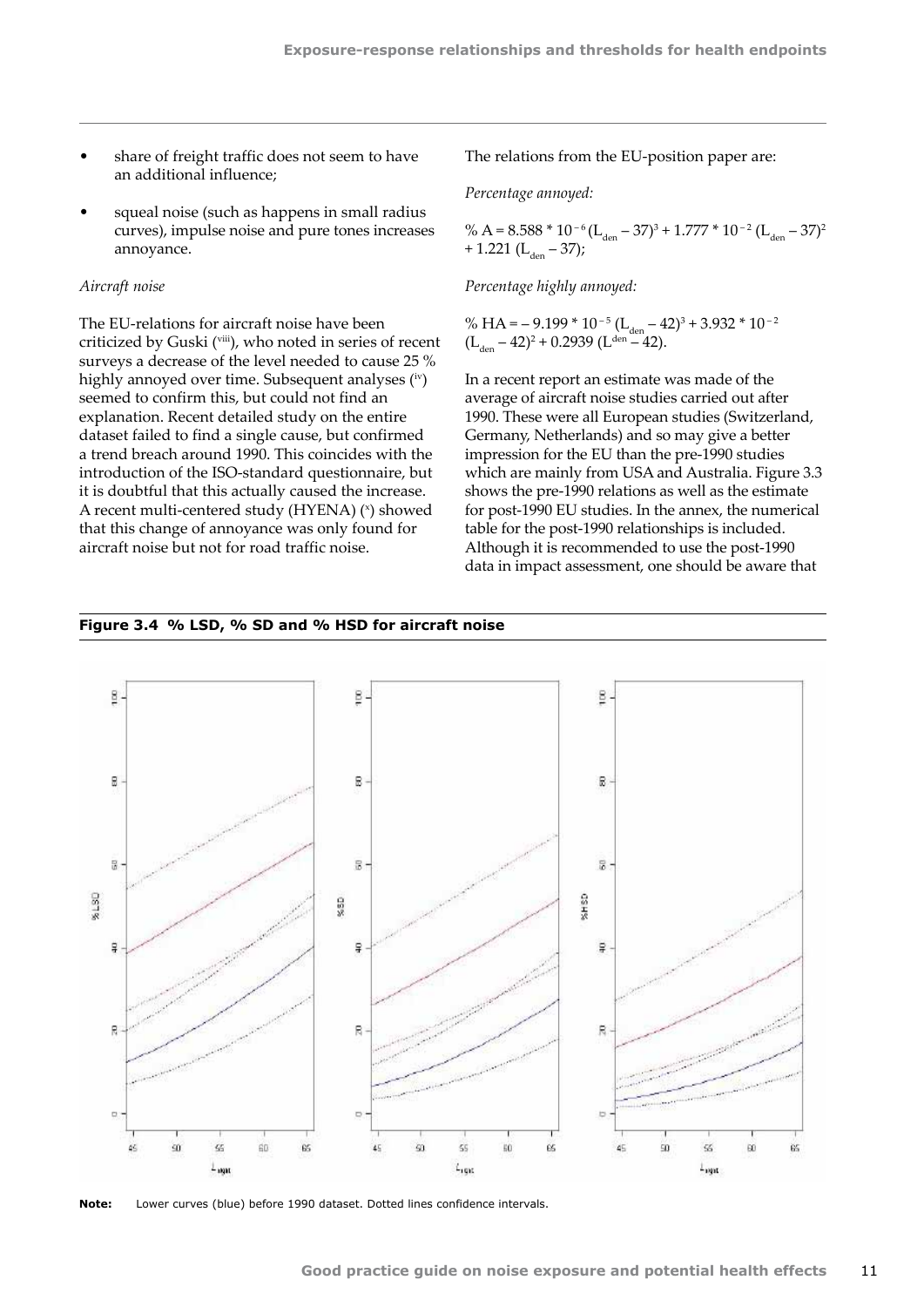<span id="page-13-0"></span>the exact values might change under the influence of further studies. Using the old values in the context of the END would be formally valid, but leads to a conservative approach.

### **3.2 Sleep disturbance**

The WHO-Night Noise Guidelines (2009) (xii) discusses in great detail the relations between, noise, sleep quality and health. The report states that sleep is an important biological function and impaired sleep — which is considered a health effect by itself — is related to a number of diseases. Although the function of sleep is still somewhat obscure, sleep deprivation is definitely a condition that deeply afflicts health. Animal experiments show that sleep deprived animals live less, and sleep deprived humans typically show dramatic function loss after a few days. As it can be demonstrated that noise disturbs sleep, the inference is that noise, via the sleep pathway, causes the same diseases. The recommendations are expressed in terms of  $L_{\text{night}}$  (the night time noise indicator from the END), and the

report describes also a number of exposure-response relationships for instantaneous reactions. In part the relationships in the WHO‑document are derived from the EU-position paper on night time noise.

#### *3.2.1 Self-reported sleep disturbance*

This effect is measured, like annoyance, by questionnaire. Details about the derivation of the relations can be found in the EU-position paper on night time noise (xiii).

*Road traffic noise:*

% HSD = 20.8 – 1.05 L<sub>night</sub> + 0.01486 L<sub>night</sub><sup>2</sup>

% SD = 13.8 – 0.85 L<sub>night</sub> + 0.01670 L<sub>night</sub><sup>2</sup>

*Railway noise:*

% HSD = 11.3 – 0.55 Lnight + 0.00759 Lnight 2

% SD = 12.5 – 0.66 L<sub>night</sub> + 0.01121 L<sub>night</sub><sup>2</sup>

### **Figure 3.5 Probability of sleep stage change to stage S1 or awake depend on**  maximum SPL L





**Source:** Adopted from: Basner, M., Samel, A. and Isermann, U., 2006. Aircraft noise effects on sleep: Application of a large polysomnographic field study. *Journal of the Acoustical Society of America*, 119(5), 2 772–2 784, with permission from the author.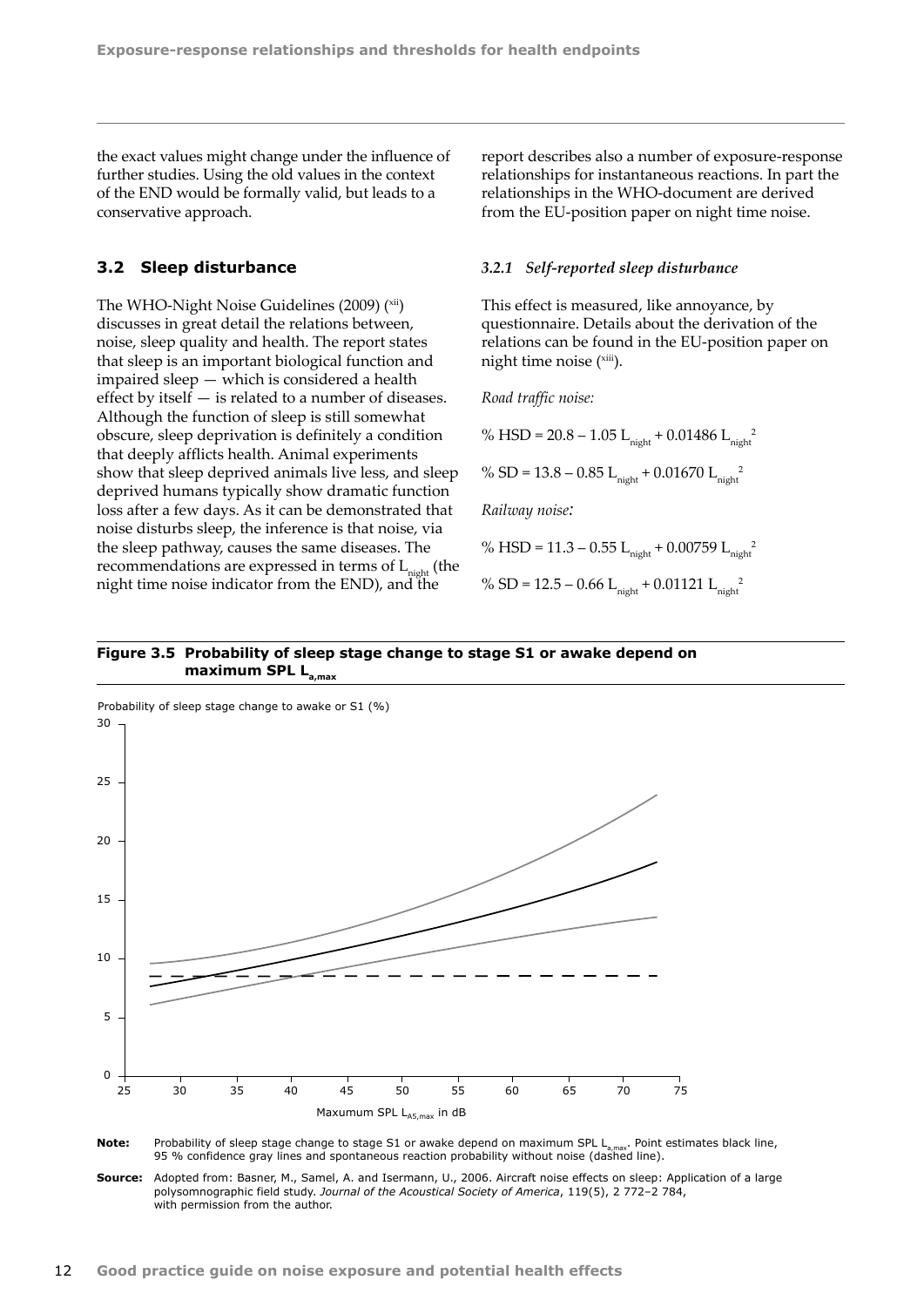### *Aircraft noise*

In the former Section 3.1 it was indicated that aircraft noise was found to be more annoying in post‑1990 studies. This is also true — though to a lesser extent — for self reported sleep disturbance. The pre-1990 relations as in the EU-position paper<sup>x</sup> are:

% HSD = 18.147 – 0.956 Lnight + 0.01482 (Lnight)2

% SD = 13.714 – 0.807 L<sub>night</sub> + 0.01555 (L<sub>night</sub>)<sup>2</sup>

Figure 3.4 shows the difference between the EU‑relationships and the estimated post-1990 curves. In the annex, the numerical values for sleep disturbance for aircraft noise for the post-1990 studies can be found.

#### *3.2.2 Polysomnographic sleep (EEG-reactions)*

At very low sound level (33 dB(A)  $L_{max}$  as measured inside the bedroom) the body starts to react to intruding sounds. In terms of evolution, this is probably a useful adaptation in the human species.

The changes in brainwave pattern are measurable by EEG-machines, and are categorized in arousals, sleep stage changes, or EEG-awakenings (EEG and EMG activations that last for at least 15 seconds which are classified as 'awake').

Although natural biological effects like sleep stage changes or awakenings can not be considered a health effect by themselves they are considered significant early warning signals when the incidence starts to rise above background (spontaneous non-noise related reactions). The best quantitative assessment of EEG-awakenings available is from the DLR-studies into aircraft noise  $(x^iv)$ . The curve in Figure 3.5 shows the increase in the probability of a noise induced EEG awakening with  $L_{max}$  relative to spontaneous awakenings (circa 24 awakenings usually occur even during undisturbed 8 hour nights).

The exposure-response relationship on the single event level was used to predict the expected degree of sleep fragmentation depending on  $L_{night}$  (outside the bedroom), using data from the DLR‑field study (Cologne/Bonn airport, 135 nights at 32 measurement locations, inside and outside

#### Figure 3.6 The average number of additionally aircraft noise induced awakenings per year (xv)



- Note: The average number of additionally aircraft noise induced awakenings per year<sup>xv</sup>. Altogether, 10 million 8-hour nights with 1 to 200 (1, 2, 3,..., 200) noise events randomly drawn from the DLR field studyxiv were simulated. The lines represent (from below to above) 2.5, 25, 50, 75, and 97.5 percentiles. The gray shaded areas represent Night Noise Guidelines L<sub>picht</sub> ranges (30–40, 40–55, > 55 dB(A).
- **Source:** Applied Acoustics 71(6): 518–222, Basner, M., Müller, U., Griefahn, B. Practical guidance for risk assessment of traffic noise effects on sleep, Copyright 2010, doi:10.1016/j.apacoust.2010.01.002. Reprinted with permission from Elsevier.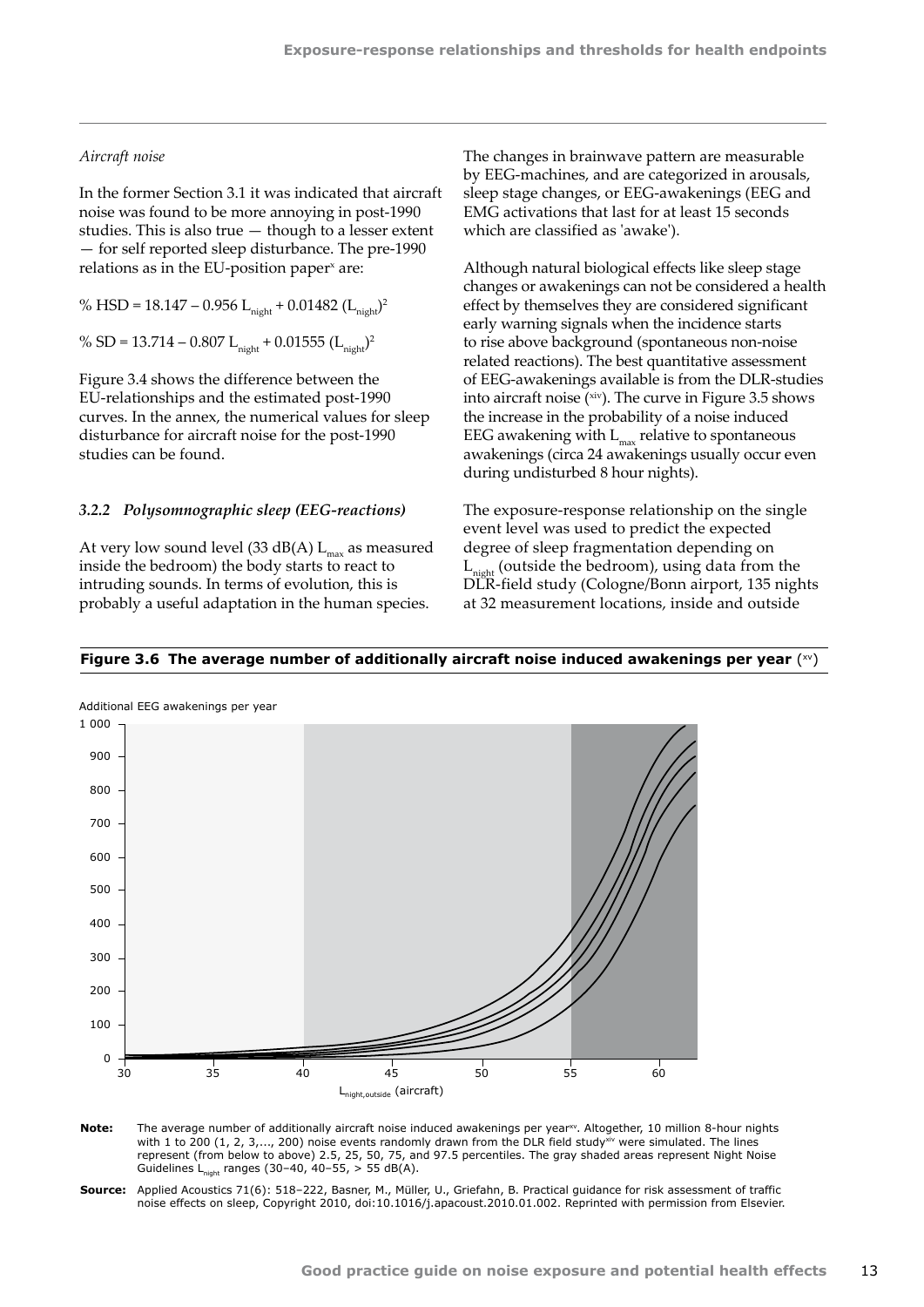<span id="page-15-0"></span>noise measurements, and simulation techniques, 1 to 200 noise events randomly drawn, window opening habits 69.3 % tilted windows, 18 % closed windows, 12.6 % open windows) to estimate the average number of EEG awakenings additionally induced by aircraft noise per year  $(xv)$ . This is shown in Figure 3.6  $(xvi)$ .

## *3.2.3 Body movements*

Like EEG-reactions, an increase in body movements starts at low sound levels. Also in this case the direct health effect is not clear.

The Night Noise guideline report presents relations for instantaneous increases of body movements related to single events, as well as the average increase related to long term exposure. As at the moment this effect cannot be properly used in health assessment, the relations have not been reproduced here.

## *3.2.4 Reported awakening*

Experimental and sociological evidence shows that people awake between 1 and 2 times per night. These awakenings may be defined as reported, conscious, remembered or confirmed awakenings depending from the setting.

Any increase in awakenings is therefore to be taken seriously. As sleep is so important, the organism tends to suppress awakenings. This is the reason why the occurrence remains low even at high noise levels.

The NNGL (<sup>xii</sup>) provides this relation between reported awakenings and noise level:

**Percentage of noise-induced awakenings**   $=$  **–** 0.564 + 1.909 \* 10<sup>-4</sup> \* (SEL<sub>inside</sub>)<sup>2</sup>

## **3.3 Cardiovascular effects**

Ischaemic heart disease (including myocardial infarction) and hypertension (high blood pressure) have been much investigated with respect to noise. The hypothesis that chronic noise affects cardiovascular health is due to the following facts (biological plausibility):

1) Laboratory studies in humans have shown that exposure to acute noise affects the sympathetic and endocrine system, resulting in nonspecific

physiological responses (e.g. heart rate, blood pressure, vasoconstriction (the narrowing of the blood vessels), stress hormones, ECG).

- 2) Noise-induced instantaneous autonomic responses do not only occur in waking hours but also in sleeping subjects even when no EEG awakening is present. They do not fully adapt on a long-term basis although a clear subjective habituation occurs after a few nights.
- 3) Animal studies have shown that long-term exposure to high noise levels leads to manifest health disorders, including high blood pressure and 'ageing of the heart'.
- 4) Although effects tend to be diluted in occupational studies due to the 'healthy worker effect', epidemiological studies carried out in the occupational field have shown that employees working in high noise environments are at a higher risk of high blood pressure and myocardial infarction.

## *3.3.1 Biological factors including stress hormones*

The general stress theory is the rationale for the non-auditory physiological effects of noise. Noise affects the organism either directly through synaptic nervous interactions, or indirectly through the emotional and the cognitive perception of sound. The objective noise exposure (sound level) and the subjective noise exposure (annoyance) may both be interacting predictors in the relationship between noise and health endpoints.

Short-term changes in circulation including blood pressure, heart rate, cardiac output and vasoconstriction as well as the release of stress hormones, including adrenaline and noradrenalin and cortisol have been studied in experimental settings. Classical biological risk factors have been shown to be elevated in subjects who were exposed to high levels of noise.

Acute noise effects do not only occur at high sound levels in occupational settings, but also at relatively low environmental sound levels when certain activities such as concentration, relaxation or sleep are disturbed.

As shown in Figure 3.7, the long-term exposure to noise may lead to health effects through the pressure on the organism via the stress effects. Laboratory, field and animal experiments suggest a biological pathway between the exposure to noise, via the stress mechanism to cardiovascular diseases (<sup>xvii</sup>).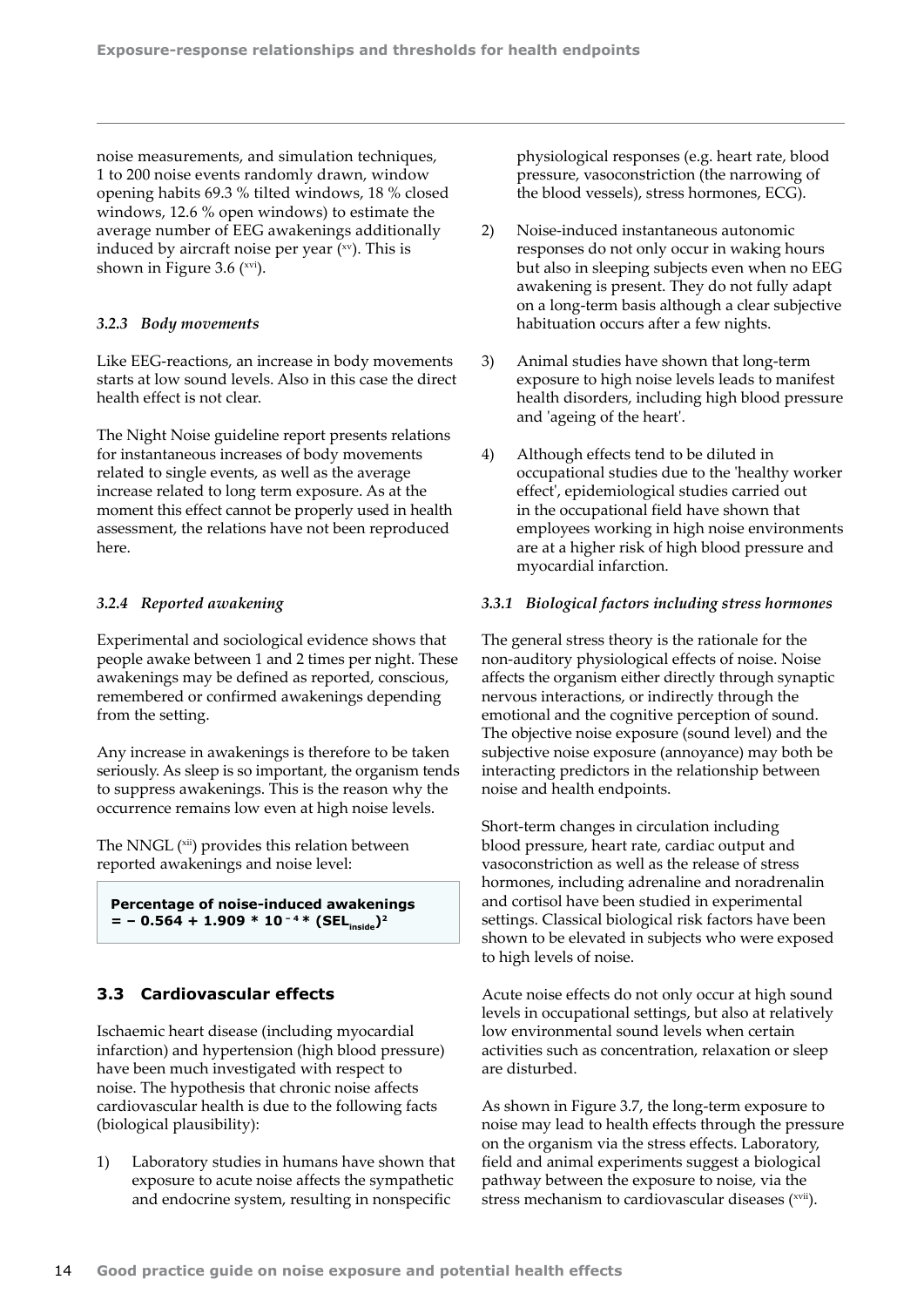Noise either directly or indirectly affects the autonomous nervous system and the endocrine system, which in turn affects the metabolic homeostasis (physiological balance) of the organism, including biological risk factors, and thus increasing the risk for manifest disorders in the long run. Indirect  $-$  in this respect  $-$  means that the subjective perception of sound, its cognitive interpretation and the available coping abilities play a role in physiological reaction. Direct, on the other hand, means that the activation of the regulatory system is determined by direct interaction of the acoustic nerve with other parts of the central nervous system (e.g. hypothalamus, amygdala). This is particularly relevant during sleep, where autonomous responses to single noise events, including changes in blood pressure and heart rate, have been shown in subjects who were subjectively



#### **Figure 3.7 Simplified noise effects reaction scheme**

*3.3.2 Hypertension* Based on a meta-analysis, an exposure-response

not sleep disturbed (<sup>xviii</sup>).

function is derived from pooled data of 5 aircraft noise studies, see Figure 3.4. Since this effect estimate is based on different studies with different noise level ranges, no clear cut-level for the onset of the increase in risk can be given. It is therefore



**Figure 3.8 Relative risk for hypertension in 5 studies**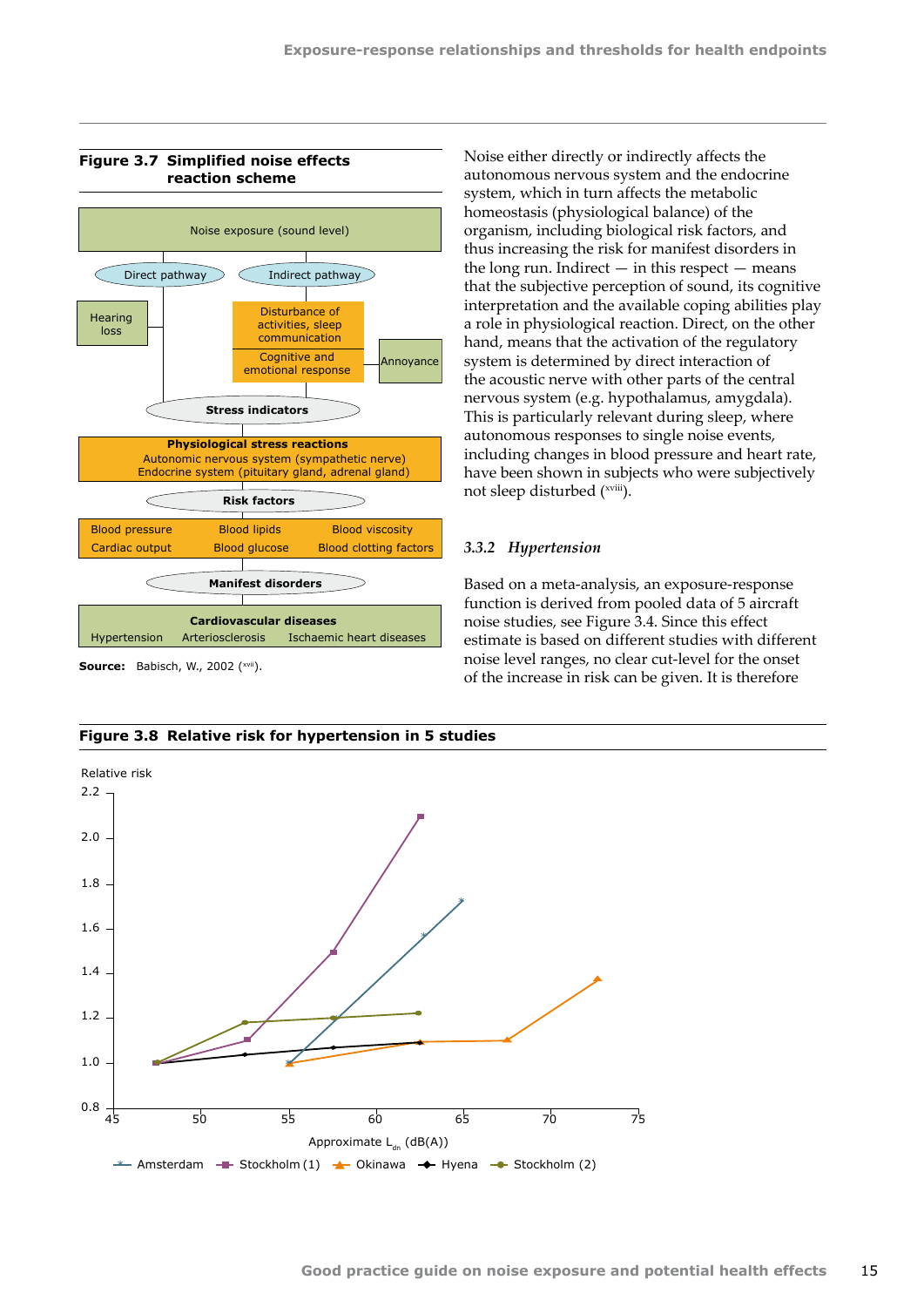<span id="page-17-0"></span>suggested to use either  $L_{den} \leq 50$  or  $L_{den} \leq 55$  dB(A) (<sup>2</sup>) as a reference category (relative risk = 1). The respective relative risks for subjects who live in areas where  $L_{\text{den}}$  is between 55 to 60 dB(A) and between 60 to 65 dB(A) would then approximate to 1.13 and 1.20, or 1.06 and 1.13, respectively  $(xix)$ .

#### *Exposure-response function for hypertension:*

OR per 10 dB(A) = 1.13, 95 % CI =  $1.00 - 1.28$ , range = 50–70 dB.

#### *3.3.3 Ischaemic heart disease (IHD)*

Similarly, for myocardial infarction (MI) the results are based on pooled data for 5 studies, in this case road traffic noise. The studies considered in the meta-analysis  $(x)$  refer to myocardial infarction as a marker of ischaemic heart diseases (IHD). A cubic exposure-response function and a linear trend function are given for the increase in risk per increment of the noise level. Annex III shows the relative risks (odds ratios) for single noise levels.

*Exposure-response function for myocardial infarction:*

Cubic model: OR =  $1.629657 - 0.000613 * (L_{dav,16h})^2$ + 0.000007357  $*(L_{day,16h})^3$ , R<sup>2</sup> = 0.96.



Conversions  $L_{den}$  = = >  $L_{day,16h}$  (for inclusion into the formula) can be made using Annex III and the following approximation:  $L_{\text{dav,16h}} = L_{\text{den}} - 2 \text{ dB(A)}$  for urban road traffic.

 $L_{\text{day,16h}}$  ≈  $L_{\text{den}}$  ≤ 60 dB(A) is considered as a reference category (relative risk = 1).

### **3.4 Cognitive impairment**

A number of laboratory studies indicate that noise may influence learning and performance, but the relation is complex, as people usually try to keep performance up. This kind of research was primarily carried out in schoolchildren. The RANCH study, first convincingly demonstrated in a multinational field study that there is relation between learning (measured as reading ability) and noise exposure (xxi). Figure 3.10 shows the association between the average noise level outside schools during lesson hours and a standardized score ('z-score') of a standardized reading test in children (reading comprehension). The higher the score the better is the performance of the children in the reading test.

From this and other studies Hygge derived a hypothetical exposure-response for percentage cognitively affected (xxii). This is shown in Figure 3.11, showing an increase in the risk of cognitive impairment with increasing noise exposure assuming that 100 % of the noise exposed are cognitively affected at a very high noise level, e.g. 95  $L_{\text{div}}$  and that none are affected at a safely low level, e.g. 50  $L_{dn}$ . A straight line (linear accumulation) connecting these two points, can be used as basis for approximation. The cut-off level here is  $L_{den} = 50$  dB<sup>5</sup>. This straight line is an underestimation of the real effect. Since for theoretical reasons based on an (assumed) underlying normal distribution, the true curve should have the same sigmoidal function form as the two curves in the figure. Within the noise exposure bracket 55–65  $L_{dn}$  the straight line and the solid line sigmoidal distribution agree on approximately 20 % impairment. In the bracket 65– 75  $L_{4}$ , the number should be in the range of 45–50 % and above 75  $L_{dn}$  in the range of 70–85 % according to the results of individual studies. It should be noted that the RANCH study revealed deficits in cognitive performance at aircraft noise levels even

<sup>(&</sup>lt;sup>2</sup>) Assumed that  $L_{dn} \approx L_d$ 

<sup>(3)</sup> Ranch noise data refer partly to  $L_{day,16h}$  and measured sound levels during school-times.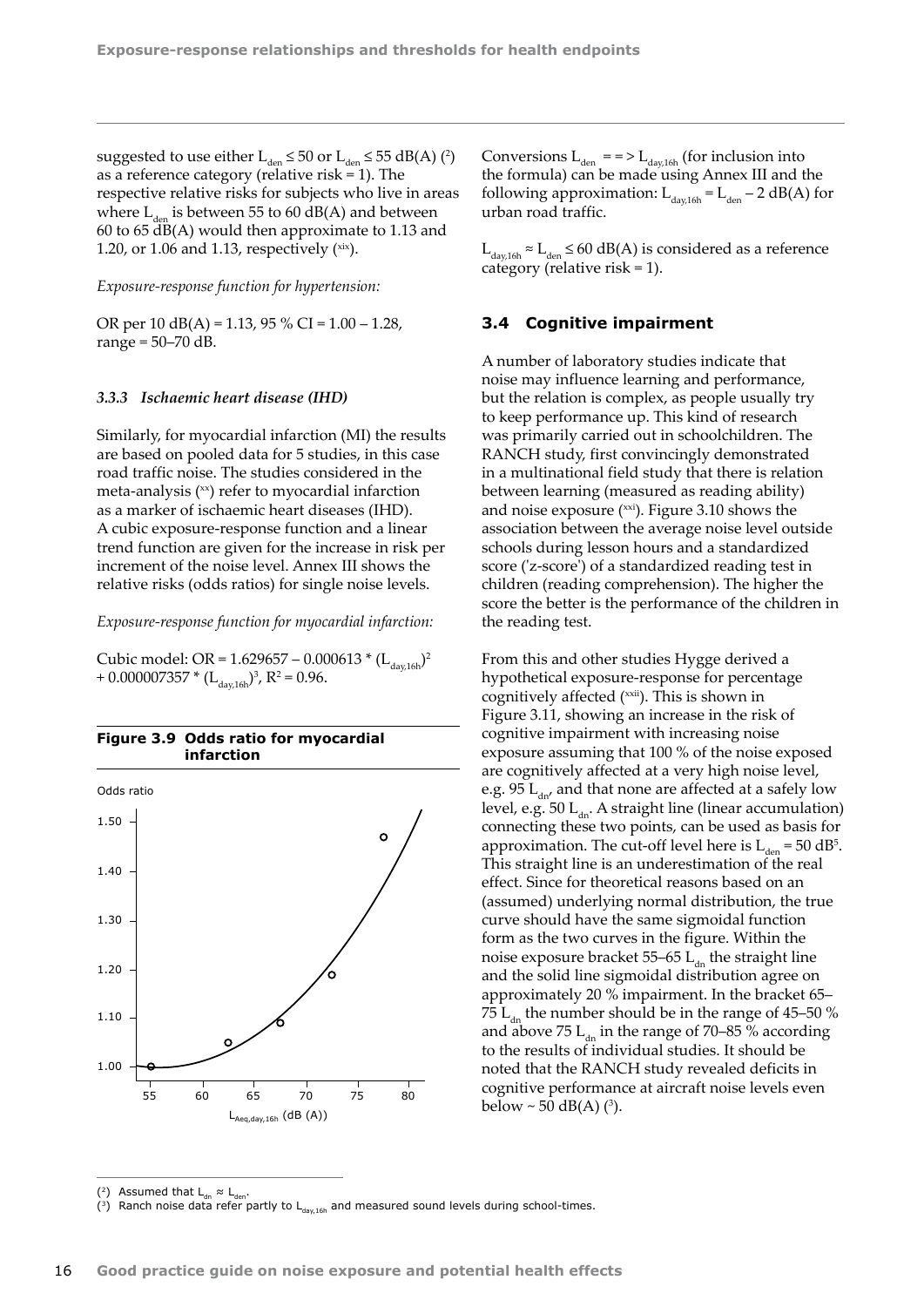





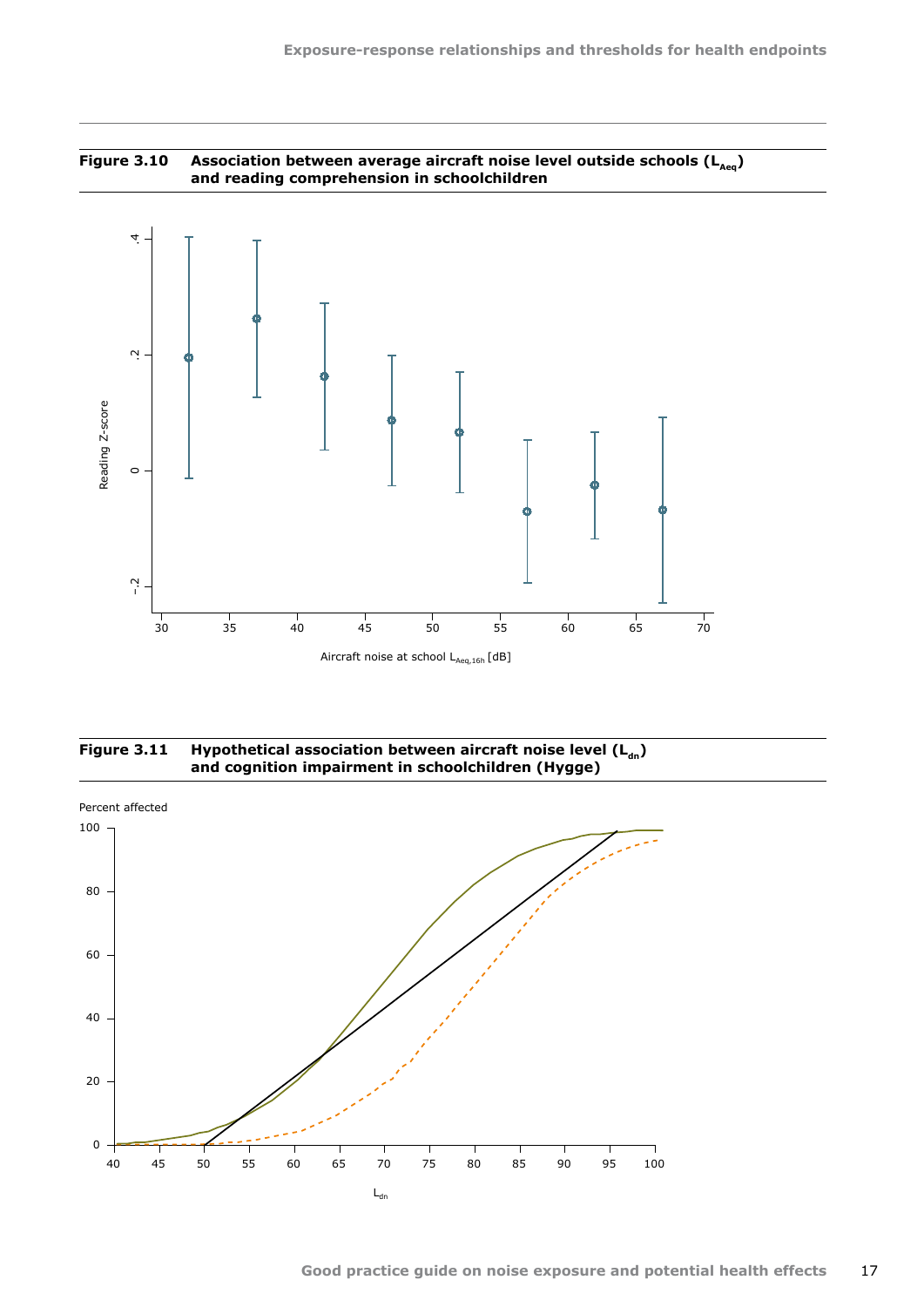## <span id="page-19-0"></span>**4 Risk assessment**

In a serious document with the witty subtitle 'Death, DALY's or Dollars', de Hollander (xxiii) showed that for the political decision process it does not matter very much if environmental impact is evaluated in terms of money, health or mortality risk. The choice between one method or another depends on cultural and/or political preferences. In this chapter recommendations are given for risk assessment based on health and on monetary valuation.

From the technical point of view, validated methods are available to assess environmental impact of an activity. Even if it is not possible to assess absolute impacts, at least the ranking order of the alternatives can be established.

The following formula defines the assessment of the *attributive fraction* (WHO). The attributive fraction (other terms: impact fraction, population attributable risk) describes the reduction in disease incidence that would be observed if the population were entirely unexposed, compared with its current (actual) exposure pattern.

 $AF = \{ \Sigma (P_i * RR_i) - 1 \} / \Sigma (P_i * RR_i)$ 

where: AF = Attributive Fraction

 $P_i$  = Proportion of the population in exposure category i

 $RR<sub>i</sub>$  = relative risk at exposure category i compared to the reference level.

An example may explain this more clearly.

In Table 4.1 the relative risk of myocardial infarction is calculated for the German population, based on a probabilistic estimate of exposure for the year 1999 and the exposure-response curve shown in Section 3.3.3. This leads to the conclusion that 2.9 % of MI cases (people with MI incidence) may be due to road traffic noise per year in Germany. Using general health statistics of the annual incidence rate of cases of ischaemic heart diseases (IHD), including myocardial infarction (MI), it was estimated that approximately 3 900 MI cases (or 24 700 IHD cases if the exposure-response curve is extrapolated to all IHD cases) would be due to the road traffic noise in that year.

## **4.1 Evaluation using disability-adjusted life years (DALY)**

The DALY (and QALY) was developed by WHO and the World Bank to enable policy makers to make rational choices for medical treatment. To do this each clinical phenomenon is assessed to establish a weighting factor. According to the protocol designed to assess these weights, the factor takes into account

## **Table 4.1 Example of the use of the exposure-response curve for myocardial infarction and representative noise exposure data from Germany for the calculation of the attributive fraction of myocardial infarction due to road traffic noise**

| Average sound pressure level<br>during the day (6-22 h)<br>$\mathsf{L}_{_{\mathsf{day},\mathsf{16hr}}}$ [dB(A)]* | Percentage exposed (%) | Relative risk of myocardial<br>infarction $(OR)$ <sup>*)</sup> |
|------------------------------------------------------------------------------------------------------------------|------------------------|----------------------------------------------------------------|
| $\leq$ = 60                                                                                                      | 69.1                   | 1.000                                                          |
| $> 60 - 65$                                                                                                      | 15.3                   | 1.031                                                          |
| $>65-70$                                                                                                         | 9.0                    | 1.099                                                          |
| $> 70-75$                                                                                                        | 5.1                    | 1.211                                                          |
| >75                                                                                                              |                        | 1.372                                                          |

**Note:** \* These calculations can also be made using END noise mapping data. In the textbox an example of such a calculation is presented.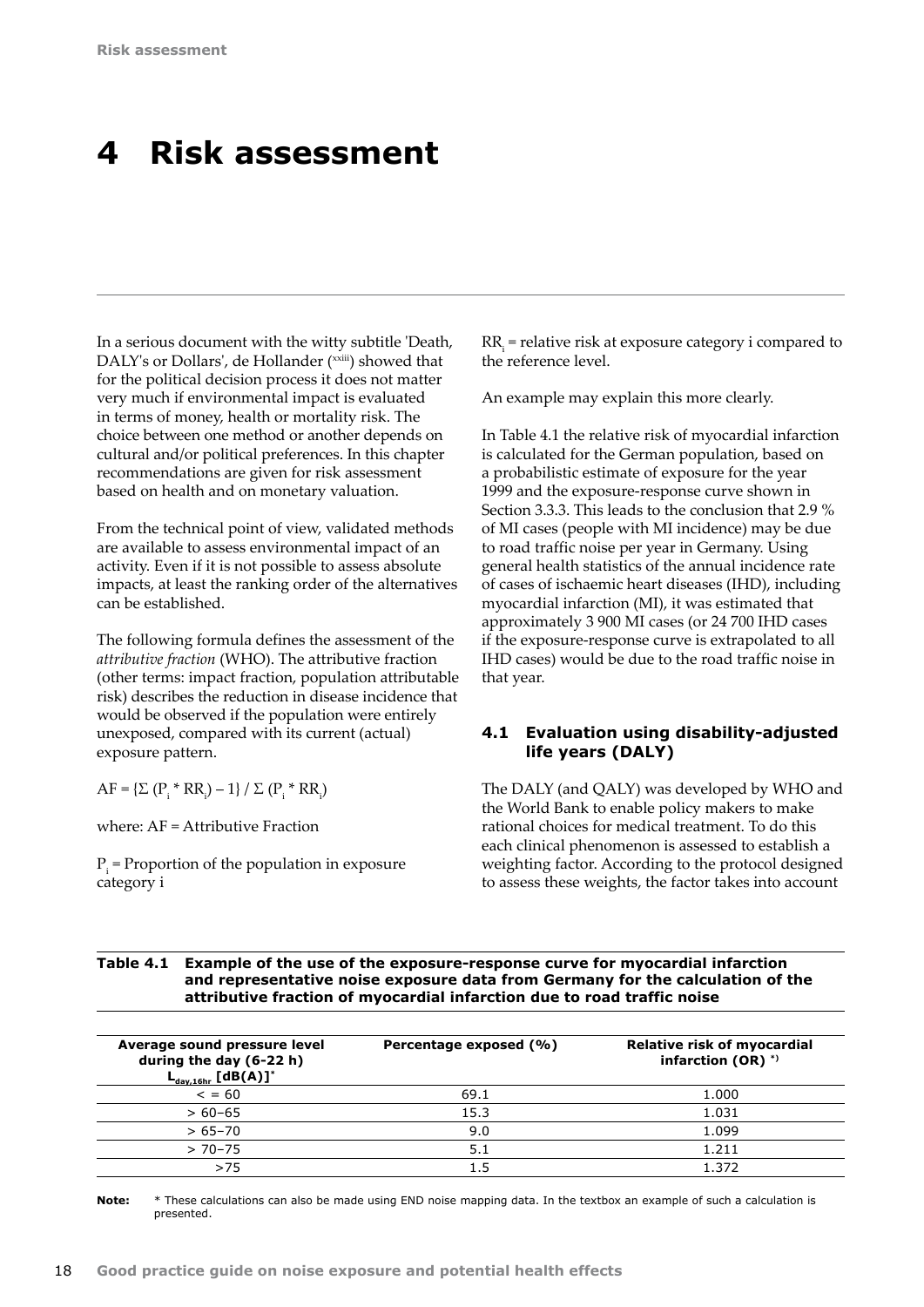In accordance with the Environmental Noise Directive (END) (Directive 2002/49/EC, 2002), the EU Member States have produced a large scale inventory of the noise situation in their area. The data were sent to the Commission and can be viewed on the Noise Observation and Information Service for Europe: [http://noise.](http://noise.eionet.europa.eu/index.html) [eionet.europa.eu/index.html](http://noise.eionet.europa.eu/index.html).

The rough data for road traffic noise exposure are derived by combining exposures in major agglomerations with those from major roads outside agglomerations, and some additional published (but not reported) data from agglomerations is also added. At this stage the data covers 17 % of the total EU population. It is estimated from Austrian and Dutch data — where estimates are available for the entire population — that total exposure at least doubles if the relation in these countries between agglomeration results and country wide inventory are extrapolated to the total EU-population of 497 million. With this data it is possible to calculate, for example, the people highly disturbed in their sleep by road traffic noise in the EU.

| Table 4.2 Number of people (in millions) exposed to L <sub>night</sub> -classes in dB as reported by |
|------------------------------------------------------------------------------------------------------|
| EU Member states 2009 and the calculated number of highly sleep disturbed                            |

|     | 0.3   |
|-----|-------|
| 0.3 | 0.066 |
|     |       |

mortality, (loss of) mobility, self-care, daily activities, pain/discomfort, anxiety/depression and cognitive function.

In principle the DALY is calculated as the sum of years of potential life lost due to premature mortality and the years of productive life lost due to disability:

## **DALY = YLL + YLD**

 $YLL = ND$  (number of deaths) x DW (disability weight) x LD (standard life expectancy at age of death in years)

 $YLD = NI$  (number of incident cases) x DW (disability weight) x LI (average duration of disability in years)

Although the procedure is not without critics, it can be used to rank policy alternatives. One critical point is the choice of the disability weights. It can be suspected that different cultures or even different population groups come to different weights. Studies indicate that there is such an effect, but seems to be of modest magnitude. It is however important that weights be assessed according to the already mentioned protocol by medically experienced staff. Below is a list of relevant disability weights for the scope of this document.

These examples — see also preceding sections -also highlight the problem of evaluating the data. The number of people with myocardial infarction (cases) is relatively low, while the number of sleep disturbed (and annoyed ) people is high. Another

| able<br>. |
|-----------|
|-----------|

| <b>Health condition</b>               | <b>Disability weight</b>                         |
|---------------------------------------|--------------------------------------------------|
| Mortality                             | 1.000                                            |
| Non-fatal acute myocardial infarction | 0.406 (WHO)                                      |
| Ischaemic heart disease               | 0.350 (de Hollander, 1999)                       |
| High blood pressure                   | 0.352 (Mathers, 1999)                            |
| Primary insomnia                      | 0.100 (WHO, 2007)                                |
| Sleep disturbance                     | 0.070 (WHO, 2009)                                |
| Annoyance                             | 0.020 WHO (preliminary)                          |
|                                       | 0.010 (Stassen, 2008); 0.033 (Müller-Wenk, 2005) |
| Cognitive impairment                  | 0.006 (Hygge, 2009)                              |

**Note:** Using these weights some Member States proceeded to carry out the calculations. Examples of the outcomes are listed in Table 4.4.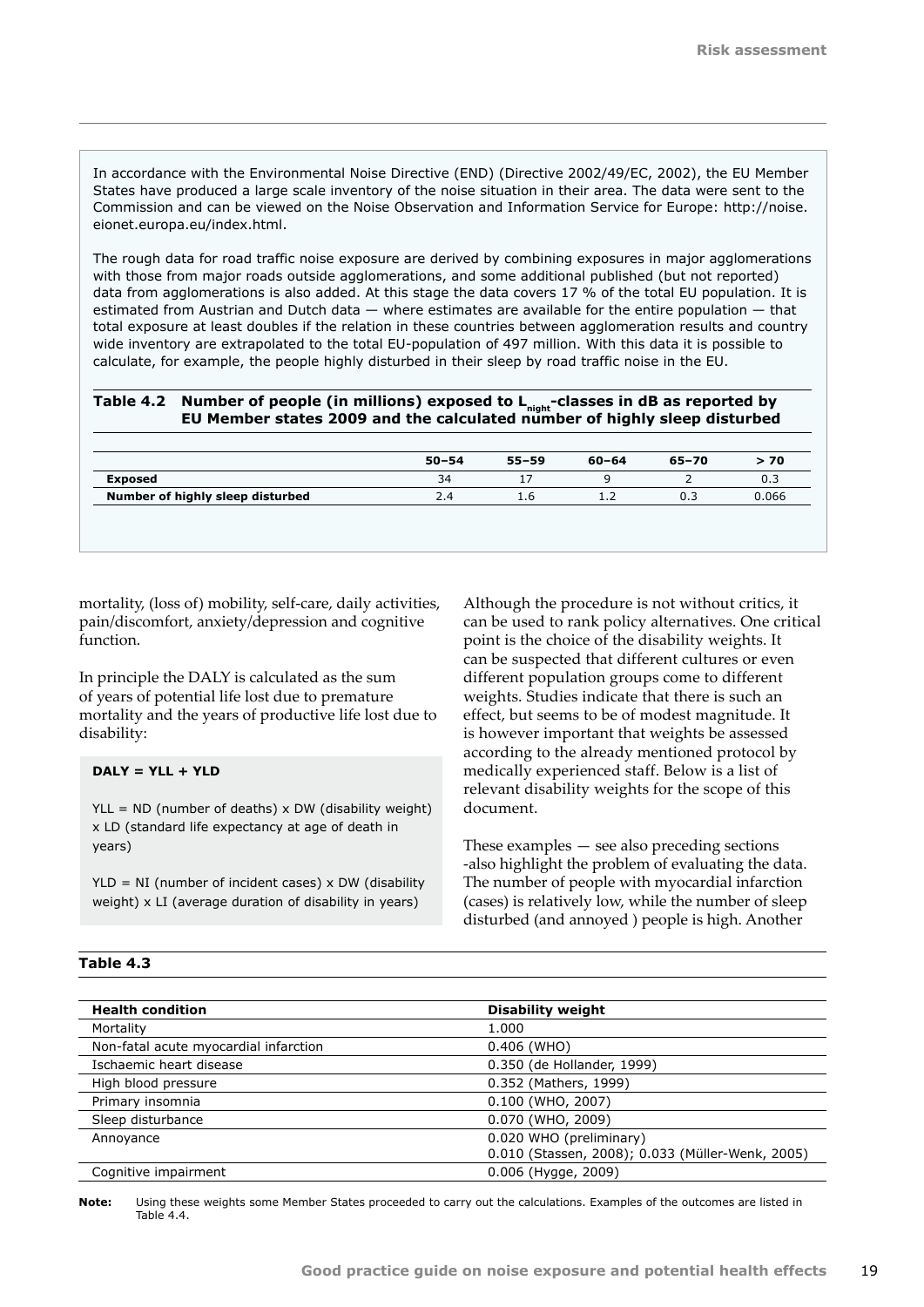| Example:                    | Severe annoyance   | <b>Cognitive effects</b> | <b>Ischaemic heart</b> |  |
|-----------------------------|--------------------|--------------------------|------------------------|--|
|                             | <b>Netherlands</b> | Sweden                   | diseases Germany       |  |
| Subjects                    | Adults             | Children 7-19            | Adults                 |  |
|                             |                    | vears                    |                        |  |
| Total population            | Ca. 14 mio         | Ca. 1.5 mio              | Ca. 70 mio             |  |
| Exposure                    | Empara             | EU estimate              | Probabilistic UBA      |  |
| Reference year              | 2000               | 2000                     | 1999                   |  |
| Disability weight           | 0.02               | 0.006                    | 0.350                  |  |
| DALYs per million of people | 1 203              | 648                      | 361                    |  |

<span id="page-21-0"></span>

|  | Table 4.4 Examples of DALY calculations in three countries |  |  |
|--|------------------------------------------------------------|--|--|
|--|------------------------------------------------------------|--|--|

**Figure 4.1 Estimate of DALY's from different environmental aspects**



important observation is that the bulk of the affected population is in the medium high exposure range.

Using exposure data from the Netherlands, RIVM made a comparison in burden of disease from several environmental exposures (xxiv). Although the uncertainty in these estimates is large, it does provide a useful insight.

Recently the authors of this study stated that Environmental DALYs allow comparative evaluation of the environmental health risks of a multitude of pollutants and, consequently, the setting of priorities. The use of DALYs may also improve risk communication as their number can be expressed as a fraction of total burden of disease  $(xxy)$ .

At the same time they caution against indiscriminate use (eg in small populations) and point to ethical objections. As these apply also to other evaluation systems (like cost-benefit analysis), the sensible advice is to discuss these with the partners in the project at hand.

## **4.2 Cost-benefit**

Cost benefit analysis is often a standard procedure in policy making, and in the European Commission this is mandatory. A good example in the noise field is latest decision on tyre noise. The report from FEHRL (xxvi) leaned heavily on a cost-benefit analysis of this issue. Using the  $-$  modest  $-$  rate of 25 EUR/ decibel/household/year, it was demonstrated that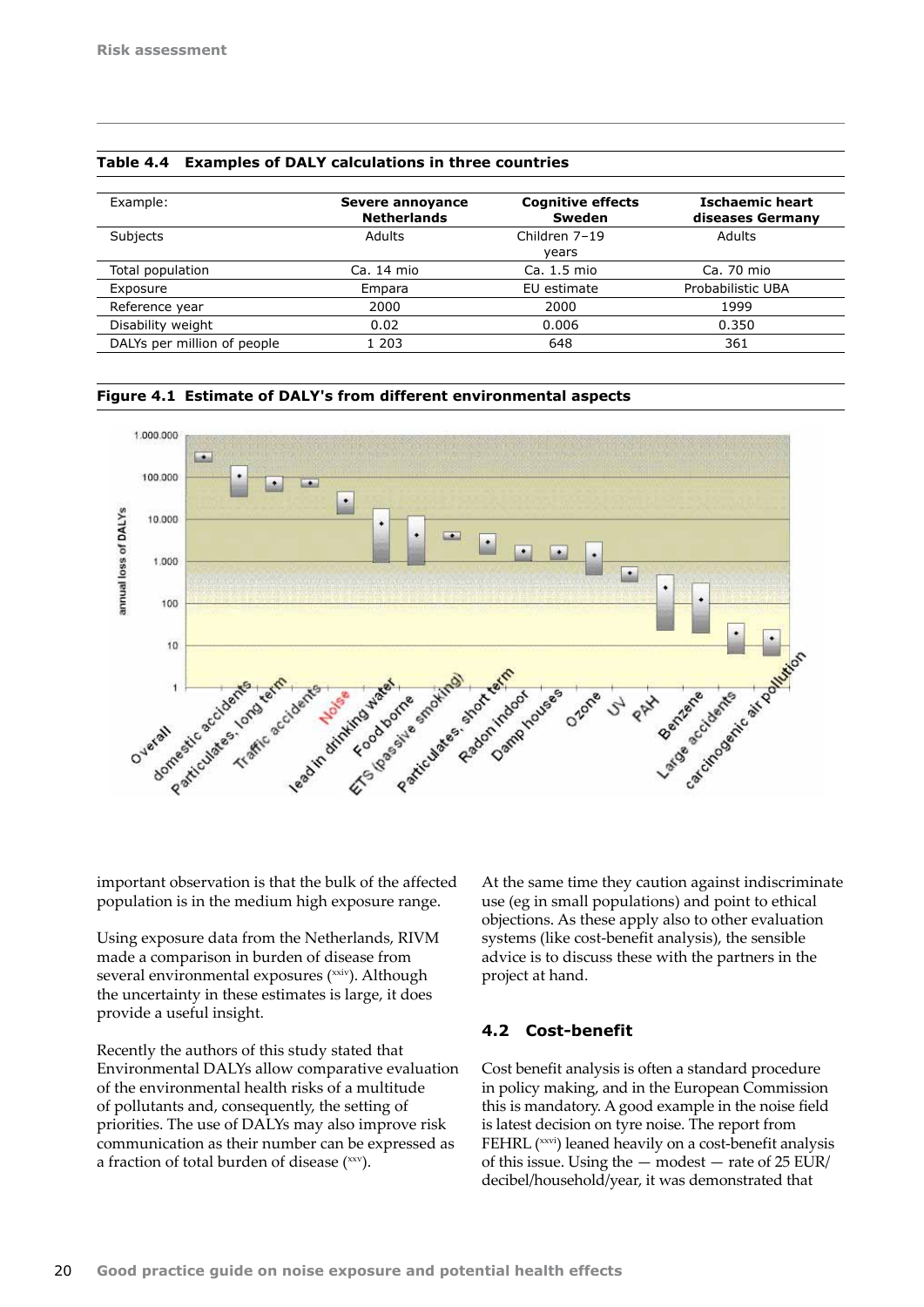quieter tyres could produce benefits to the public of between EUR 48 and 123 billion in the period 2010– 2022. Although in the end many other factors played a role (like safety), it was shown that the benefits largely exceeded the costs and this contributed to a decision taken in favour of the reduction of tyre noise.

An important factor in carrying out the analysis is an estimate of the benefits. Currently there are two methods for which sufficient proof is available: Contingent valuation and Hedonic pricing.

The European Commission Working Group Health and Socio-Economic Aspects (WG-HSEA) provided the position paper 'Valuation of noise' (xxvii) based on the willingness to pay data from Navrud (2002) (xxviii). The paper recommends the use of a benefit of EUR 25 per household per decibel per year above noise levels of  $L_{den} = 50-55$  dB. Purchasing power parity (PPP) indices could be used to adjust

the values for use in accession states. These are published indices which adjust the exchange rates between countries by differences in the cost of living. Even though this figure has been criticized as being too low, it appears that most noise abatement measures have a positive cost benefit ratio, as was demonstrated in the tyre noise study which used this figure.

Hedonic pricing data come from studies of the real estate markets: it is found that properties exposed to higher noise levels will have a lower value on the market than a similar building exposed to a lower noise level. This is valid for residential houses (for which there is extensive literature) but probably also for office buildings. The best estimate is that house prices loose 0.5 % of their value per decibel over 50–55  $L_{\text{don}}$ . The range of research results is between 0.2 % and 1.5 %, with a tendency for higher values for aircraft noise.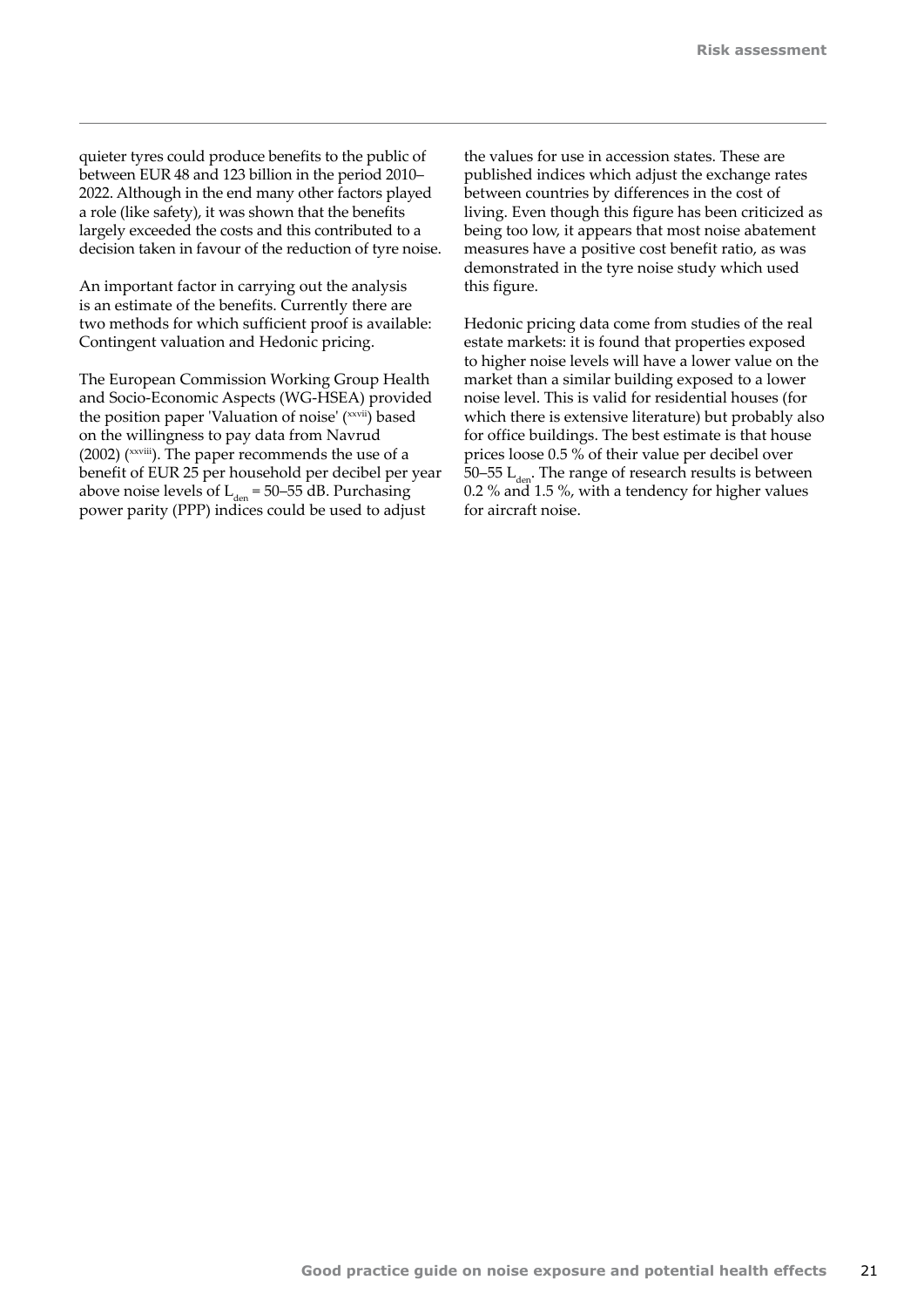# <span id="page-23-0"></span>**5 Quality targets**

Many countries have some form of noise policy and management, and noise limit values form the basis of a noise control system. A number of studies address the comparison of these limit values to see if a mutual understanding exists for a common noise quality level. Starting with the study by INRETS (xxix) for the preparation of the EU Green Paper, the paper by late Dieter Gottlob (xxx) and recently the International Institute of Noise Control Engineering (xxxi), all these studies show that this is not an easy task. Firstly the noise indicators differ considerably, and secondly the actual enforcement of the limits or actions taken may be quite different.

Recently the EU Member States reported to the Commission any relevant limit values in force or under preparation as requested by the END Art. 5.4. These have to be expressed in terms of  $L_{den}$  and  $L_{night}$ eliminating at least one important source of bias. Figure 5.1 shows a comparison of  $L_{den}$  for planning purposes for residential areas from 14 Member States. The limit values reported by this selection of Member States have often a long history, so the variation in values is not too surprising. It is interesting that limit values for industry are significantly lower, and for railway noise higher. The average difference is 8 dB, and the maximum limit value is 57 dB for industrial noise, and 73 dB for railway noise.

The Community Guidelines 2000 from the WHO ( $\chi$ xxii) recommends 50/55 L<sub>Aeq, 16</sub> hrs as health based threshold, which is in line with earlier recommendations and guidance from ISO and national and international environment agencies. Although more than half of the  $L_{den}$  limit values is close to these health based guidelines, some are considerably higher.

The same goes for the night time levels, although it seems that '10 dB lower' rule is almost universally adopted: the averages are  $L_{night} = 50$  dB for railway and road noise, 46 for aircraft noise and 42 for industry.

## **Figure 5.1 Comparison L<sub>den</sub> limit values**



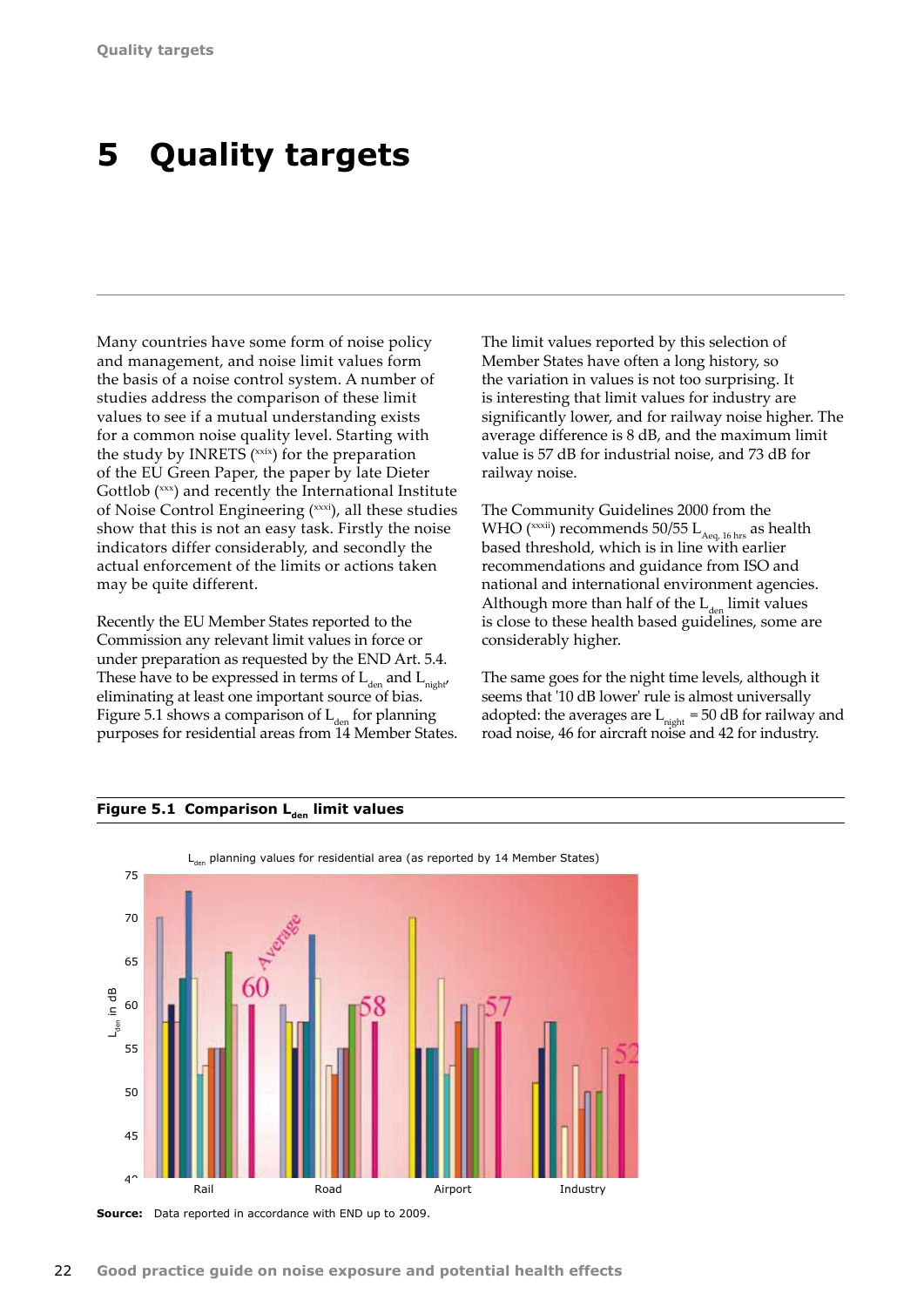The recently issued WHO Night Noise Guidelines expanded the Community guidelines on the issue of sleep disturbance, and concluded that although biological effects kick in as low as  $L_{night} = 30$  dB,  $L_{night} = 40$  dB should be an adequate health protection value, but also recommends an 'interim target' of 55 Lnight. An Lnight,outdoor of 30 dB is considered as LOEL (lowest observed effect level) and an  $L_{\text{night,outdoor}}$  of 40 dB as LOAEL (lowest observed adverse effect level). The NNG uses the default year average insulation value of 21 dB, which is based on the well known fact that a large part of the population keep the windows (slightly) open for at least half of the

time. In Annex II guidance is provided to calculate the year average in specific circumstances. The CALM network<sup>xxxiii</sup> considered  $L_{den}/L_{night}$  values of 50/40 dB as an optimum target that is defensible.

In conclusion, from the broad overview of the limit values in a large number of countries, and from the scientific evidence, as well as from some more political organisations, there seems to be a consensus that  $L_{den}$  around 50 dB (or the equivalent level in other units) would represent a good noise quality, and  $L_{\text{night}}$  < 55 dB should be respected to protect the population from serious health effects.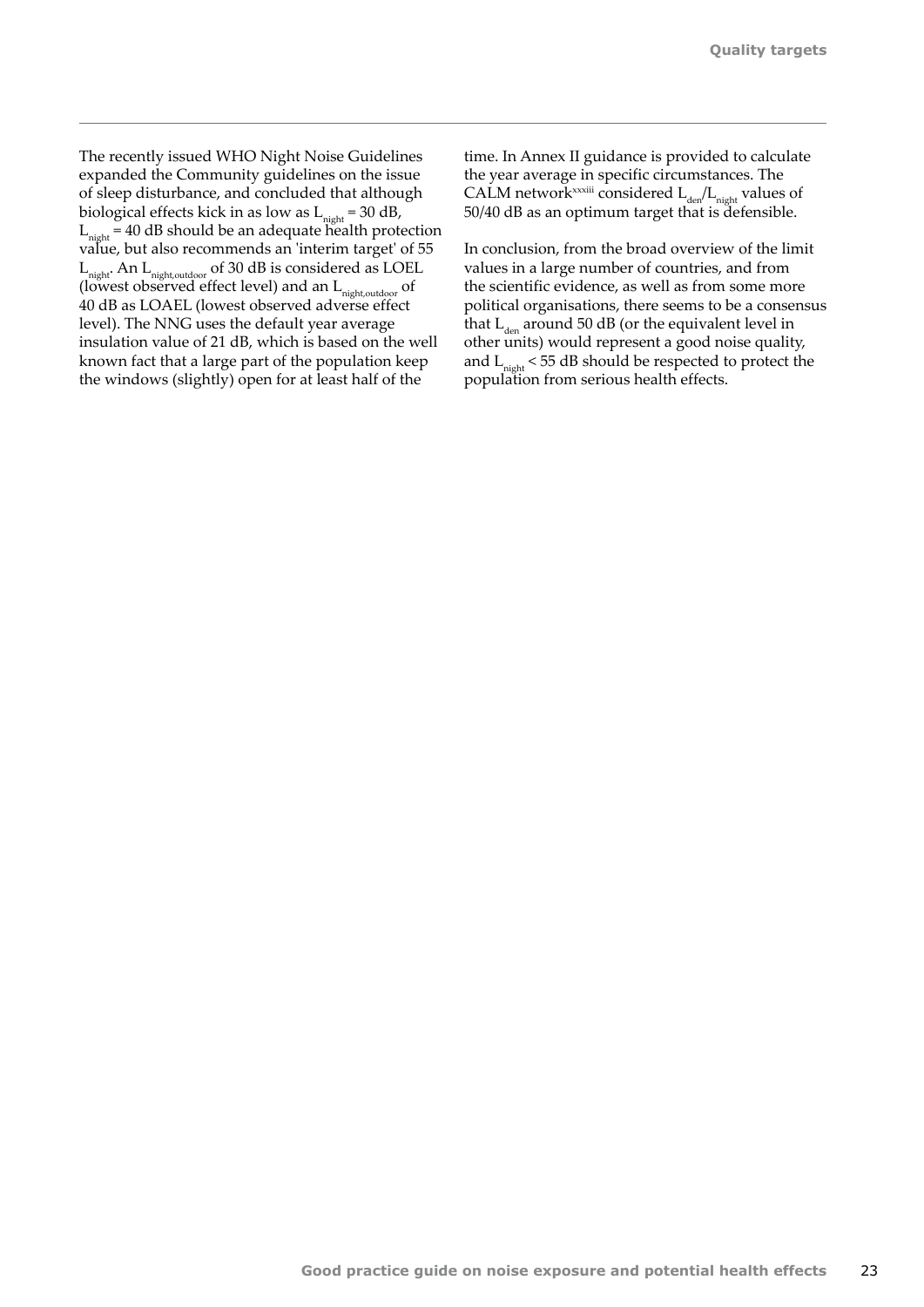## <span id="page-25-0"></span>**6 Implications for END**

### **6.1 Sustainable action planning**

All Action Plans should be sustainable in nature, in that the economic, social and environmental impact of the plans should be considered during their development. Although the information provided in this Good Practice Guide is not entirely new, it brings together in one place, information and tools from many sources that can be used to assess impacts of noise on people's quality of life, on their health, and on quality of the living environment, including economic costs. This information can feed into the development of a sustainable Noise Action Plan.

#### *6.1.1 Dose-effect relationships*

As per Annex III of the END, 'dose-effect' relations should be used to assess the effects of noise on populations. This assessment can in turn highlight the potential harmful effects of noise in the population (art. 6.3), which should then inform the 'action planning' process in order to mitigate or reduce any harm to the population under consideration.

Chapter 3 of this Guide sets out charts and algorithms by which annoyance, sleep disturbance, noise induced awaking, hypertension, and heart disease can be estimated in relation to  $L_{\text{den}}$  or  $L_{\text{night}}$  or SEL values. These are valuable indices for converting something abstract such as an Lden value into something that has meaning to most of the public. Knowing that between 4 and 27 % of the population

exposed to an Lden level of 55 dB(A) from traffic sources will be highly annoyed, has much more meaning and is more tangible than just knowing the number of people exposed to that sound value.

Annex V. (3) in relation to minimum requirements for action planning states each action plan *should contain estimates in terms of the reduction of the number of people affected (annoyed, sleep disturbed or other)*. Therefore it is recommended that where possible these dose effect relationships should be referred to and used when drafting Noise Action Plans.

#### *6.1.2 Quiet areas*

Currently 'Quiet Areas' in agglomerations are defined by 'an appropriate noise indicator such as  $L_{den}$ . If the aim of identifying quiet areas is to maintain or provide areas of calm or respite from noise, then perhaps one of the aims of an action plan would be to identify and quantify the number of people who benefit in terms of annoyance or improvement of the quality of the living environment. The development of 'Annoyance Maps' along with noise maps is also a possibility which could add an extra and meaningful dimension to any action plan.

### *6.1.3 Resource prioritisation*

In most cases the development of noise action plans involves competing for limited resources. Chapter 4 sets out methods and figures for carrying out cost

|  | Table 6.1 Comparison of L <sub>den</sub> values for different sources with respect to annoyance |  |  |  |  |  |
|--|-------------------------------------------------------------------------------------------------|--|--|--|--|--|
|--|-------------------------------------------------------------------------------------------------|--|--|--|--|--|

| Percentages of highly annoyed |       |       |                                   |          |             |
|-------------------------------|-------|-------|-----------------------------------|----------|-------------|
| $-$ den                       | Road  | Rail  | Aircraft<br>(revised<br>estimate) | Industry | Windturbine |
| 55 dB                         | $6\%$ | $4\%$ | 27%                               | 5%       | 26 %        |
| 50 dB                         | $4\%$ | 2%    | 18 %                              | 3%       | 13 %        |
| 45 dB                         | $1\%$ | $0\%$ | 12 %                              | $1\%$    | $6\%$       |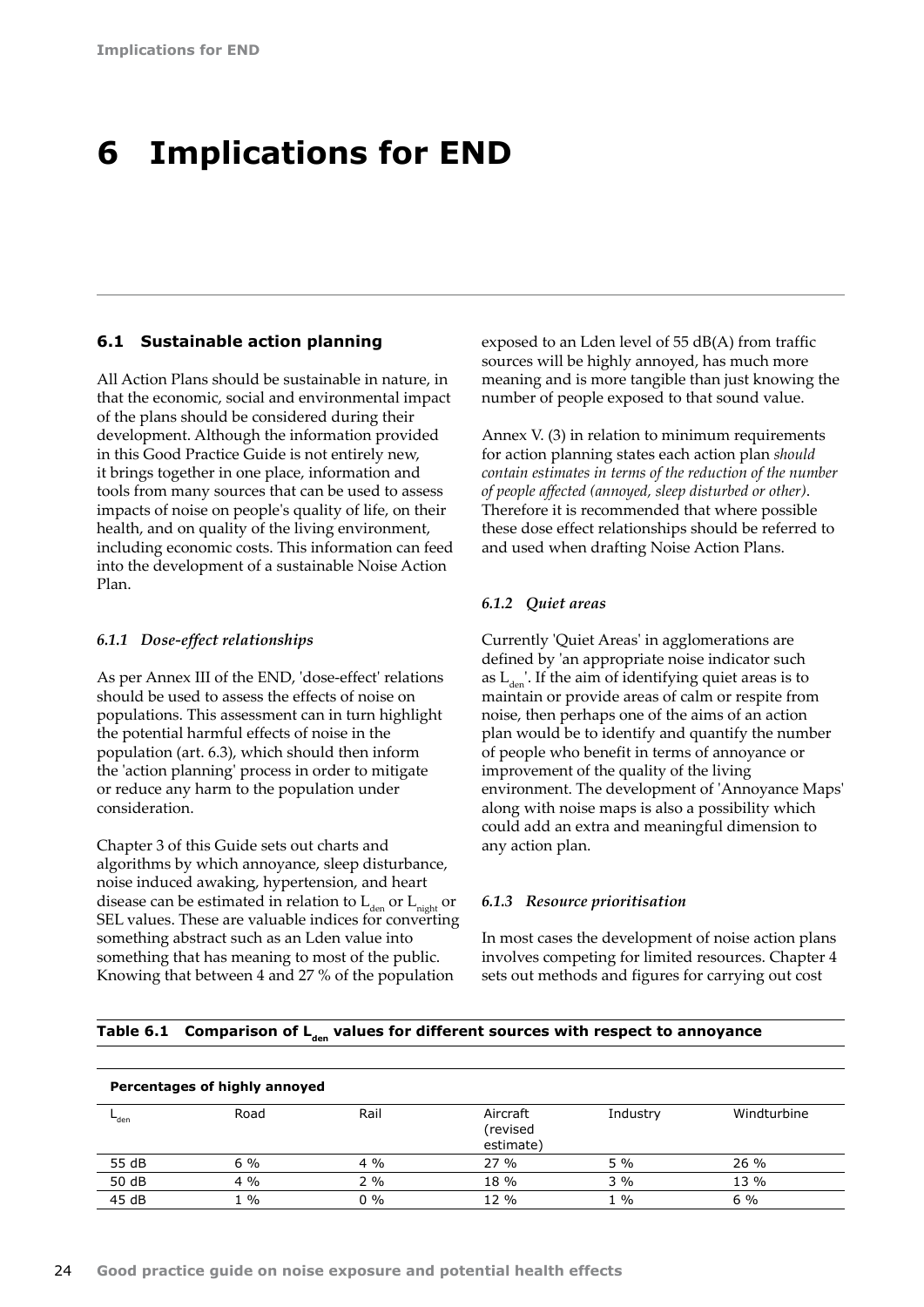benefit analysis and evaluations using 'disability adjusted life years', (DALY). With these parameters it should be possible to make a reasonable estimate as to the true costs of noise and to rank and prioritise noise against other environmental impacts. These parameters can put noise within an environmental context by which coherent and understandable arguments can be made for adequate resources to develop and carry out action plans.

#### *6.1.4 END threshold values*

The END threshold values are above the levels where effects start to occur as shown in the previous chapters. The lower thresholds for mapping (55 dB  $L_{den}$  and 50 dB  $L_{night}$ ) delimit the area where the noise is considered to be a problem. As a first step this is understandable, as this kind of mega-scale mapping exercise is unique. Beyond that, the Member States are free to choose their own threshold from where to start action planning.

The WHO Night Noise guidelines give a clear advice

that from the health point of view the calculations of night time burden should start at  $40$  dB  $L_{nicht}$  and that action planning should at least contain actions to bring down level below 55 dB L<sub>night</sub>. Lowering the actual threshold of  $L_{night} = 50$  dB to  $L_{night} = 40$  dB

would give a better understanding of the magnitude of the problem, and consequently a better allocation of efforts.

## *6.1.5 Comparison of Sound Sources with respect to annoyance*

As for the  $L_{den}$  threshold of 55 dB, it should be noted that this does not take into account the differences that exist between sources.  $L_{den} = 55 dB$  is a fair threshold for railway noise, but for other sources this leads to an underestimate of the actual burden. Table 6.1 shows the percentage of highly annoyed related to threshold values of 45, 50, and 55 dB  $L_{den}$ .

This shows that a sensible approach for action planning is to make a distinction between sources when assessing the magnitude of the impact on the population.

Again it should be highlighted that when using the methods, charts, algorithms and figures set out in this Good Practice Guide, there should be a certain amount of caution against indiscriminate use (e.g. in small populations) and alertness to ethical objections when dealing with DALY's, vulnerable groups and exposure to extreme noise levels. The sensible advice is to discuss these with the partners in the project at hand.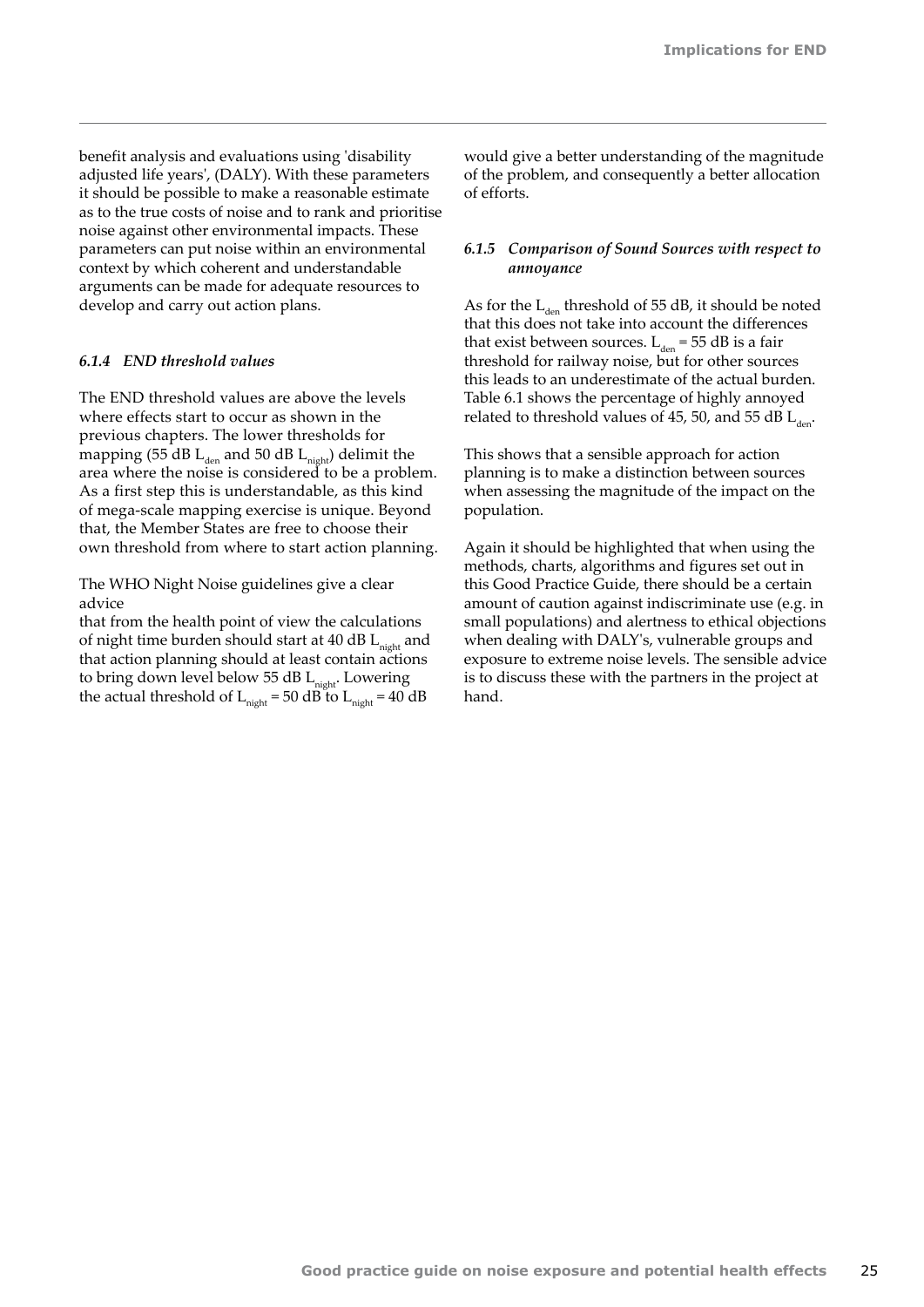## <span id="page-27-0"></span>**7 References and further reading**

The amount of literature on noise and health is overwhelming, and in the text only the most important references are presented. Below the most relevant references to obtain more information are printed in **bold**.

- $\binom{i}{i}$ ) Directive 2002/49/EC, 2002. Directive of the European Parliament and of the Council of 25 June 2002 relating to the assessment and management of environmental noise. [http://](http://eur-lex.europa.eu/LexUriServ/LexUriServ.do?uri<202F>=<202F>OJ:L:2002:189:0012:0025:EN:PDF) [eur-lex.europa.eu/LexUriServ/LexUriServ.](http://eur-lex.europa.eu/LexUriServ/LexUriServ.do?uri<202F>=<202F>OJ:L:2002:189:0012:0025:EN:PDF) do?uri = [OJ:L:2002:189:0012:0025:EN:PDF](http://eur-lex.europa.eu/LexUriServ/LexUriServ.do?uri<202F>=<202F>OJ:L:2002:189:0012:0025:EN:PDF) (accessed January 2008). Official Journal of the European Communities, L 189, 12–25.
- (ii) Guski, R., Felscher-Suhr, U., Schuemer, R., 1999. The concept of noise annoyance: how international experts see it. *Journal of Sound and Vibration*, 223(4), 513–527.
- (iii) Ouis, D., 2002. Annoyance caused by exposure to road traffic noise: an update. *Noise & Health*, 4(15), 69–79.
- (iv) WHO, 1972. Technical report series 506. Geneva: World Health Organization.
- $(\vee)$ ) Clairbois, J-P., Establishing priorities for ground transport noise in END action plans, Internoise 2009, Ottawa.
- (vi) **European Commission Working Group on Dose-Effect Relations, 2002. Position paper on dose response relationships between transportation noise and annoyance.** [http://](http://ec.europa.eu/environment/noise/pdf/noise_expert_network.pdf) [ec.europa.eu/environment/noise/pdf/noise\\_](http://ec.europa.eu/environment/noise/pdf/noise_expert_network.pdf) [expert\\_network.pdf](http://ec.europa.eu/environment/noise/pdf/noise_expert_network.pdf) (accessed January 2007). Luxembourg: Office for Official Publications of the European Communities.
- (vii) Miedema, H.M.E. and Vos, H., 2004. Noise annoyance from stationary sources: Relationships with exposure metric day– evening–night level (DENL) and their confidence intervals. JASA, 116 (1), July 2004.
- (viii) Guski, R., 2004. How to forecast community annoyance in planning noisy facilities. *Noise Health*, 6(22), 59–64.
- (ix) van Kempen, E. E. M. M., & van Kamp, I., 2005. Annoyance from air traffic noise. Possible trends in exposure-response relationships. Report 01/2005 MGO EvK. Bilthoven: RIVM.
- $(x)$ ) Babisch, W., Houthuijs, D., Pershagen, G., Cadum, E., Katsouyanni, K., Velonakis, M., et al., 2009. Annoyance due to aircraft noise has increased over the years — Results of the HYENA study. *Environment International*, 35, 1 169–1 176.
- (xi) Janssen, S.A.,Vos, H., 2009. A comparison of recent surveys to aircraft noise exposure‑response relationships. TNO, Delft.
- (xii) **WHO Regional Office for Europe, 2009. Night noise guidelines for Europe.** [www.](http://www.euro.who.int/Document/E92845.pdf) [euro.who.int/Document/E92845.pdf](http://www.euro.who.int/Document/E92845.pdf) (accessed December 2009). Copenhagen: World Health Organization.
- (xiii) European Commission Working Group on Health and Socio-Economic Aspects, 2004. Position paper on dose-effect relationships for night time noise. [http://ec.europa.eu/](http://ec.europa.eu/environment/noise/pdf/positionpaper.pdf) [environment/noise/pdf/positionpaper.pdf](http://ec.europa.eu/environment/noise/pdf/positionpaper.pdf)  (accessed January 2007). Brussels: European Commission.
- (xiv) Basner, M., Samel, A., Isermann, U., 2006. Aircraft noise effects on sleep: Application of the results of a large polysomnographic field study. *Journal of the Acoustical Society of America*, 119(5), 2 772–2 784.
- $(xv)$  Applied Acoustics 71(6): 518–522, Basner, M., Müller, U., Griefahn, B. Practical guidance for risk assessment of traffic noise effects on sleep, Copyright 2010, doi:10.1016/j.apacoust.2010.01.
- (xvi) Babisch, W., Schulz, C., Seiwert, M., Becker, K., Conrad, A., Zigelski, C., et al., 2009. Blood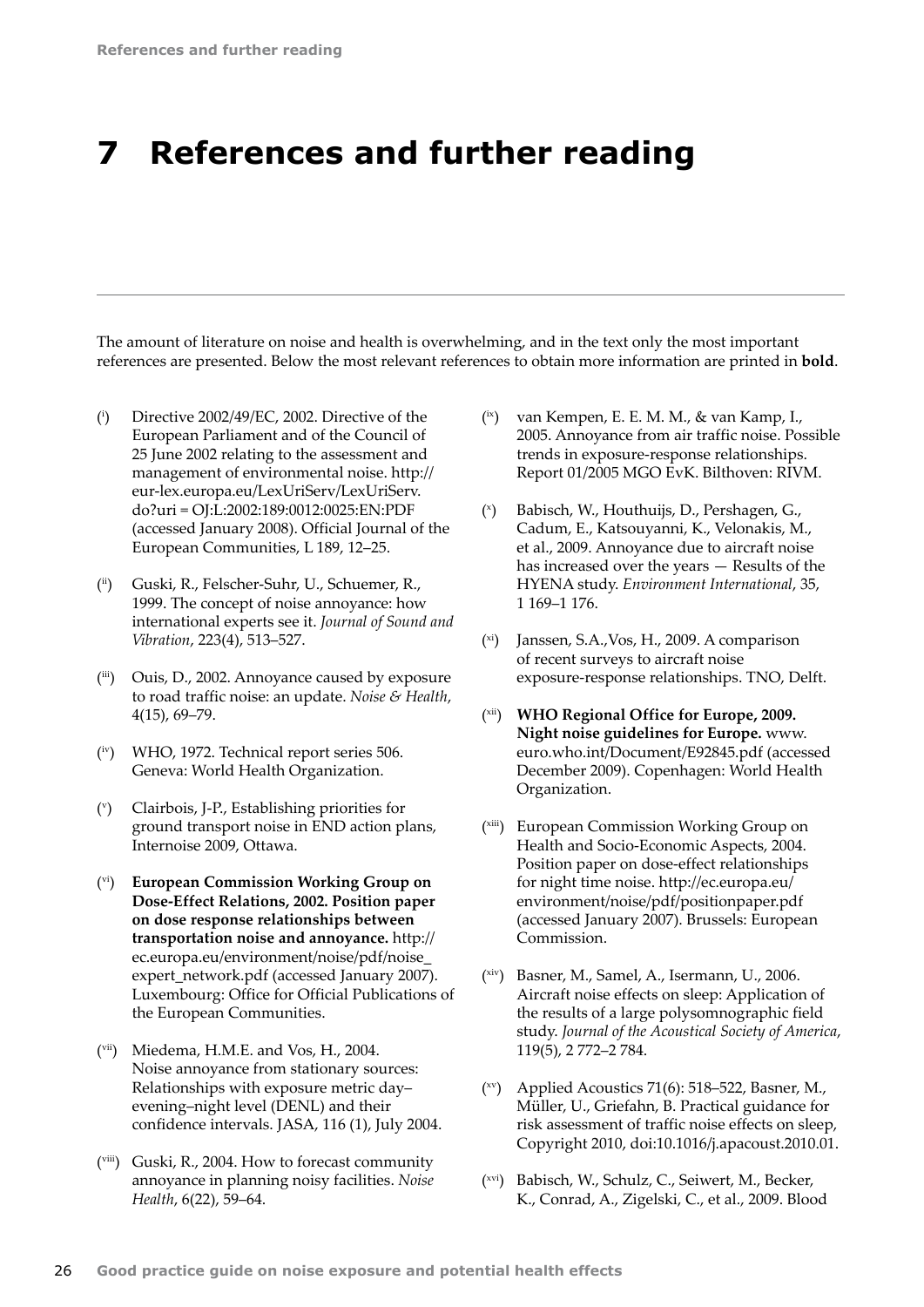pressure in 8–14 year old children in relation to traffic noise at home — Results of the German Environmental Survey On Children (GerES IV). In J. S. Bolton, B. Gover & C. Burroughs (Eds.), Internoise 2009, Proceedings of the 38th International Congress and Exhibition on Noise Control Engineering, Ottawa, Canada, August 23–26, 2009 (pp. on CD: Paper No. in09\_444). Washington, DC: The Institute of Noise Control Engineering of the USA, Inc.

- (xvii) **Babisch, W., 2002. The noise/stress concept, risk assessment and research needs.** *Noise Health*, 4(16), 1–11.
- (xviii) Muzet, A., 2007. Environmental noise, sleep and health. *Sleep Medicine Reviews*, 11(2), 135– 142.
- (xix) Babisch, W., & van Kamp, I., 2009. Exposure‑response relationship of the association between aircraft noise and the risk of hypertension. *Noise Health*, 11(44), 149–156.
- $(x)$  Babisch, W., 2008. Road traffic noise and cardiovascular risk. *Noise Health*, 10(38), 27–33.
- (xxi) Stansfeld, S. A., Berglund, B., Clark, C., Lopez-Barrio, I., Fischer, P., Öhrström, E., et al., 2005. Aircraft and road traffic noise and children's cognition and health: a cross-national study. *Lancet*, 365, 1 942–1 949.
- (xxii) Hygge, S. Environmental noise and cognitive impairment in children. Document prepared for the WHO working group on Environmental Noise Burden of Disease.
- (xxiii) **Hollander, A.E.M. de, 2004. Assessing and evaluating the health impact of environmental exposures,** Utrecht University.
- (xxiv) Knol, A.B., Staatsen, B.A.M., 2005. Trends in the environmental burden of disease in the Netherlands 1980–2020, RIVM report 500029001/2005. Bilthoven, Netherlands.
- (xxv) Hollander, G., de, 2009. Noise disease burden: DALYs might be the answer, but what was the question?, Euronoise 2009.
- (xxvi) Federation of European Highway Research Laboratories, 2006. Final report Tyre/Road noise. [http://ec.europa.eu/enterprise/sectors/](http://ec.europa.eu/enterprise/sectors/automotive/files/projects/report_tyre_road_noise1_en.pdf) [automotive/files/projects/report\\_tyre\\_road\\_](http://ec.europa.eu/enterprise/sectors/automotive/files/projects/report_tyre_road_noise1_en.pdf) [noise1\\_en.pdf](http://ec.europa.eu/enterprise/sectors/automotive/files/projects/report_tyre_road_noise1_en.pdf) (accessed March 2010).
- (xxvii) **European Commission, 2003. Position paper on the valuation of noise.** [http://ec.europa.eu/](http://ec.europa.eu/environment/noise/pdf/valuatio_final_12_2003.pdf) [environment/noise/pdf/valuatio\\_final\\_12\\_2003.](http://ec.europa.eu/environment/noise/pdf/valuatio_final_12_2003.pdf) [pdf](http://ec.europa.eu/environment/noise/pdf/valuatio_final_12_2003.pdf) (accessed March 2010).
- (xxviii) Navrud, S., 2002. The State of the Art on Economic Valuation of Noise. Final report to the European Commission, DG Environment. April 14th 2002.
- (xxix) INRETS, 1994. Study related to the preparation of a Communication on a future Noise Policy, Institut National de Recherche sur les Transports er leur Sécurité, Lyon.
- (xxx) **Gottlob, D., 1995. Regulations for Community Noise.** Noise/News International 1995: 223–236.
- (xxxi) Tachibana, H., 2003. Noise polices and regulations, Internoise 2003.
- (xxxii) **WHO, 2000. Guidelines for Community Noise.** (Berglund, B., Lindvall, T., Schwela, D., eds) World Health Organization, Geneva. [www.who.int/docstore.peh/noise/guidelines2.](http://www.who.int/docstore.peh/noise/guidelines2.html) [html](http://www.who.int/docstore.peh/noise/guidelines2.html) (accessed 18 October 2004).
- (xxxiii) CALM, 2007. Research for a quieter Europe in 2020. An updated strategy paper of the CALM II Network — Sep. 2007. [www.calm](http://www.calm-network.com/SP_2020_update07.pdf)[network.com/SP\\_2020\\_update07.pdf](http://www.calm-network.com/SP_2020_update07.pdf) (accessed August 2008). Brussels: European Commission Research Directorate-General.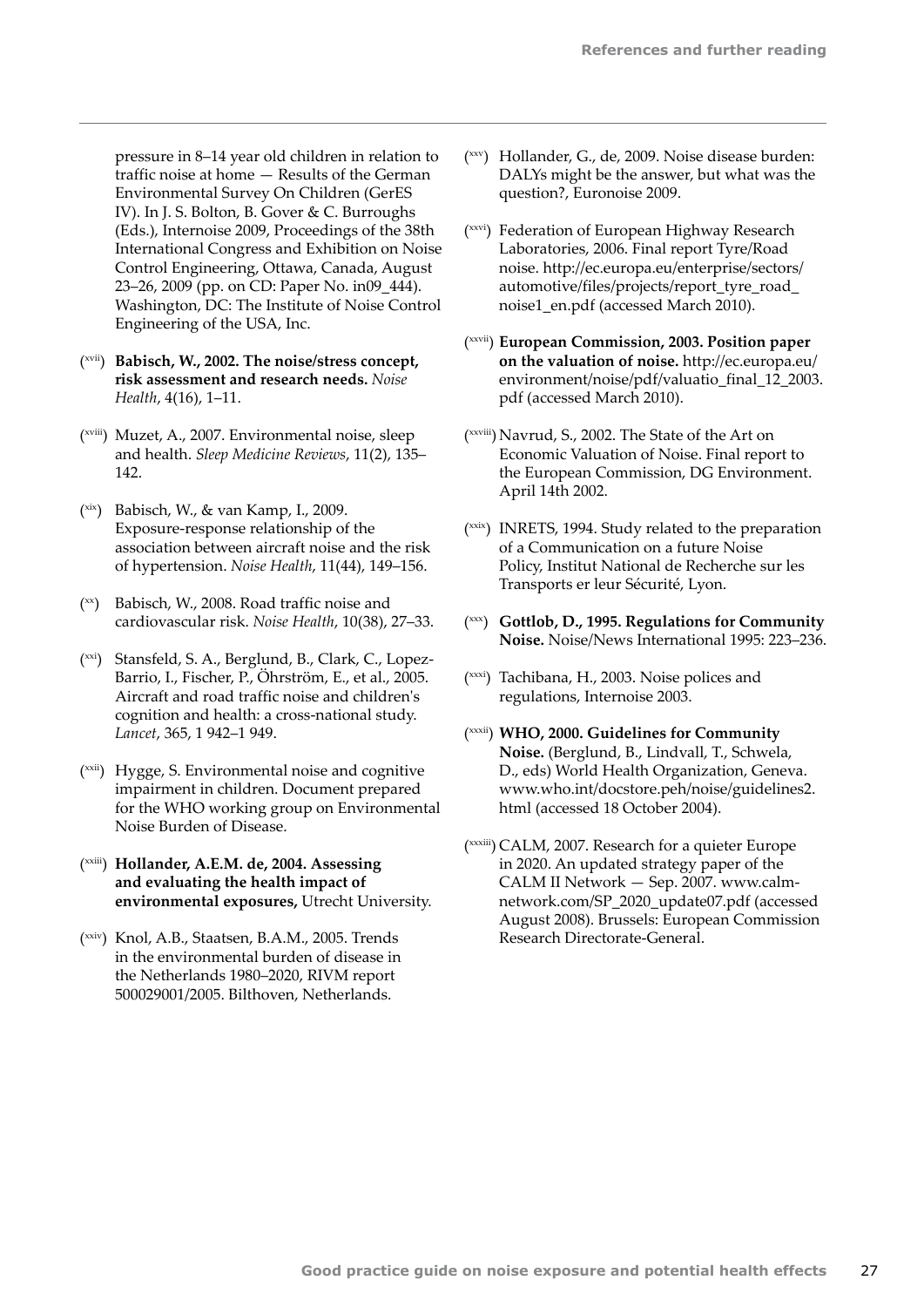# <span id="page-29-0"></span>**List of abbreviations**

| AF            | Attributive fraction                                           | <b>JRC</b>                        | Joint Research Centre (of the European                   |  |  |
|---------------|----------------------------------------------------------------|-----------------------------------|----------------------------------------------------------|--|--|
| <b>CALM</b>   | <b>Community Noise Research Strategy</b><br>Plan               | L                                 | Commission)<br>Sound level indicator                     |  |  |
| CI            | Confidence interval                                            | $L_{A}$                           | A-weighted sound level indicator                         |  |  |
| <b>DALY</b>   | Disability adjusted life year                                  | $\mathcal{L}_{\text{\tiny{den}}}$ | day-evening-night equivalent sound level                 |  |  |
| dB            | Decibel                                                        | $L_{\rm night}$                   | night equivalent sound level                             |  |  |
| dB(A)         | Decibel (A-weighted)                                           | <b>LOEL</b>                       | Lowest Observed Effect Level)                            |  |  |
| DLR           | German Aerospace Center                                        | <b>LOAEL</b>                      | Lowest Observed Adverse Effect Level)                    |  |  |
| DW            | Disability weight                                              | Max                               | Maximum                                                  |  |  |
| EС            | <b>European Commission</b>                                     | MI                                | Myocardial infarction                                    |  |  |
| <b>ECG</b>    | Electrocardiogram                                              | <b>MS</b>                         | Member State (of the European Union)                     |  |  |
| <b>EEA</b>    | European Environment Agency                                    | $\ensuremath{\mathsf{NNGL}}$      | Night Noise Guidelines for Europe<br>(WHO)               |  |  |
| <b>EEG</b>    | Electroencephalogram                                           | <b>OR</b>                         | Odds ratio (estimate of the relative risk)               |  |  |
| <b>EMG</b>    | Electromyogram                                                 | PPP                               | <b>Purchasing Power Parity</b>                           |  |  |
| <b>END</b>    | <b>Environmental Noise Directive</b><br>(EU 2002/49)           | <b>QUALY</b>                      | Quality adjusted life year                               |  |  |
| <b>EPA</b>    | Environmental Protection Agency of the                         | $R^2$                             | Coefficient of determination                             |  |  |
|               | <b>United States of America</b>                                | RR                                | Relative risk                                            |  |  |
| EU            | European Union                                                 | <b>SEL</b>                        | Sound exposure level                                     |  |  |
| <b>FEHRL</b>  | Forum of European National Highway<br>Research Laboratories    | <b>UBA</b>                        | Umweltbundesamt (Federal Environment<br>Agency, Germany) |  |  |
| <b>INRETS</b> | French National Institute For Transport<br>And Safety Research | <b>WHO</b>                        | World Health Organization                                |  |  |
| <b>IHD</b>    | Ischaemic heart disease                                        |                                   |                                                          |  |  |
| <b>ISO</b>    | International Standardization<br>Organization                  |                                   |                                                          |  |  |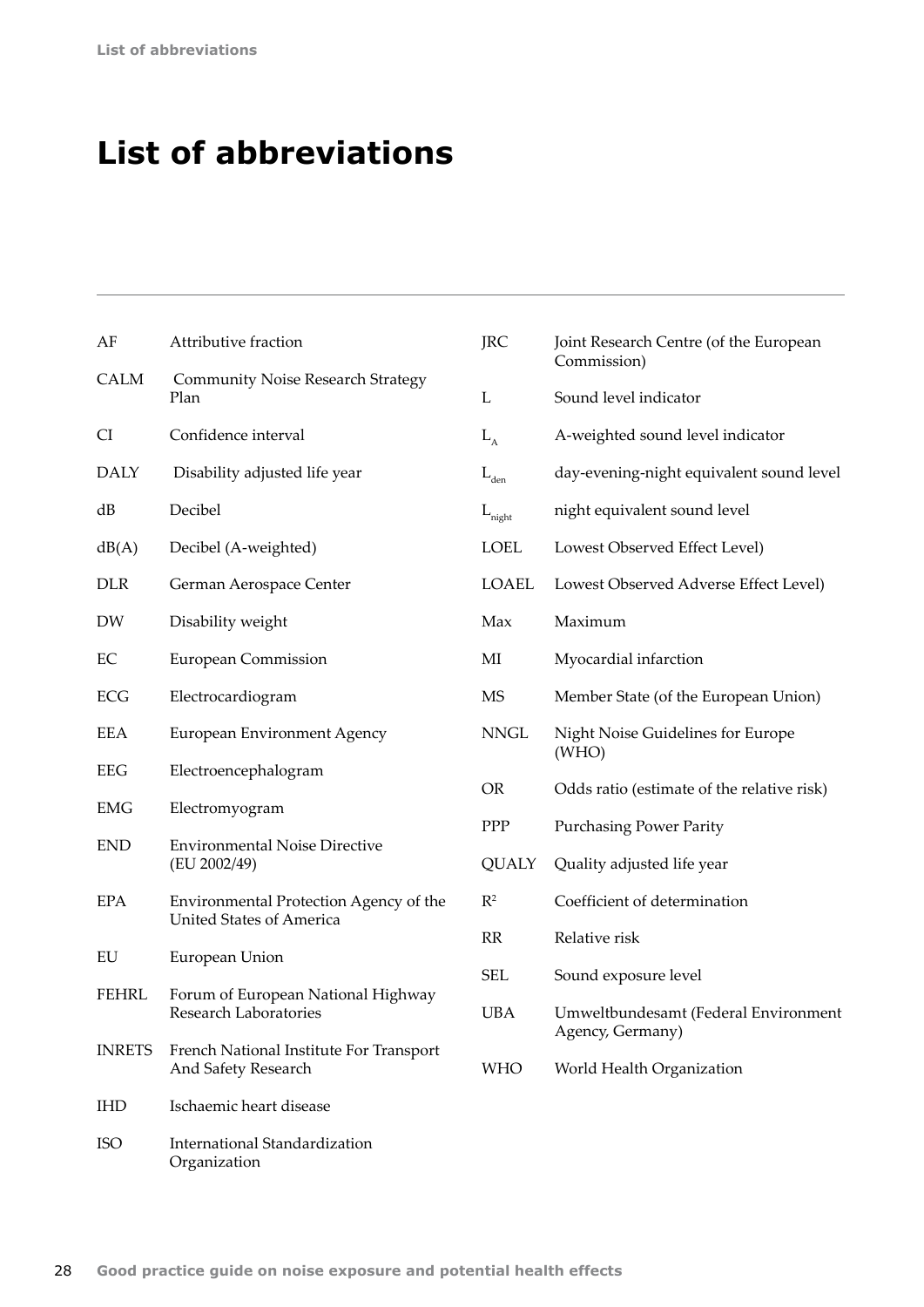## <span id="page-30-0"></span>**Annex I Alternative health definitions**

- 'Good health is a major resource for social, economic and personal development and an important dimension of quality of life (WHO, 1986)'.
- Prerequisites for health: 'The fundamental conditions and resources for health are peace, shelter, education, food, income, a stable ecosystem, sustainable resources, social justice and equity. Improvement in health requires a secure foundation in these basic prerequisites (WHO, 1986)'.
- Advocate: 'Good health is a major resource for social, economic and personal development and an important dimension of quality of life. Political, economic, social, cultural, environmental, behavioural and biological factors can all favour health or be harmful to it. Health promotion action aims at making these conditions favourable through advocacy for health (WHO, 1986)'.
- 'Good health and well-being require a clean and harmonious environment in which physical, psychological, social and aesthetic factors are all given their due importance. The environment should be regarded as a resource for improving living conditions and increasing well-being (WHO, 1989)'.
- Adverse effects '… Change in morphology, physiology, growth, development or life span of an organism, which results in impairment of the functional capacity to compensate for additional stress or increase in susceptibility to the harmful effect of other environmental influences (WHO 1994)'.
- 'People are healthy until they are deemed not to be so. The relative health can be determined by comparative population measures of mortality, morbidity and impairment (Morell, 1997)'.
- 'Health is a dynamic condition of the organism which functions properly and mentally according to the individual's age, sex and general conditions of the population to which the individual belongs, and the current state of science and technology and the related objectives of health care and public health, the beliefs and the cultural patterns of society (Dutch Health Council, 1997)'.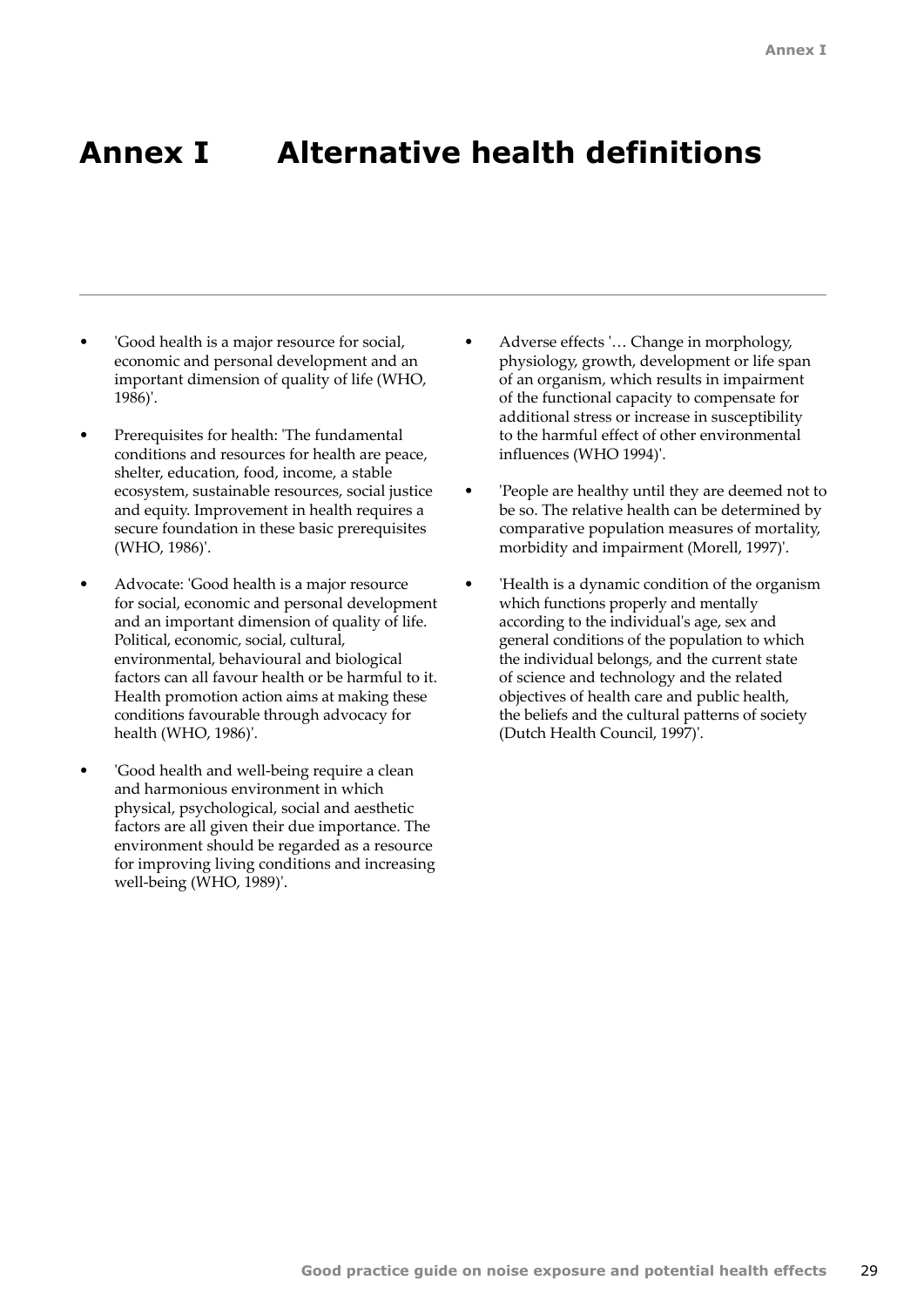## <span id="page-31-0"></span>**Annex II Practical guidance on conversions**

## *i. SEL*  $(L_{AF})$  to  $L_{A max}$

According to ground based measurements, the relation between SEL and Lmax for aircraft noise is:

 $SEL = 23.9 + 0.81 * L_{Amax}$ .[1]

A more general approach can be used to estimate SEL for transportation noise.

If the shape of the time pattern of the sound level can be approximated by a block form, then SEL ≈  $L_{max}$  + 10 lg (t), where t (in seconds) is the duration of the noise event. This rule can be used inter alia for a long freight train that passes at a short distance. When t is in the range from 3 to \*30 s, then SEL is 5 to 15 dB(A) higher than  $L_{\text{max}}$ . For most passages of aircraft, road vehicles or trains, the shape of the time pattern of the sound level can be better approximated with a triangle. If the sound level increase with rate a  $(in dB(A)/s)$ , thereafter is at its maximum for a short duration before it decreases with rate  $-$  a, then SEL  $\approx$  L<sub>max</sub> – 10 lg (a) + 9.4. Depending on the distance to the source, for most dwellings near transportation sources the rate of increase is in the order of a few  $dB(A)/s$  up to 5  $dB(A)/s$ . When a is in the range from 9 to 1  $dB(A)/s$ , then SEL is 0 to 9 dB(A) higher than  $L_{\text{max}}$ .

## *ii. From outdoor levels to indoor exposure*

As the  $L_{\text{night}}$  is an annual value, the insulation value is also to be expressed as such. This means that if the insulation value is 30 dB with windows closed and 15 dB with windows open, the resulting value is 18 dB if the window is open 50 % of the time. If these windows are closed only 10 % of the time, the result is little more than 15 dB. The issue is complicated by the fact that closing behaviour is, to a certain extent, dependent on noise level.

When data about effects are expressed with indoor noise levels (i.e. inside bedrooms) as the parameter, they need to be converted to  $L_{\text{nicht}}$ , in accordance with the END definition. The most important

assumption is the correction from inside levels to outside levels. An average level difference of 21 has been chosen, as this takes into account that even in well-insulated houses windows may be open a better part of the year. Therefore:

 $L_{\text{night}} = L_{\text{night, inside}} + Y dB^{[3]}$ 

Y is the year average insulation value of the (bedroom) facade. In the EU-position paper on night time noise a default insulation value of 21 dB was used.

To convert to other insulation values, the following method should be used. As the  $L_{\text{night}}$  is expressed as a year average, also the insulation should be expressed as a year average, to be calculated as:

 $\Delta$  year = -10  $*$  lg (T<sub>closed</sub> / 365  $*$  10<sup>- $\Delta$  closed / 10 + T<sub>open</sub> / 365</sup>  $*$  10- $\Delta$ open / 10)

In which

 $\Delta$  closed = insulation with windows closed

 $\Delta$  open = insulation with windows open

 $T_{closed}$  = number of nights with windows open

T open = number of nights with windows open

Default values for insulation for windows closed depend very much on building practices (single, double or even triple glazing). Open windows usually give attenuation from 5–10 dB, slight open windows 10–15 dB. Surveys indicate that windows may be kept open (or half-open) for more than half of the time, even in colder climates (75 % in the Netherlands).

## *iii*  $L_{eq,16\,hrs}$  and  $L_{dn}$  to  $L_{den}$

The conversion between  $L_{dn}$  and  $L_{den}$  is relatively straightforward as the basis is almost the same: the  $L_{dn}$  is like  $L_{den}$  a year average composed from the day (7.00 to 22.00 hrs)  $L_{eq}$  and night (22.00 to 07.00)  $L_{eq}$  + 10, in the  $L_{den}$  the evening is inserted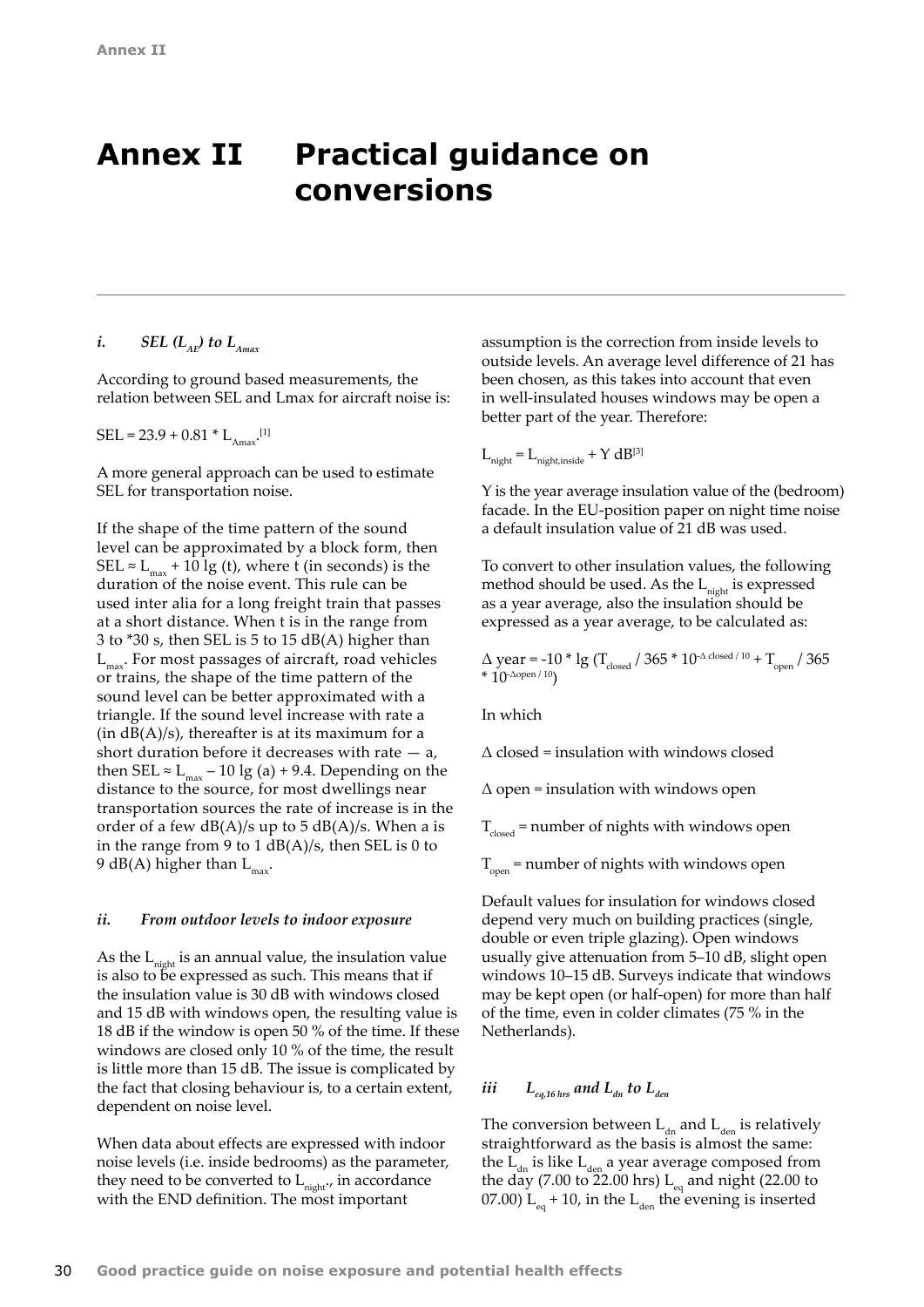(default 19.00–23.00 hrs) and the night is 8 hrs instead of 9. Although the maximum deviation can be 6 dB (only evening noise), real world differences are between 0 and 1 dB. A representative sample of urban roads showed consistent differences of  $L_{den} - L_{dn}$  of 0.3 dB.

The  $L_{eq,16 \text{ hrs}}$  is less well defined, but usually is a taken to be a 16 hr L<sub>eq</sub> from 07.00 to 23.00 or 06.00 to 22.00 for a representative situation. For road traffic this is normally an average work-day traffic load. This may differ slightly from the year average traffic. For other sources the difference can be much larger, eg industry.

The second source of differences is the night period (and penalty) in the  $L_{den}$ . This can cause very large differences of course, as  $\mathcal{L}_{\text{eq,16hs}}$  does not cover the night time.

Again a representative sample of urban (main) roads shows differences of  $L_{den} - L_{eq,16 \text{ hrs}}$  of ~ 2 dB. See also: Bite, M., & Bite, P. Z. (2004). Zusammenhang zwischen den Straßenverkehrslärmindizes LA<sub>eq</sub> (06–22) und  $LA_{eq}(22-06)$  sowie  $L_{den}$ . Zeitschrift für Lärmbekämpfung, 51, 27–28.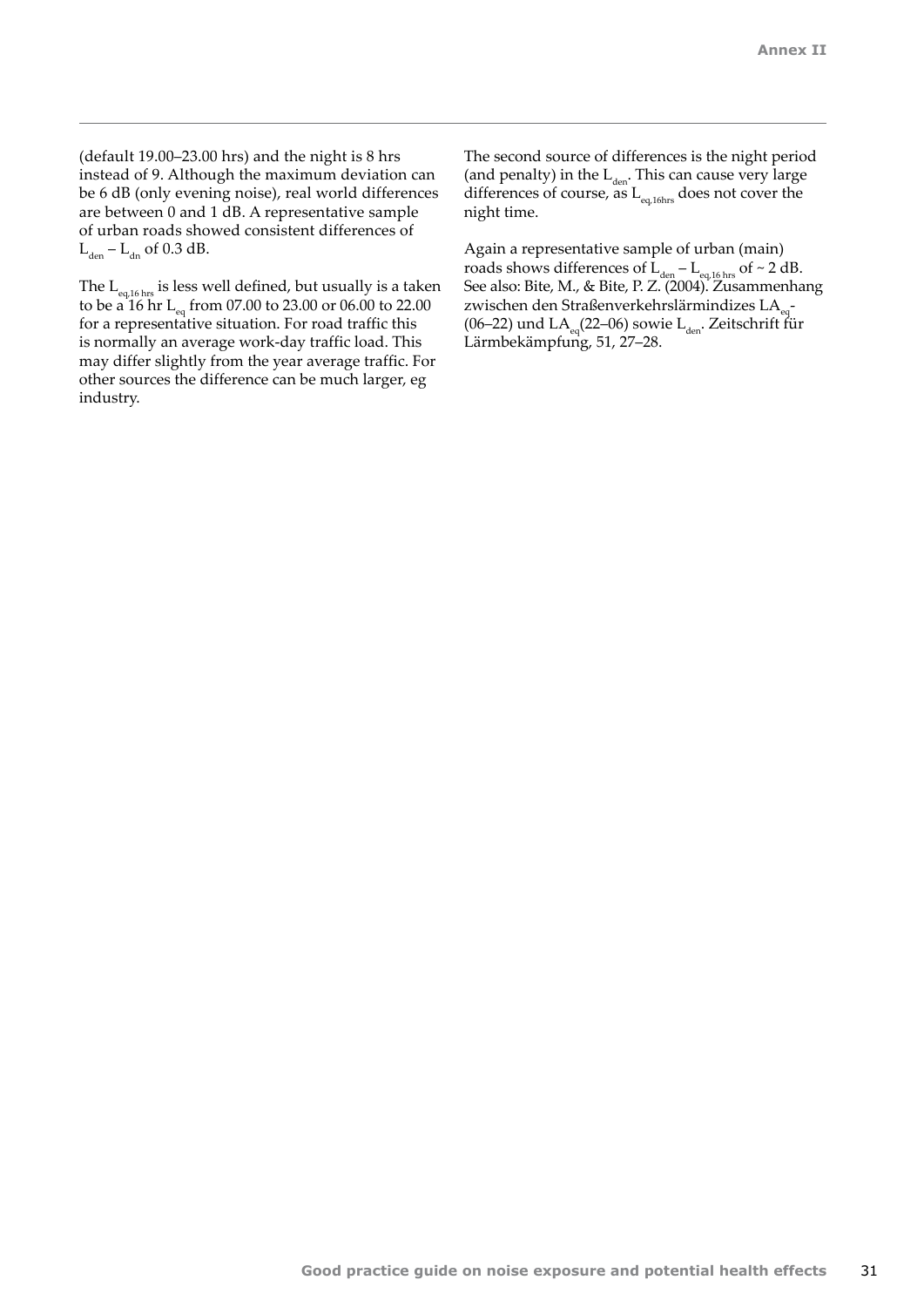## <span id="page-33-0"></span>**Annex III Exposure-response relations between aircraft noise and annoyance due to aircraft noise, average of post 1996 studies**

## **Studies 1996 and later: % LA, A %, % HA and their 95 % confidence limits for L<sub>den</sub> values 45–75 dB**

|                                         |                 | % LA  |              |                 | % A   |              |                 | % HA  |              |
|-----------------------------------------|-----------------|-------|--------------|-----------------|-------|--------------|-----------------|-------|--------------|
| $\mathbf{L}_{\underline{\mathbf{den}}}$ | <b>Function</b> | Lower | <b>Upper</b> | <b>Function</b> | Lower | <b>Upper</b> | <b>Function</b> | Lower | <b>Upper</b> |
| 45                                      | 46.04           | 39.09 | 53.11        | 24.46           | 19.24 | 30.36        | 9.96            | 7.19  | 13.43        |
| 46                                      | 48.84           | 41.83 | 55.88        | 26.72           | 21.23 | 32.84        | 11.25           | 8.22  | 15.00        |
| 47                                      | 51.65           | 44.61 | 58.63        | 29.08           | 23.34 | 35.41        | 12.65           | 9.34  | 16.69        |
| 48                                      | 54.44           | 47.42 | 61.33        | 31.54           | 25.56 | 38.05        | 14.17           | 10.58 | 18.50        |
| 49                                      | 57.22           | 50.24 | 63.98        | 34.08           | 27.88 | 40.74        | 15.80           | 11.93 | 20.43        |
| 50                                      | 59.96           | 53.05 | 66.57        | 36.70           | 30.30 | 43.48        | 17.56           | 13.39 | 22.47        |
| 51                                      | 62.65           | 55.85 | 69.08        | 39.37           | 32.81 | 46.25        | 19.44           | 14.98 | 24.63        |
| 52                                      | 65.29           | 58.61 | 71.51        | 42.10           | 35.40 | 49.05        | 21.43           | 16.68 | 26.89        |
| 53                                      | 67.85           | 61.34 | 73.85        | 44.87           | 38.05 | 51.85        | 23.54           | 18.50 | 29.26        |
| 54                                      | 70.32           | 64.00 | 76.08        | 47.67           | 40.76 | 54.65        | 25.76           | 20.44 | 31.72        |
| 55                                      | 72.71           | 66.60 | 78.21        | 50.47           | 43.51 | 57.42        | 28.08           | 22.49 | 34.27        |
| 56                                      | 75.00           | 69.12 | 80.23        | 53.28           | 46.29 | 60.16        | 30.50           | 24.66 | 36.89        |
| 57                                      | 77.18           | 71.55 | 82.12        | 56.06           | 49.09 | 62.85        | 33.01           | 26.93 | 39.58        |
| 58                                      | 79.25           | 73.88 | 83.91        | 58.82           | 51.89 | 65.48        | 35.59           | 29.29 | 42.31        |
| 59                                      | 81.21           | 76.11 | 85.57        | 61.53           | 54.68 | 68.04        | 38.25           | 31.75 | 45.09        |
| 60                                      | 83.04           | 78.23 | 87.11        | 64.19           | 57.44 | 70.52        | 40.96           | 34.29 | 47.90        |
| 61                                      | 84.76           | 80.23 | 88.54        | 66.78           | 60.17 | 72.91        | 43.71           | 36.90 | 50.72        |
| 62                                      | 86.36           | 82.12 | 89.85        | 69.30           | 62.84 | 75.20        | 46.50           | 39.57 | 53.53        |
| 63                                      | 87.84           | 83.89 | 91.05        | 71.72           | 65.46 | 77.39        | 49.30           | 42.29 | 56.33        |
| 64                                      | 89.20           | 85.54 | 92.14        | 74.05           | 68.00 | 79.46        | 52.10           | 45.04 | 59.10        |
| 65                                      | 90.45           | 87.07 | 93.13        | 76.28           | 70.45 | 81.41        | 54.90           | 47.82 | 61.83        |
| 66                                      | 91.59           | 88.48 | 94.02        | 78.40           | 72.82 | 83.25        | 57.67           | 50.60 | 64.50        |
| 67                                      | 92.62           | 89.78 | 94.82        | 8040            | 75.08 | 84.97        | 60.40           | 53.38 | 67.11        |
| 68                                      | 93.56           | 90.97 | 95.53        | 82.29           | 77.24 | 86.57        | 63.09           | 56.14 | 69.63        |
| 69                                      | 94.40           | 92.05 | 96.16        | 84.06           | 79.29 | 88.04        | 65.71           | 58.87 | 72.07        |
| 70                                      | 95.15           | 93.03 | 96.71        | 85.70           | 81.22 | 89.40        | 68.26           | 61.55 | 74.41        |
| 71                                      | 95.82           | 93.92 | 97.20        | 87.23           | 83.04 | 90.65        | 70.72           | 64.18 | 76.64        |
| 72                                      | 96.41           | 94.71 | 97.63        | 88.64           | 84.74 | 91.78        | 73.09           | 66.75 | 78.76        |
| 73                                      | 96.93           | 95.42 | 98.00        | 89.94           | 86.32 | 92.81        | 75.36           | 69.23 | 80.77        |
| 74                                      | 97.39           | 96.05 | 98.32        | 91.13           | 87.78 | 93.74        | 77.53           | 71.63 | 82.66        |
| 75                                      | 97.78           | 96.61 | 98.60        | 92.20           | 89.13 | 94.57        | 79.58           | 73.93 | 84.42        |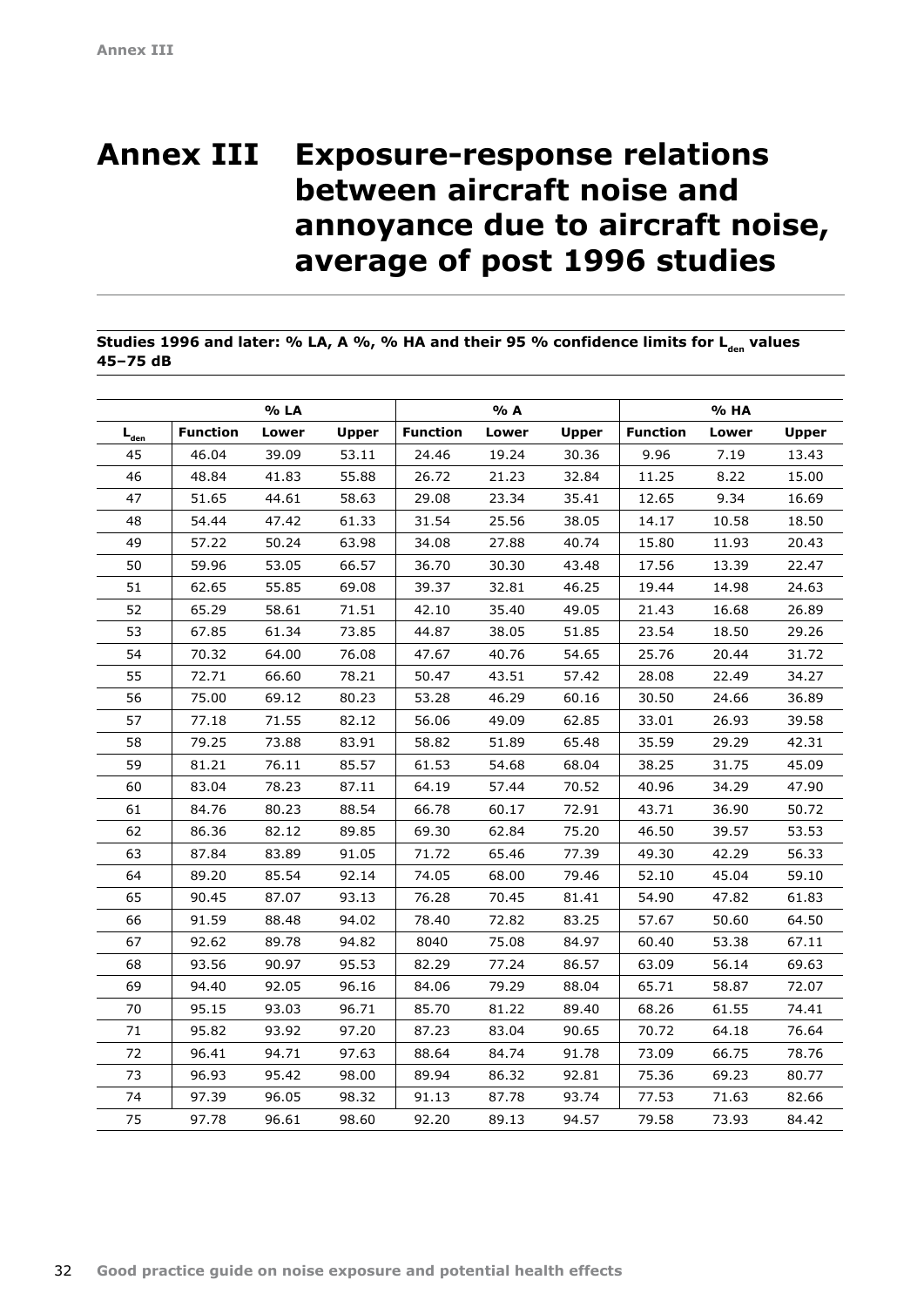## <span id="page-34-0"></span>**Annex IV Exposure-response relationship between road traffic noise and ischaemic heart disease**

| $L_{day,16h}$ (dB) | $L_{den}$ (dB)  | OR           |
|--------------------|-----------------|--------------|
| 55                 | 57              | $\mathbf{1}$ |
| 55.5               | 57.5            | $\mathbf 1$  |
| 56                 | 58              | $\mathbf 1$  |
| 56.5               | 58.5            | $\mathbf 1$  |
| $\overline{57}$    | $\overline{59}$ | $\mathbf{1}$ |
| 57.5               | 59.5            | 1.002        |
| 58                 | 60              | 1.003        |
| 58.5               | 60.5            | 1.005        |
| 59                 | 61              | 1.007        |
| 59.5               | 61.5            | 1.009        |
| 60                 | 62              | 1.012        |
| 60.5               | 62.5            | 1.015        |
| 61                 | 63              | 1.019        |
| 61.5               | 63.5            | 1.022        |
| 62                 | 64              | 1.027        |
| 62.5               | 64.5            | 1.031        |
| 63                 | 65              | 1.036        |
| 63.5               | 65.5            | 1.042        |
| 64                 | 66              | 1.047        |
| 64.5               | 66.5            | 1.054        |
| 65                 | 67              | 1.06         |
| 65.5               | 67.5            | 1.067        |
| 66                 | 68              | 1.074        |
| 66.5               | 68.5            | 1.082        |
| 67                 | 69              | 1.091        |
| 67.5               | 69.5            | 1.099        |
| 68                 | $\overline{70}$ | 1.108        |
| 68.5               | 70.5            | 1.118        |
| 69                 | $\overline{71}$ | 1.128        |
| 69.5               | 71.5            | 1.138        |
| 70                 | 72              | 1.149        |
| 70.5               | 72.5            | 1.161        |
| $71\,$             | 73              | 1.173        |
| 71.5               | 73.5            | 1.185        |
| $\overline{72}$    | 74              | 1.198        |
| 72.5               | 74.5            | 1.211        |
| 73                 | 75              | 1.225        |
| 73.5               | 75.5            | 1.239        |
| 74                 | 76              | 1.254        |
| 74.5               | 76.5            | 1.269        |
| 75                 | 77              | 1.285        |
| 75.5               | 77.5            | 1.302        |
| $\overline{76}$    | $\overline{78}$ | 1.318        |
| 76.5               | 78.5            | 1.336        |
| 77                 | 79              | 1.354        |
| 77.5               | 79.5            | 1.372        |
| 78                 | 80              | 1.391        |
| 78.5               | 80.5            | 1.411        |
| 79                 | $\overline{81}$ | 1.431        |
| 79.5               | 81.5            | 1.452        |
| 80                 | $\overline{82}$ | 1.473        |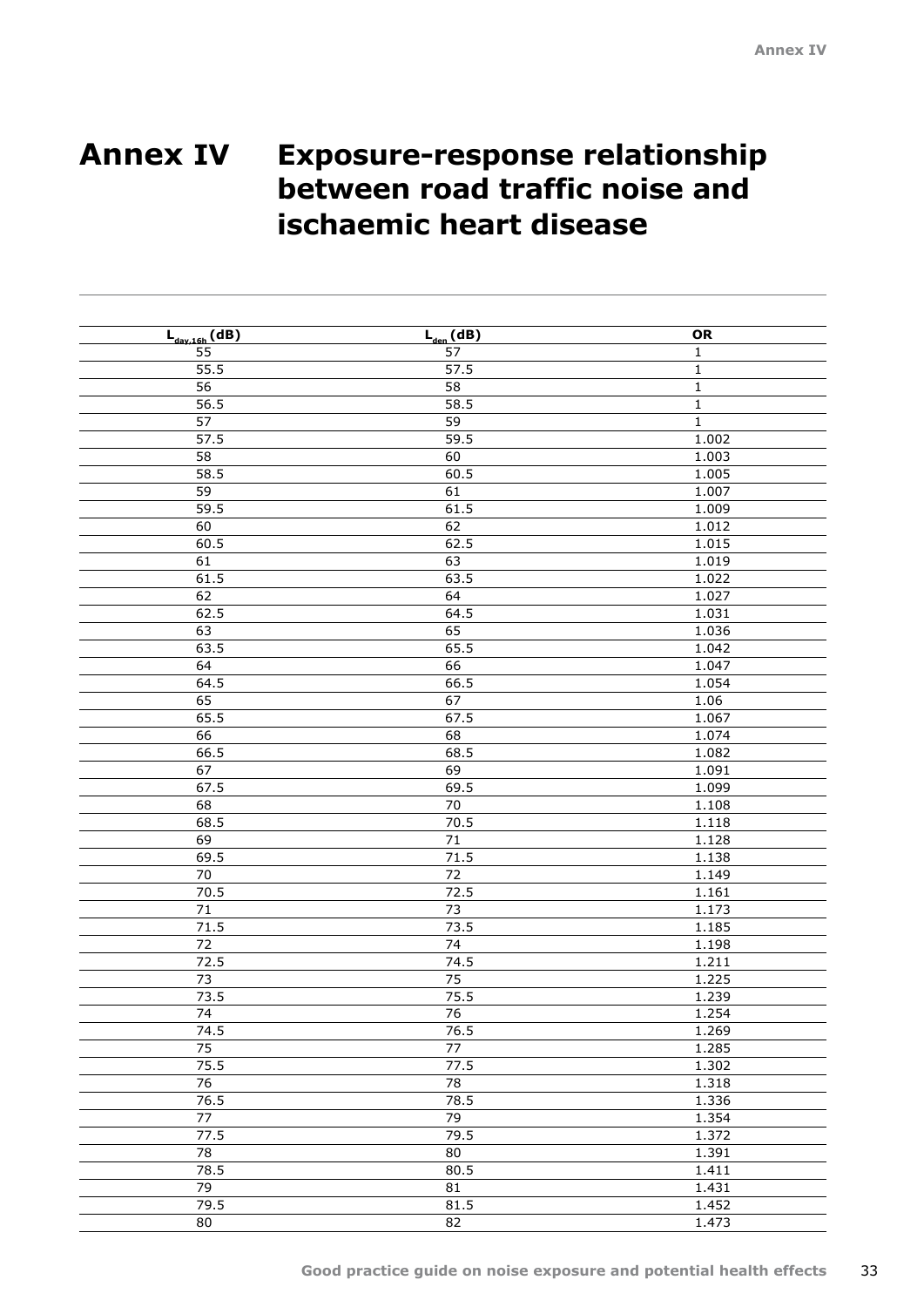# <span id="page-35-0"></span>**Annex V Indicators for noise**

Under normal circumstances, sound varies over time. Even if we take the integration time of the ear as a lower threshold (around 0.1 s), we end up with 36.000 values per hour of sound if we measure only the intensity, and many more values if we assess also the intensity per frequency band. The need to reduce this number to a single value or a few values is fairly obvious.

There are countless ways to reduce measured values to a manageable quantity, so which is the best? Theoretically, the best way is to state a criteria and to assess which combination rule succeeds in ranking situations according to the established criteria. This was first done for hearing damage and the result was that a simple energy content evaluation sufficed to predict the amount of hearing damage one would suffer after many years of exposure. This resulted in the (A-weighted) equivalent noise level being used.

ISO then recommended this indicator in R-1996 in 1971 for use in environmental noise studies, and also set levels for day, evening and night. The EPA levels document in 1974 united these in the Daynight Level (DNL) which to this day is the indicator for aircraft noise in the USA.

Meanwhile a host of different indicators were developed and used, especially in the aircraft noise area. A number of penalties or correction factors may be added for tonality, impulse character, low frequency content and emergence, sometimes in combination.

The effectiveness of the resulting indicator has rarely been put to the test described above.

From recent research the following facts can be derived:

• Indicators are closer correlated than the correlation between indicators and effect. This makes it unlikely that the choice of indicator can be based on the performance alone.

- Theoretical considerations from measuring theory indicate that a noise indicator should be based on the sound power summation of elements. This would rule out all indicators based on time above, number above or percentiles, which by the way can be demonstrated by common sense.
- Night is a special period which merits its own indicator.

On the basis of this the EU overviewed the most important representatives of possible indicators, and in the end chose the  $L_{den}$  and the  $L_{night}$ . The criteria for the choices were:

## *- validity: relationship with effects.*

What effects have be to taken into consideration is largely a political question. In most European countries noise regulations are mainly aimed at avoiding considerable annoyance, complaints and disturbance, as well as health effects. A large number of possible effects can be derived from the scientific literature. However, a quantitative relationship has been established for just a few of these: i.e. speech interference, annoyance, sleep disturbance (to some extent: for sleep related annoyance a relationship could be established, but the relationship with physical factors, like waking up, is still open to debate), and the risk of an increase in cardiac disease (weak). In recent times it has been frequently suggested in the scientific community that Lnight should be accompanied by an additional indicator that accounts for the maximum noise level and/or the number of events. This is an ongoing field of research.

## *- practical applicability:*

ease of calculation from available data, or measurement using available equipment. Most importantly, it must offer the authorities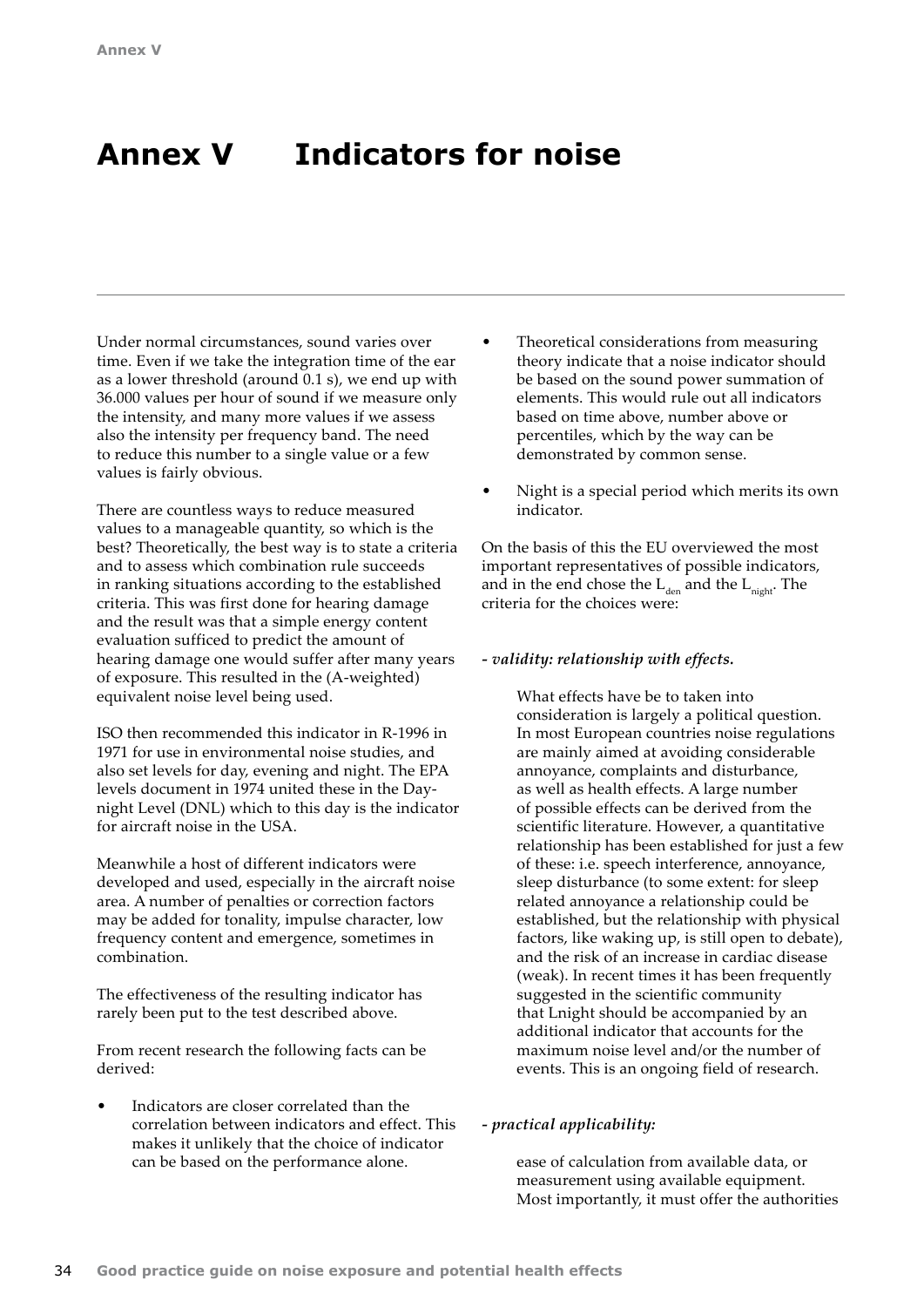a reliable basis on which to make decisions about noise reduction measures.

#### *- transparency:*

easy to explain, intuitive, as simple as possible, relationship with physical units, small number of indicators — preferably one.

#### *- enforceability:*

Use of the indicator in assessing changes or when the limit values in force are exceeded. One example is the use of a long term average. If the indicator is based on an annual average, a different approach is needed to demonstrate that a set limit has been exceeded than if an instant maximum level is used, which may never be exceeded.

### *- consistency:*

as little change as possible from current practice. In view of the widespread use of indicators, it should be recommended only to change to indicators which belong to a totally different class, if they can be demonstrated to make significant improvements compared to the existing ones.

In conclusion no single indicator(-s) satisfy all of these requirements, as some may be incompatible with each other. If the most valid indicator is a complex, new, this does not satisfy the transparency and consistency requirements, for instance.

As it happens the choice for  $L_{den}$  satisfies most of these criteria.

The Frankfurt Airport study from 2006 is one of the few studies where a number of indicators are scrutinized. Figure V.1 in this study shows the correlation coefficients for annoyance for 20 indicators.

## **Cumulative indicators**

The default method to sum noise levels is the simple energetic addition rule:

$$
L_c = 10 \lg (10 \exp((L_a / 10)) + 10 \exp((2 (L_b / 10)))
$$

For the 2 sound levels  $L_{\rm a}$  and  $L_{\rm b}$  resulting in level  $L_{\rm c}$ .

For effects where no obvious source-dependent information is available, this method should be used to estimate effect from exposure to multiple sources. For the time being this is also the best approach for night time noise.

For a given situation which is exposed to more than one noise source from which the dose-effect relations are known, a method<sup>xxxiii</sup> is available to estimate the combined annoyance by adding the Lden values proportional to their exposure-effect relation.

The approach is relatively simple to carry out.

Road:  $L_{r,m} = L_{den,road}$ 

Rail:  $L_{rr} = (2.10 * L_{\text{den,real}} - 3.1) / 2.22$ 

Air:  $L_{r,a} = (2.17 * L_{den, aircraft} + 15.6) / 2.22$ (Based on the END relationship)

Alternatively,  $L_{r,a} = (2.05 * L_{den,aircraft} + 61) / 2.22$ (Based on the preliminary EU data)

Industry:  $L_{ri} = L_{denindustrv} + 3$ 

Shunting yard:  $L_{r,y} = (2.49 * L_{den,shunt} + 21.2) / 2.22$ 

Windturbine:  $L_{r,wt} = (1.65 * L_{den,wt} + 41) / 2.22$ 

- 2. Calculate total  $L_{den,r} = 10 * lg$  $(10 \exp (0.1 * (Lr,m + Lr,r + Lr,a + Lr,i...)))$
- 3. To calculate percentages of annoyed or highly annoyed

If so desired percentages of annoyed(% A) or highly annoyed(% HA) can be calculated from the relationships for road traffic noise:

% A = 1,795  $*$  10<sup>-4</sup>  $*(L_{den,r} - 37)^3 + 2$ ,110  $*$  10<sup>-2</sup>  $*$  $(L<sub>den,r</sub> - 37)<sup>2</sup> + 0.5353 * (L<sub>den,r</sub> - 37)$ 

% HA =  $9,868 * 10^{-4}$  \*  $(L_{den,r} - 42)^3 - 1,436 * 10^{-2}$  \*  $(L<sub>den,r</sub> - 42)^{2} + 0.5118 * (L<sub>den,r</sub> - 42)$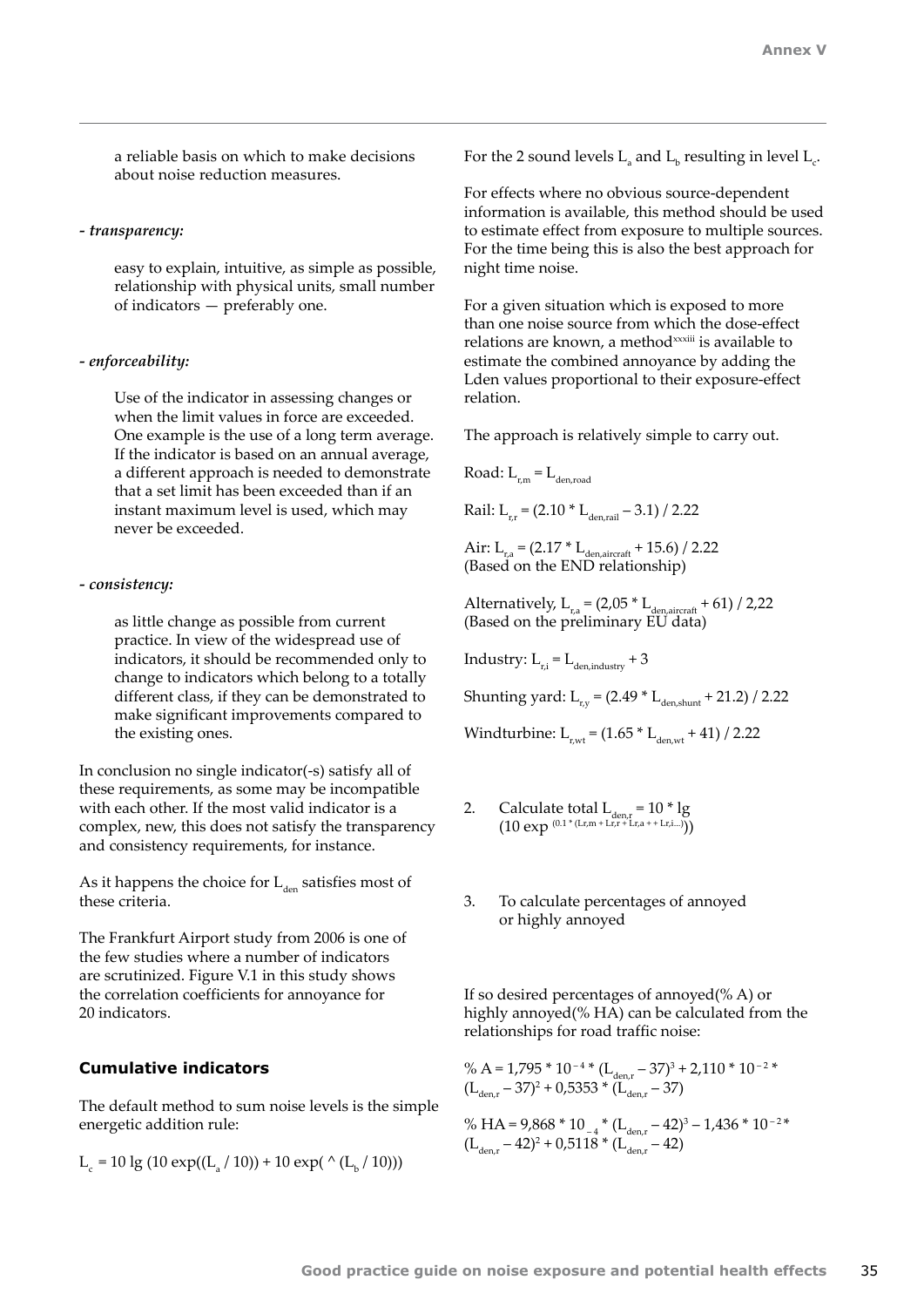## **Population indicators**

Miedem<sup>axxxi</sup> demonstrated from measuring theory that any noise indicator should be based on a series of successive power sums:

## *General formula:*

 $\mathbf{y} = [\sum_{i} (\mathbf{b}_{i} \mathbf{x}_{i})^{\text{ai}}]^{1/a}$ 

For the application in the noise area the factor  $a = 1$ , so the  $L_{den}$  can be derived by the following steps in which only the weights bi are applied in each step:

- 1. Frequency bands: the A-weighting  $-$  >  $L_{\alpha}$ :  $b_i$  = A-weighting for frequency band  $i$
- 2. Events: contributions of a noise event  $-$  >  $L_{Ax}$ :  $b = 1$
- 3. Events values into day, evening and night values :  $b = 1$
- 4. Day, evening, night values into year average values  $b = 0 / 3.16 / 10$ . The factor 3.16 is the result from 10 exp  $(5/10)$ ), in which 5 is the evening penalty of 5 dB

5. Year average day, evening and night values into  $L_{den}$  :  $b = 1$ 

To this a further integration step can be added to obtain a population average:

6. L<sub>den</sub> values into  $L_{\text{den, non}}$  b = 1

As all former steps follow the (weighted) power sum rule, this becomes:

 $L_{\textrm{den,pop}}$  = 10 lg ( $\Sigma$ n.p.10 exp ( (Lden,i/10)))

Where  $n =$  number of dwellings and  $p =$  number of inhabitants per dwelling.

If the population indicator is to be calculated over different sources, it is advisable to substitute the Lden per source with the  $L_{\text{den }r}$  described under cumulative indicators.

The calculation of the DALY, can be seen as a special case of the population indicator. This not further worked out here.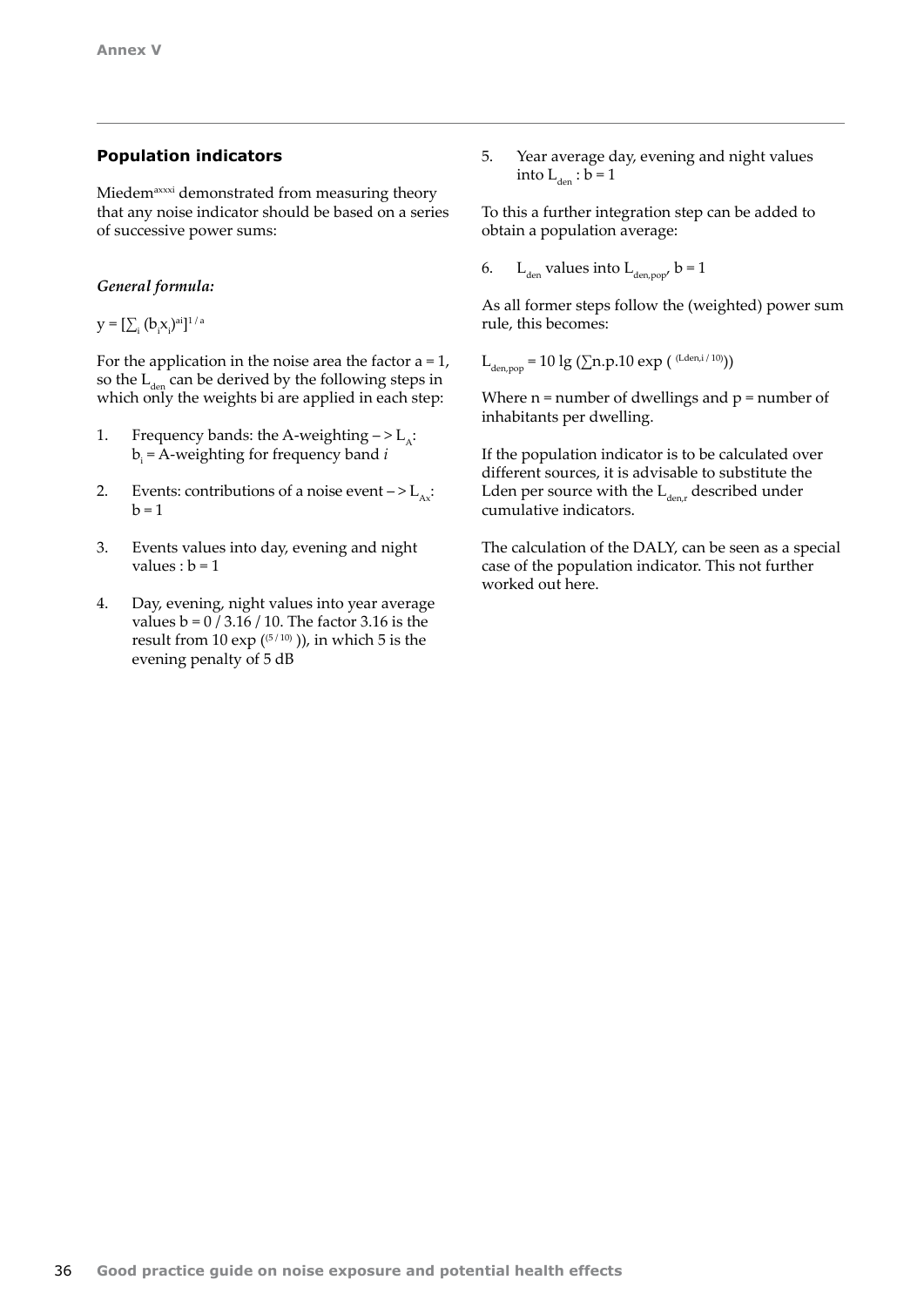European Environment Agency

## **Good practice guide on noise exposure and potential health effects**

2010 – 36 pp. – 21 x 29.7 cm

ISBN 978-92-9213-140-1 doi:10.2800/54080